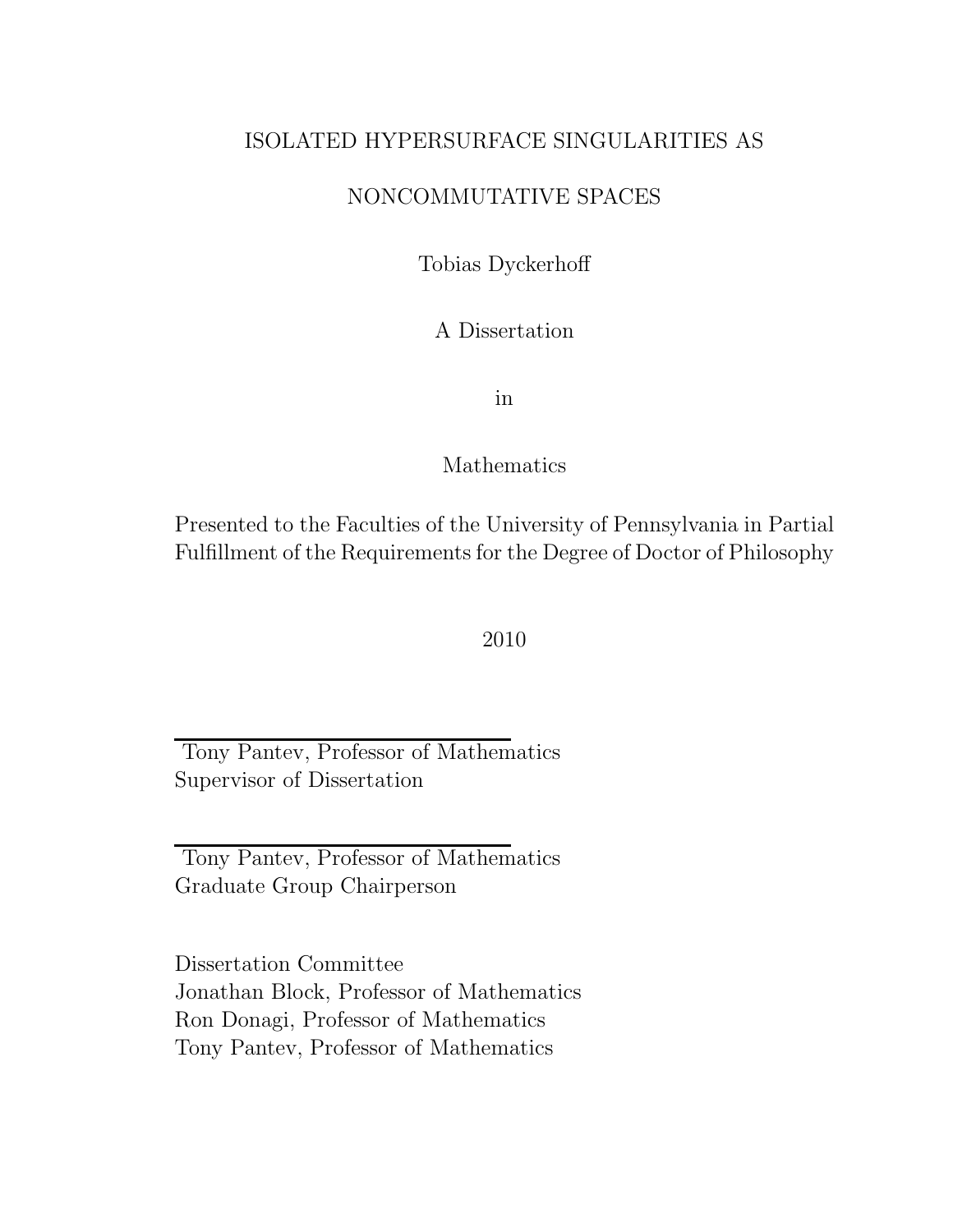## Acknowledgments

First and foremost, I would like to thank my advisor Tony Pantev for his continuous support and encouragement throughout my time at Penn. Tony has been an excellent advisor. His enthusiasm for my work and for mathematics in general was always a great source of motivation. I am deeply grateful for all the insights which he shared with me while giving me confidence to explore my own ideas.

There are many others without whom this work would not have been possible and it is a pleasure to thank them. I begin by thanking Pranav Pandit for being my mathematical companion and a great friend. Much of my current mathematical perspective has been shaped in our countless mathematical discussions.

I thank the Penn faculty for creating such an inspiring atmosphere in the department. Special thanks to Jonathan Block, David Harbater, Florian Pop and Jim Stasheff for their interest in my work which was highly motivating. Further, I thank Matthew Ballard and Patrick Clarke for many inspiring conversations. Thanks also to Ron Donagi and Jonathan Block for serving on my thesis committee.

Thanks to SAS for the Dissertation Completion Fellowship which supported my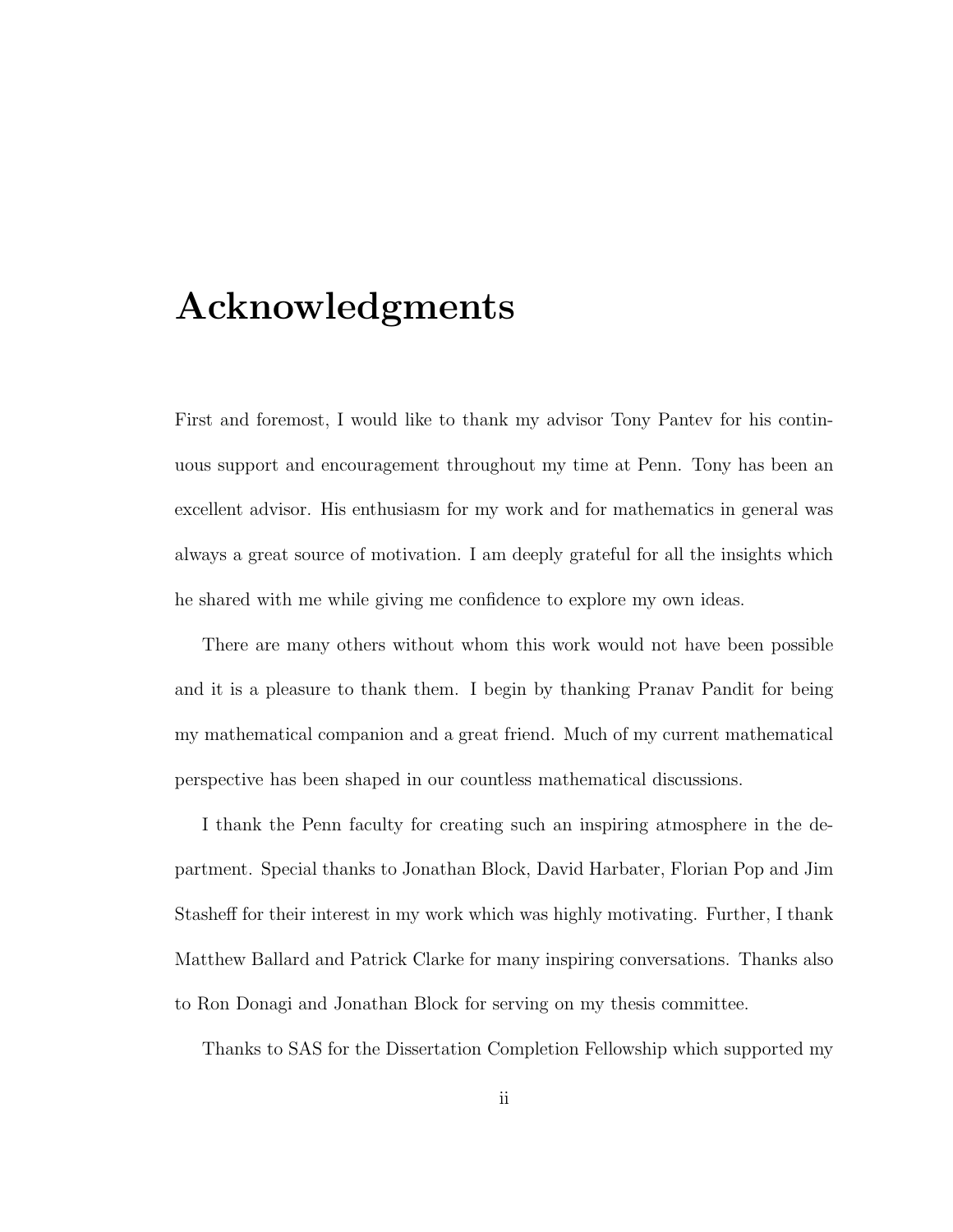last year at Penn.

The department's daily survival depends entirely on the hard work of Janet, Monica, Paula and Robin. Many thanks to them for being so helpful and friendly, and for never losing their patience with us absentminded grad students.

I would like to thank Bertrand Toen for his suggestions on 2-periodic dg categories and valuable comments in general. Daniel Murfet has made various valuable comments and suggestions for which I am very grateful. I also thank him for being a coauthor of a paper building on this thesis and his own work. Further, I thank Chris Brav, Ragnar Buchweitz, Andrei Caldararu and Mikhail Khovanov for their invitations to give talks on this work, and for many inspiring discussions on the contents. Many thanks to Denis Auroux, Ludmil Katzarkov and Paul Seidel for giving me the opportunity to speak at the Workshop on Homological Mirror Symmetry in Miami.

I would also like to express gratitude to my teachers and advisors before my time at Penn. I thank Manfred Schwall for lending me the high school telescope and arousing my interest in physics, Heinrich Matzat and Julia Hartmann for guiding me during my Diplom studies in Heidelberg.

My friends at the department have made life in DRL thoroughly enjoyable and I thank everyone for that. In particular, I thank Armin, Umut, Alberto, Dragos, Shuvra, Pranav, Aaron, John, Calder, Andrew, David, Colin, Ting, Ricardo and Sohrab for the many fun times. Special thanks to Shuvra for being "our only true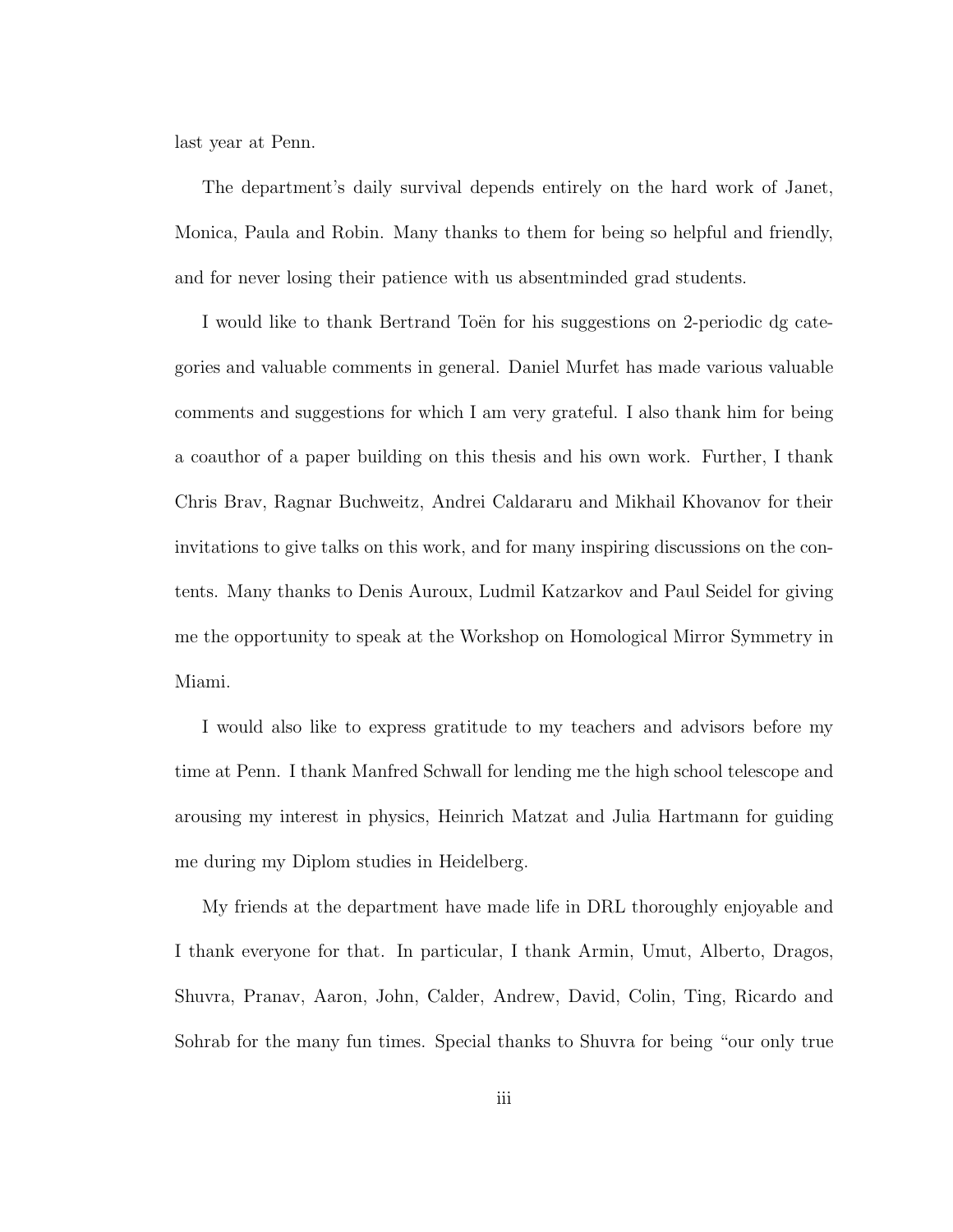friend". Thanks to Armin, Dragos and Pranav for being great officemates.

I thank my parents, Christine and Jürgen, and my sister Kathrin for their support and encouragement in all my endeavors.

Finally, I thank Cisca for being the most supportive and loving girlfriend I could possibly hope for.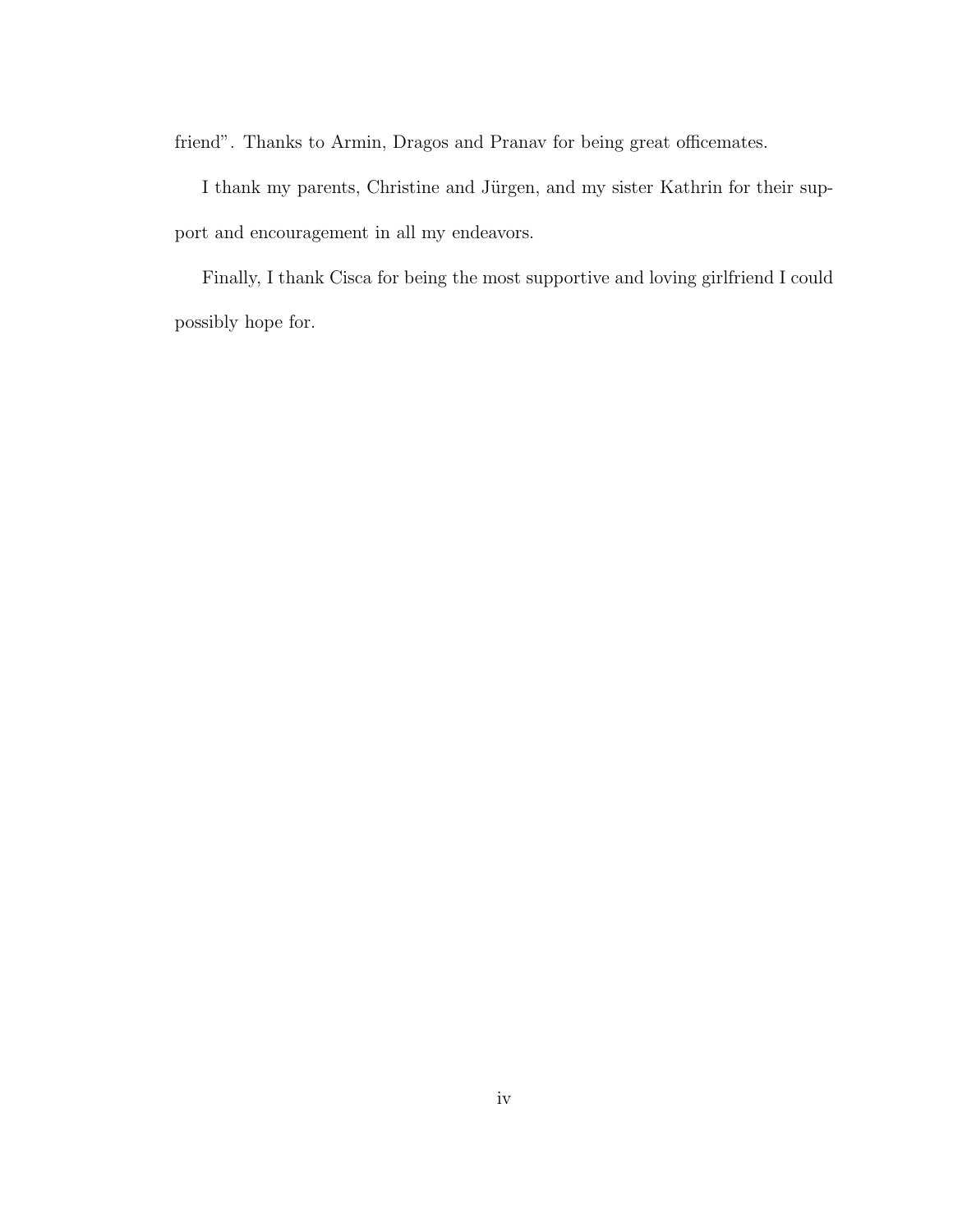#### ABSTRACT

### ISOLATED HYPERSURFACE SINGULARITIES AS NONCOMMUTATIVE SPACES

Tobias Dyckerhoff

Tony Pantev, Advisor

We study the category of matrix factorizations associated to the germ of an isolated hypersurface singularity. This category is shown to admit a compact generator which is given by the stabilization of the residue field. We deduce a quasiequivalence between the category of matrix factorizations and the dg derived category of an explicitly computable dg algebra. Building on this result, we employ a variant of Toën's derived Morita theory to identify continuous functors between matrix factorization categories as integral transforms. This enables us to calculate the Hochschild chain and cochain complexes of these categories. Finally, we give interpretations of the results of this thesis in terms of noncommutative geometry based on dg categories.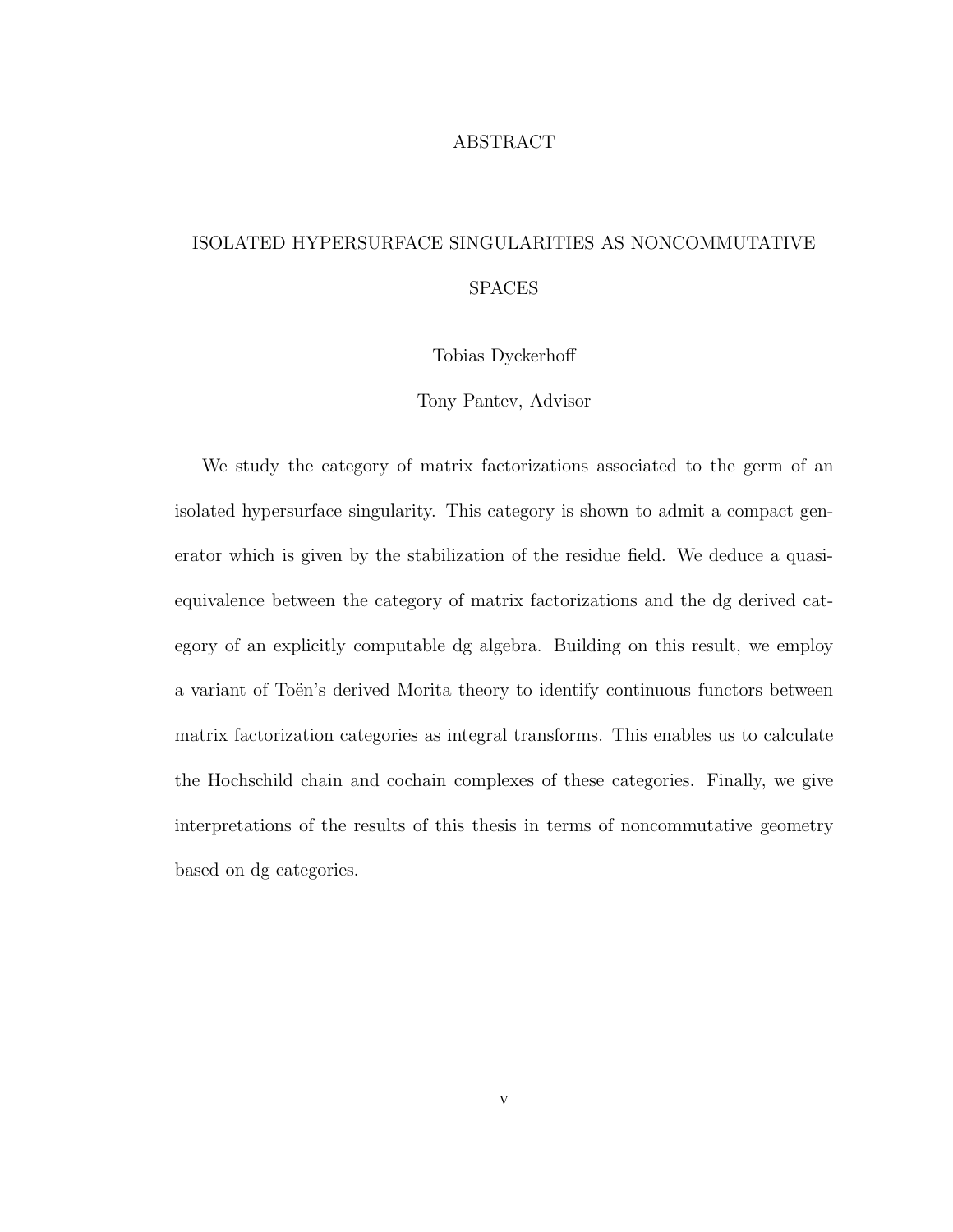## **Contents**

| $\mathbf{1}$                                                   |     | Introduction                                                           | $\mathbf{1}$ |
|----------------------------------------------------------------|-----|------------------------------------------------------------------------|--------------|
| Homological algebra of matrix factorizations<br>$\overline{2}$ |     |                                                                        | 8            |
|                                                                | 2.1 |                                                                        | 10           |
|                                                                | 2.2 | Buchweitz's stabilized derived category                                | 13           |
|                                                                | 2.3 |                                                                        | 15           |
| 3                                                              |     | Generators in matrix factorization categories                          | 20           |
|                                                                | 3.1 |                                                                        | 21           |
|                                                                | 3.2 |                                                                        | 22           |
|                                                                | 3.3 |                                                                        | 26           |
|                                                                | 3.4 |                                                                        | 31           |
| $\overline{\mathbf{4}}$                                        |     | First applications                                                     | 33           |
|                                                                | 4.1 | The homotopy theory of 2-periodic dg categories $\ldots \ldots \ldots$ | 33           |
|                                                                | 4.2 |                                                                        | 38           |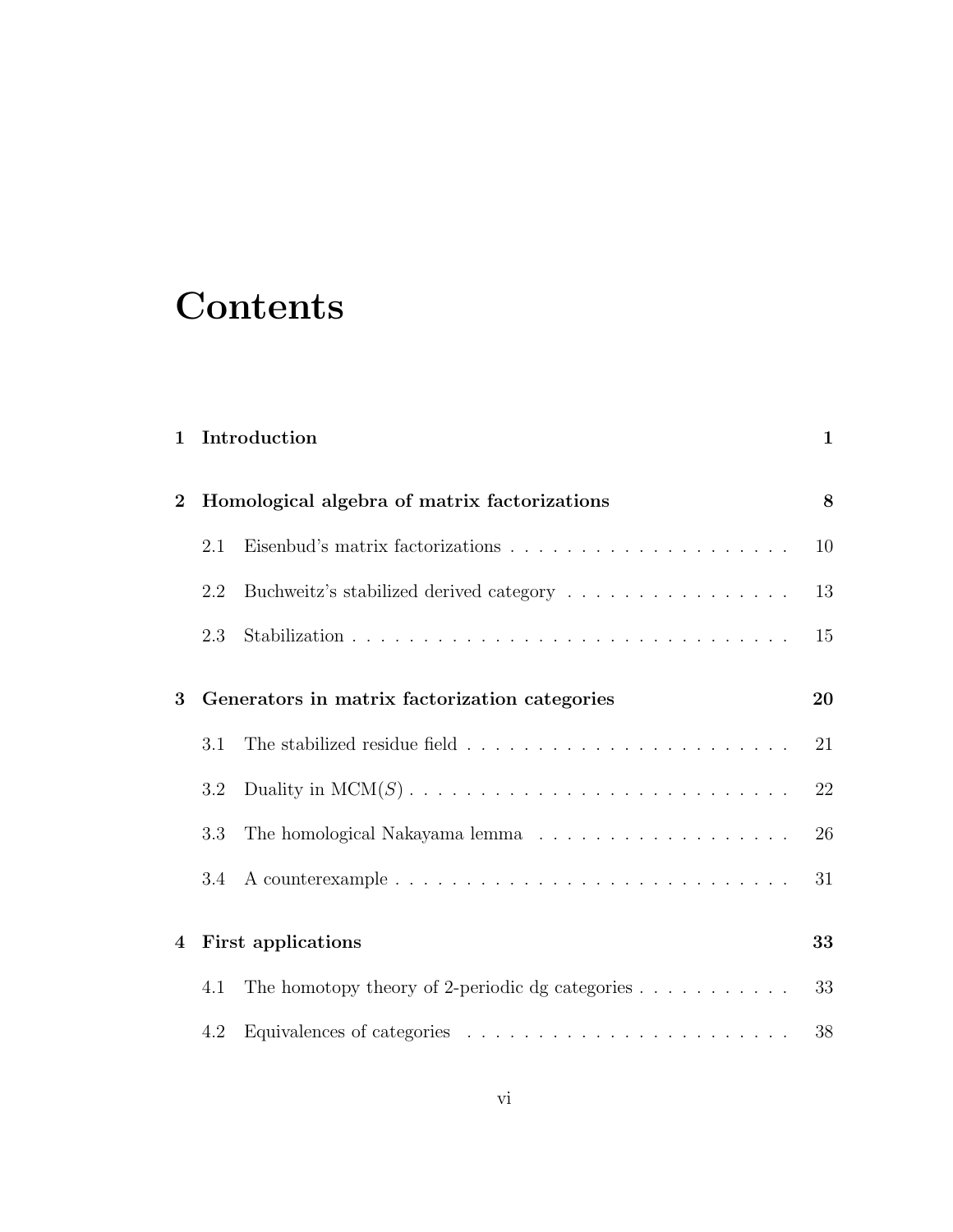|                            |     | 6 Noncommutative geometry                                                                                                                                                                                                      | 69 |
|----------------------------|-----|--------------------------------------------------------------------------------------------------------------------------------------------------------------------------------------------------------------------------------|----|
|                            |     |                                                                                                                                                                                                                                | 63 |
|                            | 5.2 |                                                                                                                                                                                                                                | 56 |
|                            | 5.1 |                                                                                                                                                                                                                                | 53 |
| Derived Morita theory<br>5 |     |                                                                                                                                                                                                                                |    |
|                            | 4.5 |                                                                                                                                                                                                                                | 46 |
|                            | 4.4 |                                                                                                                                                                                                                                | 45 |
|                            |     | 4.3 Formal completion enterities in the set of the set of the set of the set of the set of the set of the set of the set of the set of the set of the set of the set of the set of the set of the set of the set of the set of | 43 |

vii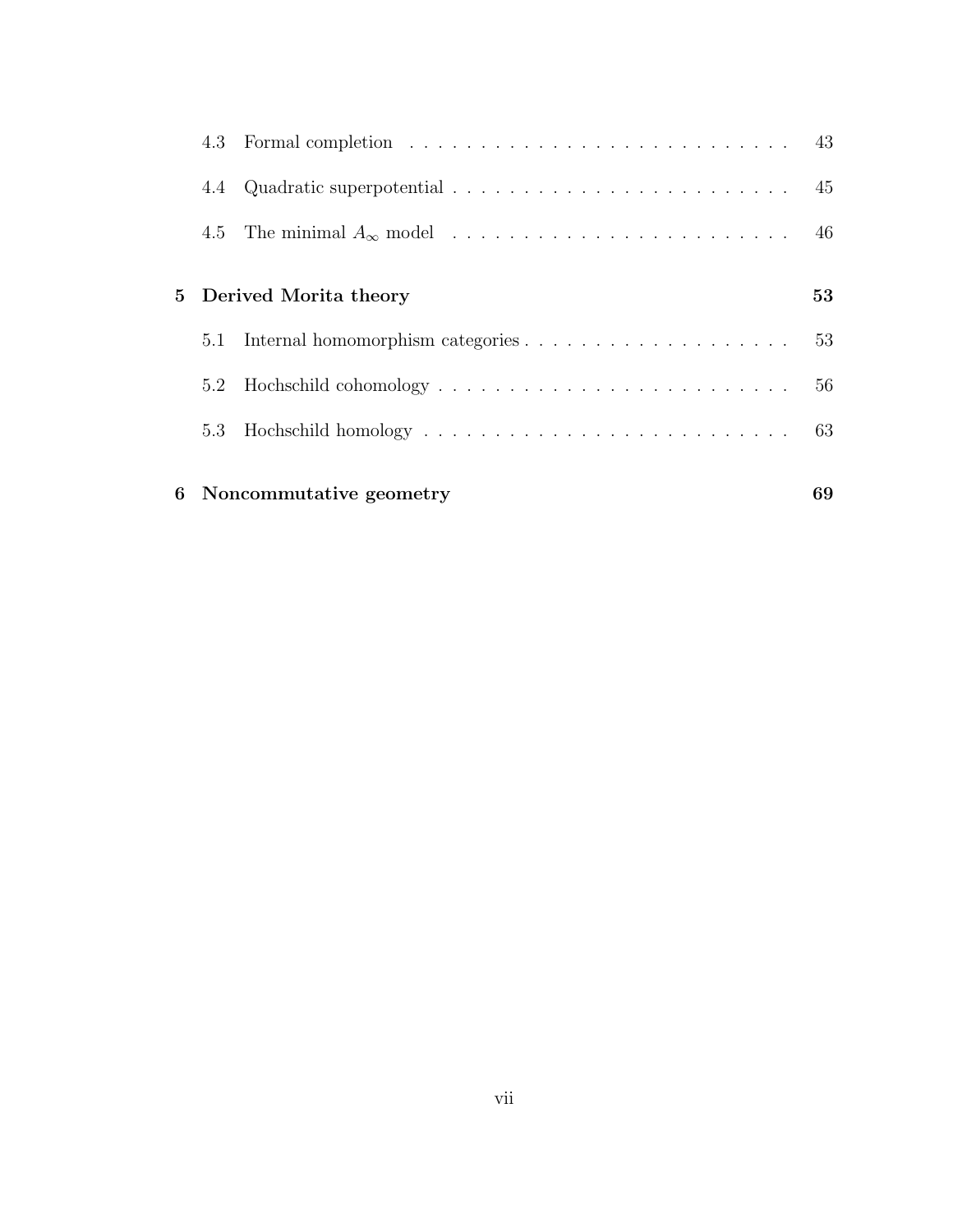## Chapter 1

## Introduction

Let k be an arbitrary field and let  $(R, \mathfrak{m})$  be a regular local k-algebra with residue field k. We fix an element  $w \in \mathfrak{m}$  and introduce the corresponding hypersurface algebra  $S = R/w$ . We are interested in the case when the hypersurface  $Spec(S)$  has an isolated singularity at m. Singularities of this kind have been a classical object of study for centuries. The perspective on hypersurface singularities we take in this thesis is one motivated by noncommutative algebraic geometry based on differential graded categories in the sense of [KKP08]. Namely, we study a dg category which we want to think of as the category of complexes of sheaves on a hypothetical noncommutative space  $\mathcal X$  attached to the singularity: the category of matrix factorizations of  $w$ . In this thesis, we establish various properties of this category and discuss the geometric implications for  $\mathcal{X}$ . Specifically, we show that  $\mathcal{X}$  is a dg affine, homologically smooth and proper noncommutative Calabi-Yau space over k.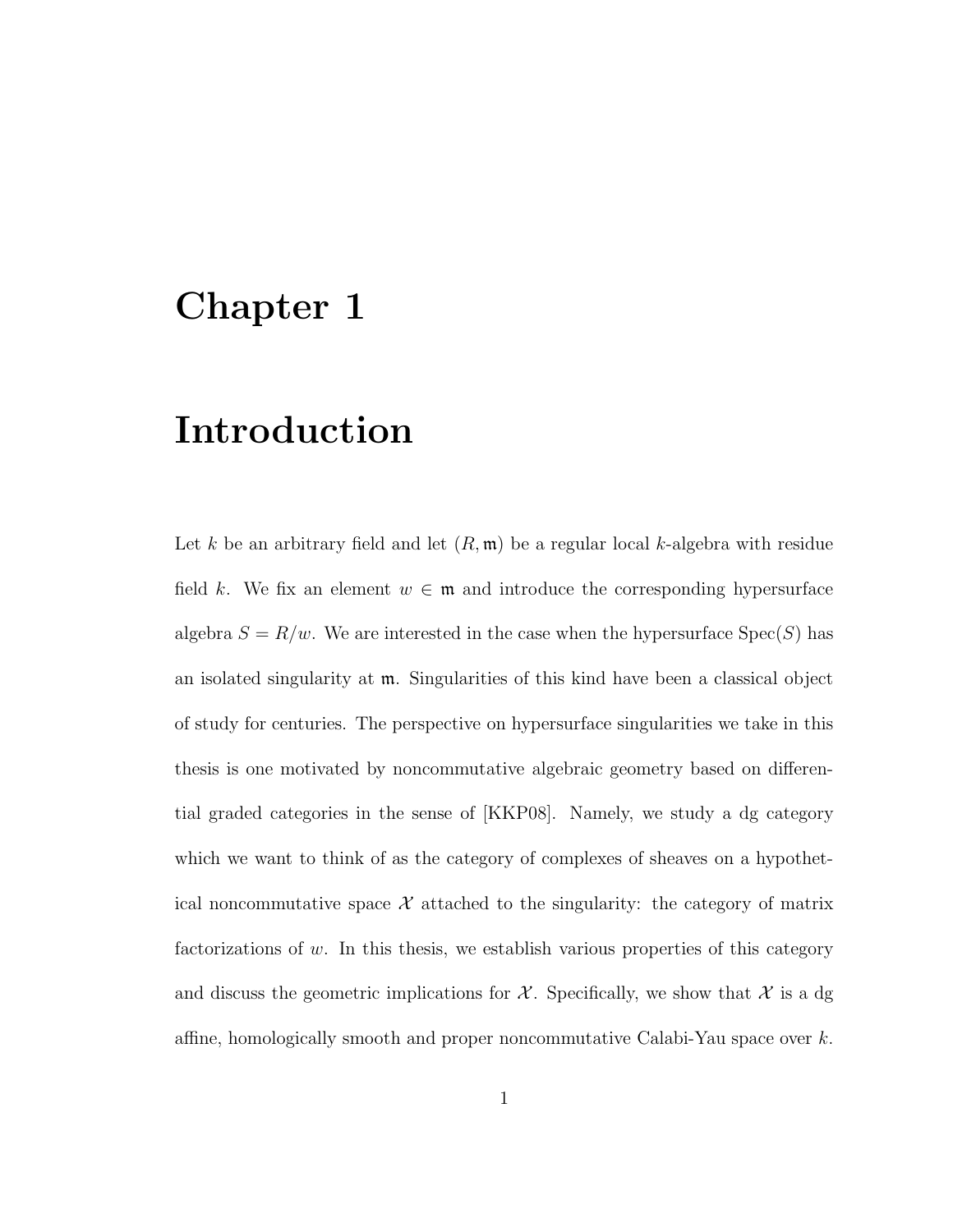We calculate the noncommutative analogues of Hodge and de Rham cohomology and show that the Hodge-to-de Rham spectral sequence degenerates. Furthermore, we study the derived Morita theory of matrix factorization categories which enables us to determine the Hochschild cohomology and thus the deformation theory of  $\mathcal{X}$ .

A matrix factorization of w is defined to be a  $\mathbb{Z}/2$ -graded finite free R-module X together with an R-linear endomorphism d of odd degree satisfying  $d^2 = w \, \mathrm{id}_X$ . The collection of all matrix factorizations naturally forms a differential  $\mathbb{Z}/2$ -graded category which we denote by  $\text{MF}(R, w)$ . The associated homotopy category is denoted by  $[MF(R, w)]$ . Matrix factorizations first appeared in Eisenbud's work [Eis80] on the homological algebra of complete intersections. Since then, they have been used extensively in singularity theory. We refer the reader to [Yos90] for a survey as well as further references. In the unpublished work [Buc86], Buchweitz introduced the notion of the stabilized derived category, giving a new conceptual perspective on Eisenbud's work and extending it to a more general context. More recently, matrix factorizations were proposed by Kontsevich as descriptions of B-branes in Landau-Ginzburg models in topological string theory. As such they appear in the framework of mirror symmetry as for example explained in [Sei08]. Orlov [Orl03] introduced the singularity category, generalizing Buchweitz's categorical construction to a global setup, and established various important results in [Orl05a, Orl05b, Orl09].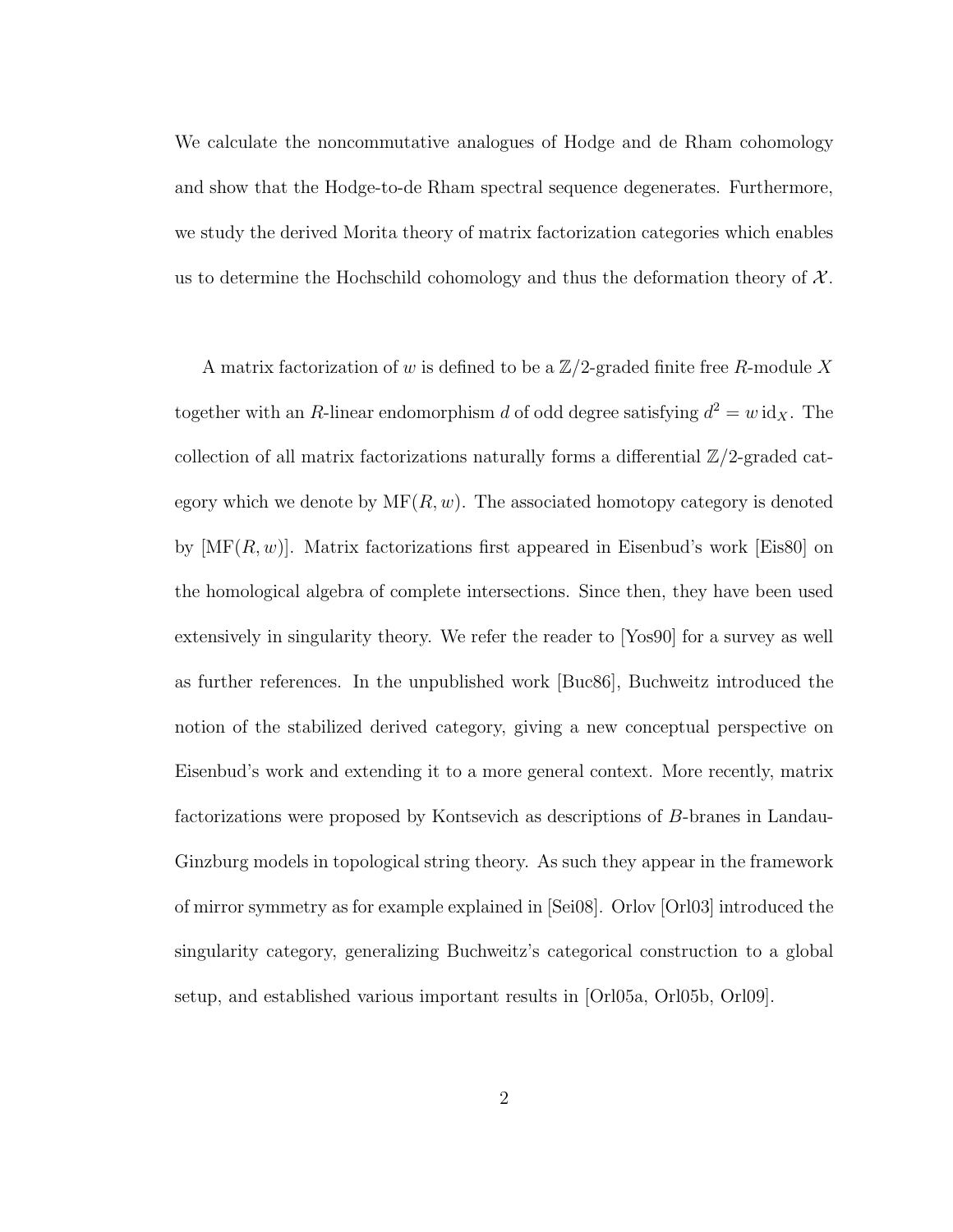In Chapter 2, we survey some important aspects of the inspiring articles [Eis80] and [Buc86], which lead to the intuitive insight that the category of matrix factorizations describes the stable homological features of the algebra S. The main purpose is to introduce notation and to formulate the results in the form needed later on.

Section 3 addresses the question of the existence of generators in matrix factorization categories. We construct a compact generator of the category  $MF^{\infty}(R, w)$ consisting of factorizations of possibly infinite rank. Our argument utilizes Bousfield localization to reduce the problem to a statement which we call homological Nakayama lemma for infinitely generated maximal Cohen-Macaulay modules. This lemma seems to be an interesting result in its own right since the Nakayama lemma obviously fails for general infinitely generated modules. We use a method of Eisenbud to explicitly construct the generator as a matrix factorization corresponding to the stabilization of the residue field.

Section 4 contains some first applications of the results on compact generation.

We start by introducing a homotopy theoretic framework for 2-periodic dg categories, analogous to  $T\ddot{o}$ ee  $\ddot{o}$ . which will serve as a natural context to study matrix factorization categories.

Using a method due to Keller [Kel94], we obtain a quasi-equivalence between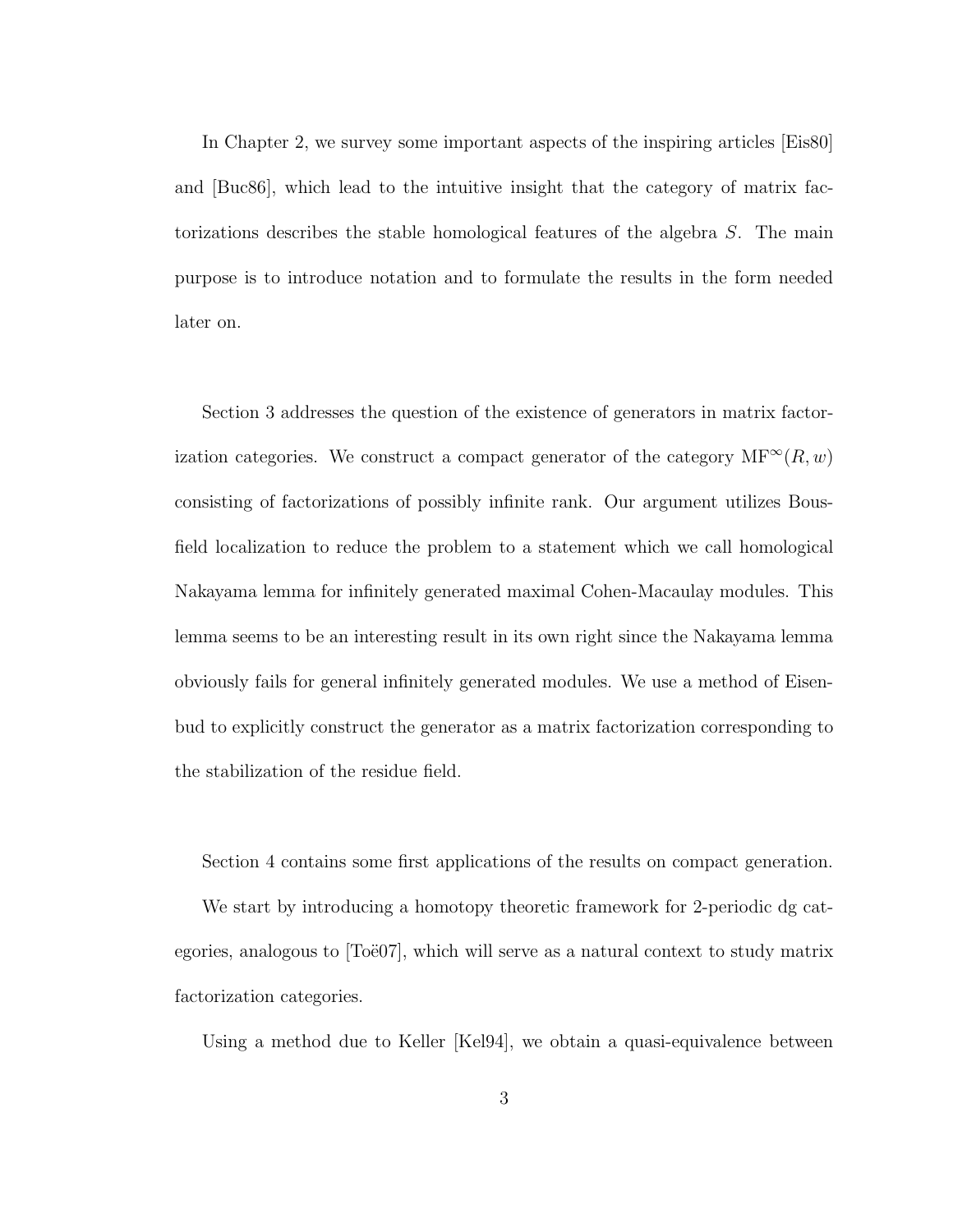the category  $MF^{\infty}(R, w)$  and the dg derived category of modules over a dg algebra A. This algebra A is given as the endomorphism algebra of the compact generator. Our concrete description of this generator as a stabilized residue field allows us to determine A explicitly. As an immediate corollary, we obtain that the idempotent completion of  $[\text{MF}(R, w)]$  coincides with  $[\text{MF}(\widehat{R}, w)]$ .

In addition, we illustrate how to compute a minimal  $A_{\infty}$ -model for A. The transfer method we use originates from the work of Gugenheim-Stasheff [GS86] and Merkulov [Mer99], the elegant description in terms of trees is due to Kontsevich-Soibelman [KS01]. In the case of a quadratic hypersurface the  $A_{\infty}$ -structure turns out to be formal and we recover a variant of a result of Buchweitz, Eisenbud and Herzog [BEH87] describing matrix factorizations as modules over a certain Clifford algebra. In the general case, we are able to give partial formulas for the higher multiplications which are neatly related to the higher coefficients of  $w$ .

In Chapter 5, we use Toen's derived Morita theory for dg categories [Toe07] to describe functors between categories of matrix factorizations. It turns out that every continuous functor can be represented by an integral transform. We describe the identity functor as an integral transform with kernel given by the stabilized diagonal. This allows us to calculate the Hochschild cochain complex of matrix factorization categories as the derived endomorphism complex of the identity functor.

Furthermore, we compute the Hochschild chain complex, proving along the way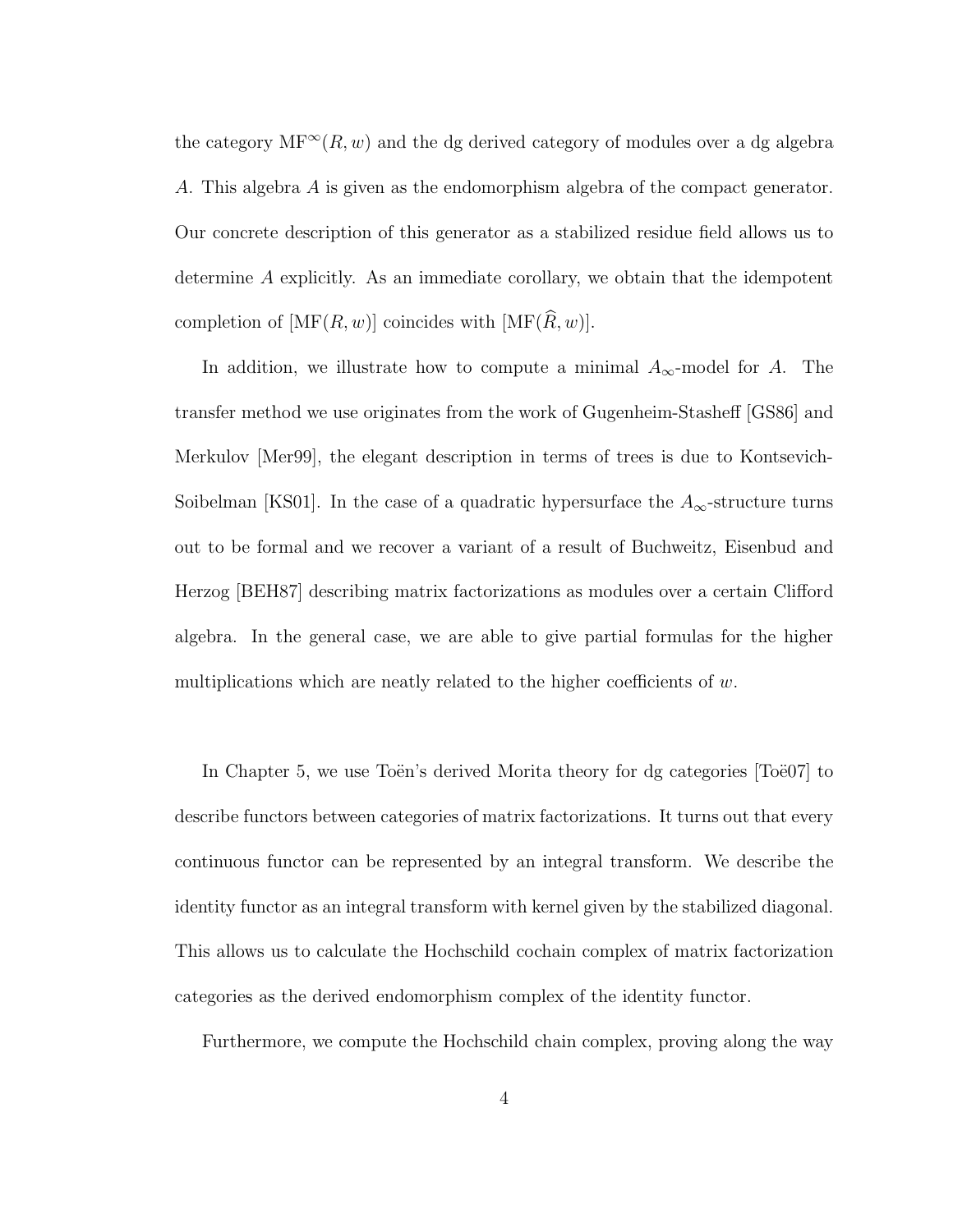that it is quasi-isomorphic to the derived homomorphism complex between the inverse Serre functor and the identity functor.

In the last chapter, we give interpretations of our results in terms of noncommutative geometry in the sense of [KKP08].

Finally, I would like to point out relations to previous work. I thank Daniel Murfet for informing me that Corollary 4.3 was first proven by Schoutens in [Sch03]. An independent proof by Murfet will be contained as an appendix in [KVdB08]. It is also possible to deduce the statement using results from [Orl09] as explained in [Sei08, 11.1]. However, Theorem 3.1 is stronger since it also implies that the category  $[\text{MF}^{\infty}(R, w)]$  is compactly generated which is essential to obtain Theorem 4.2.

I thank Paul Seidel for drawing my attention to his work [Sei08]. The dg algebra  $A = \text{End}(k^{\text{stab}})$  which we construct in Section 4 already appears in Section 10 of loc. cit. and is interpreted as a deformed Koszul dual. In fact, one may expect that the algebra  $A$  is in fact the Koszul dual, in the sense of  $[Pos09]$ , of the curved dg algebra  $R$  with zero differential and curvature  $w$ . Within this framework, Theorem 4.2 could be interpreted as an equivalence of appropriate module categories over the curved algebra  $R$  and its Koszul dual  $A$ . The homological perturbation techniques which we apply in Section 4 were already used in Section 10 of  $\text{[Sei08]}$ .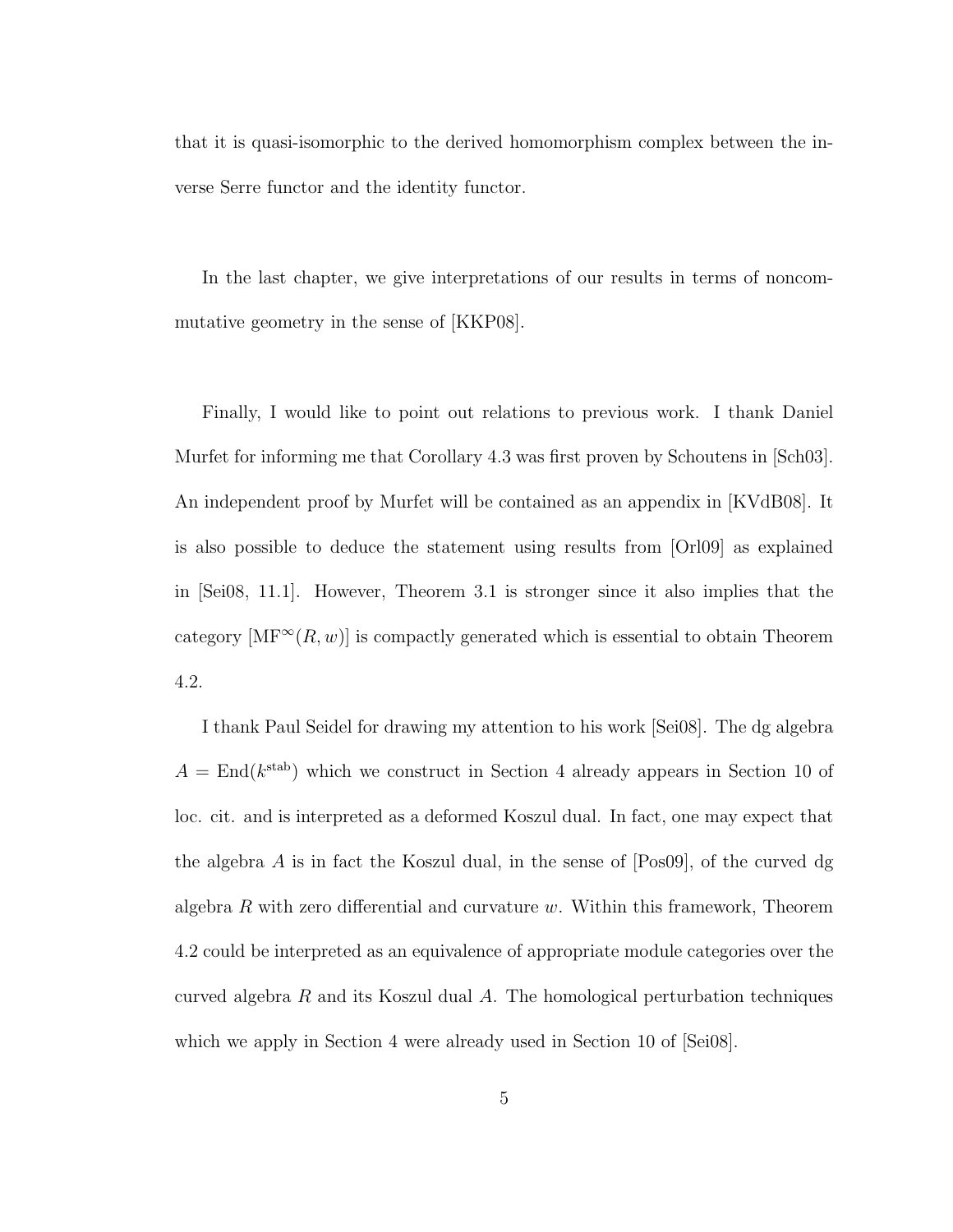The idea of describing functors between matrix factorization categories as integral transforms appeared in [KR08]. Furthermore, our Theorem 3.6 is inspired by Proposition 7 in loc. cit. As the authors informed me, the argument in loc. cit. is only valid for bounded below Z-graded matrix factorizations of isolated singularities, which is sufficient for the purposes of loc. cit. However, in this thesis we are specifically interested in the  $\mathbb{Z}/2$ -graded case so we have to use the alternative argument given in the proof of Theorem 3.6. As an application, we then also prove a  $\mathbb{Z}/2$ -graded version of [KR08, Proposition 8] in the form of Corollary 4.4.

The relation between idempotent completion and formal completion is studied in a more general context on the level of triangulated categories in [Orl09].

A heuristic calculation of the Hochschild cohomology in the one-variable case with  $w = x^n$  was carried out in [KR04]. This article already contains the essential idea to represent the identity functor by a matrix factorization.

There are two alternative approaches to the calculation of Hochschild invariants of matrix factorization categories. In [Seg09], the bar complex of the category is used to calculate Hochschild homology. However, the author uses the product total complex and it is not clear how this notion of homology is related to the usual Hochschild homology. Therefore, some additional reasoning is required to make this argument work. In forthcoming work by Caldararu-Tu [CT09], the category of matrix factorizations is considered as a category of modules over the above mentioned curved dg algebra given by R in even degree, zero differential and curvature  $w$ .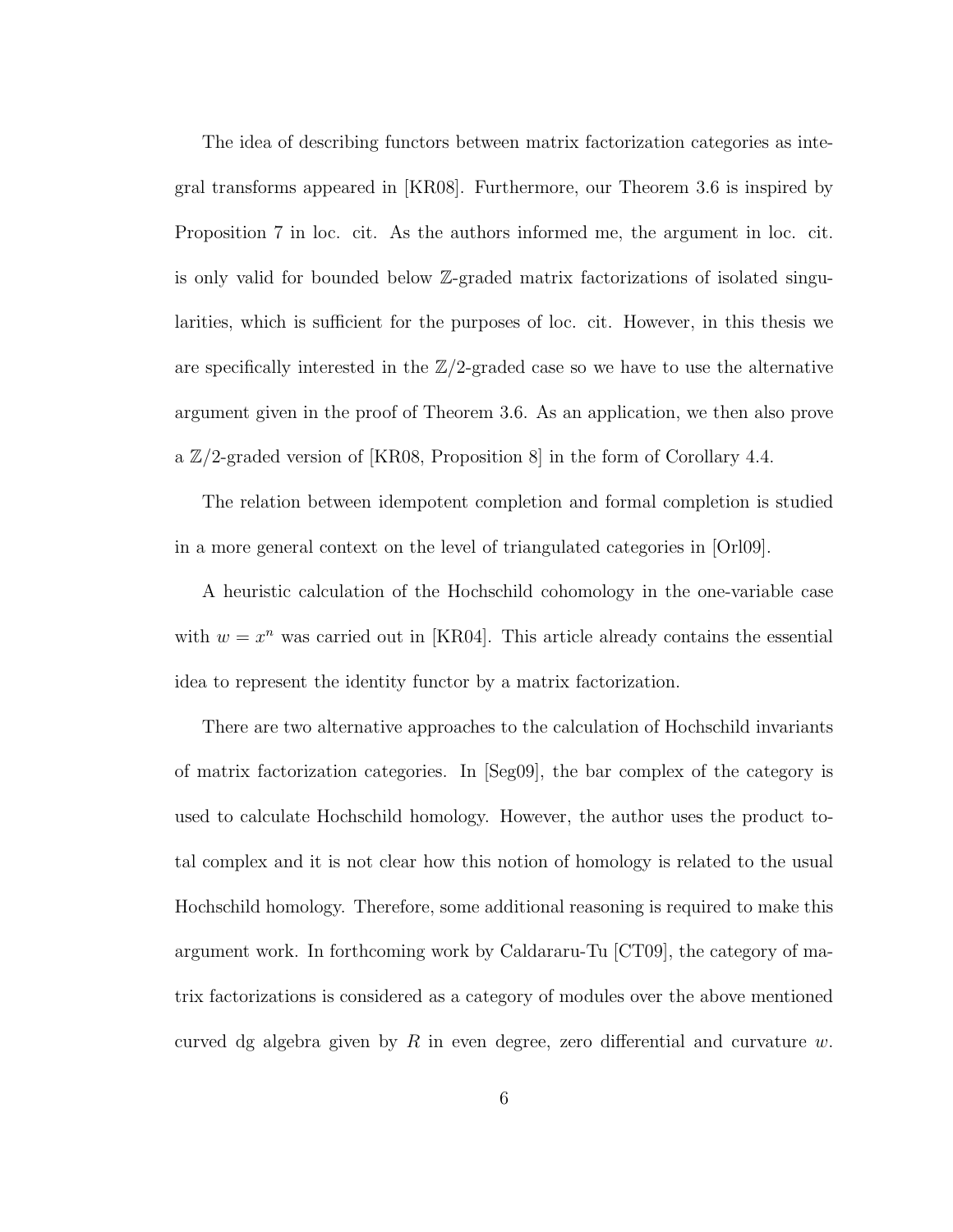From this curved dg algebra the authors construct an explicit bar complex, generalizing the bar complex for dg algebras. The Hochschild homology of the curved dg algebra is then defined to be the cohomology of this complex. The relation between the Hochschild homology of the curved dg algebra and the Hochschild homology of the category of modules over it is stated as a conjecture.

We should also mention that Theorem 5.7 has been anticipated for some time. For example, it is stated without proof in [KKP08]. However, to my knowledge, no complete proof has previously appeared in the literature.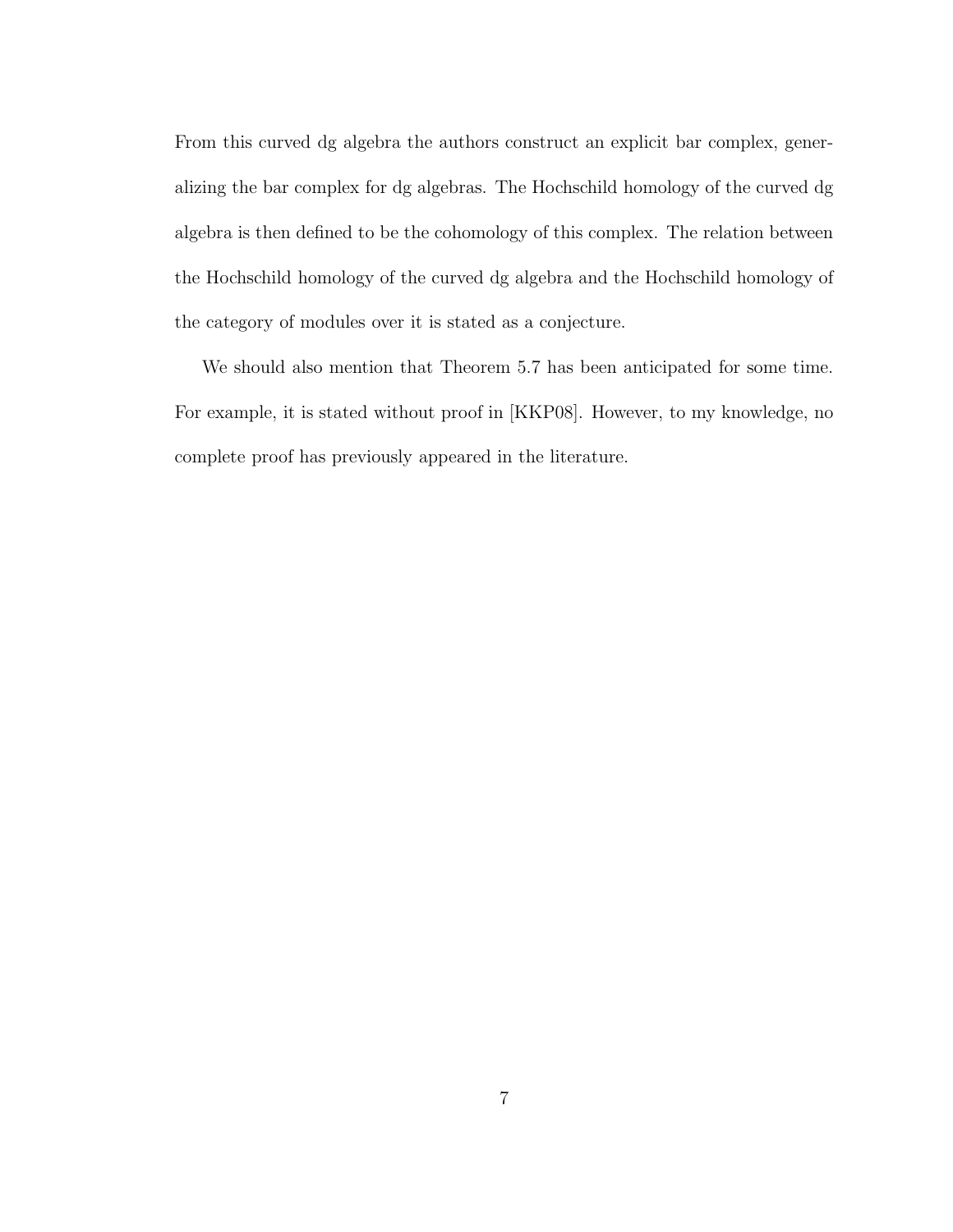## Chapter 2

## Homological algebra of matrix factorizations

We fix some notation which we will use throughout the thesis. Let  $k$  be an arbitrary field and let  $(R, \mathfrak{m})$  be a regular local k-algebra with residue field k. Let  $x_1, \ldots, x_n$ be a minimal system of generators of the maximal ideal  $\mathfrak{m} \subset R$  and denote the derivations on R corresponding to these generators by  $\frac{\partial}{\partial x_1}, \ldots, \frac{\partial}{\partial x_n}$  $\frac{\partial}{\partial x_n}$ . We fix  $w \in \mathfrak{m}$ which we call the *superpotential* and say w has an isolated singularity if the *Tyurina*  $algebra \Omega_w := R/(w, \frac{\partial w}{\partial x_1}, \dots, \frac{\partial w}{\partial x_n})$  $\frac{\partial w}{\partial x_n}$ ) is a finite dimensional k-vector space.

Definition 2.1. The *category of matrix factorizations* MF(R, w) of the superpotential w on R is defined to be the differential  $\mathbb{Z}/2$ -graded category specified by the following data: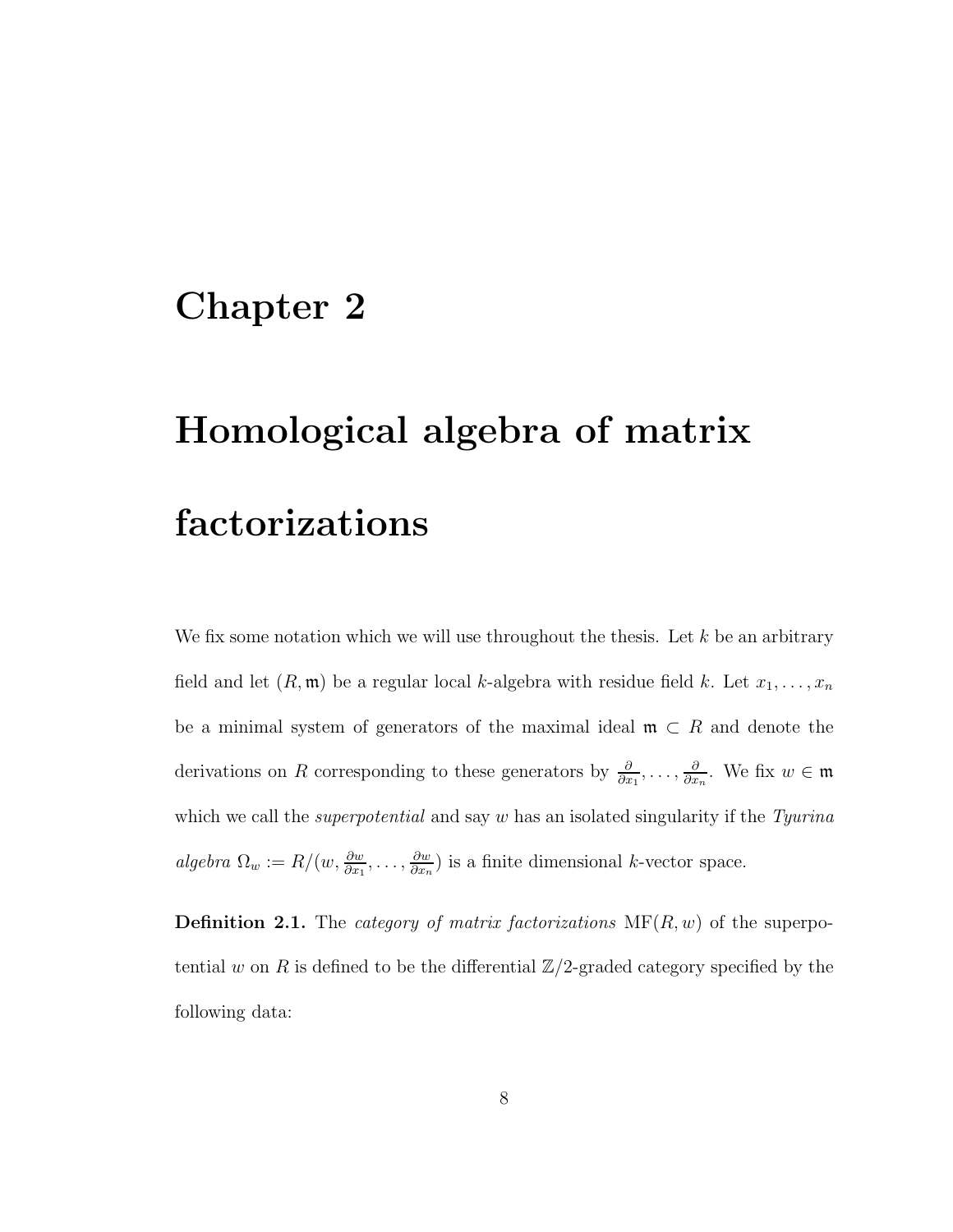- The objects of  $MF(R, w)$  are pairs  $(X, d)$  where  $X = X^0 \oplus X^1$  is a free  $\mathbb{Z}/2$ graded  $R$ -module of finite rank equipped with an  $R$ -linear map  $d$  of odd degree satisfying  $d^2 = w \, \mathrm{id}_X$ .
- The morphisms  $Hom(X, X')$  are given by the  $\mathbb{Z}/2$ -graded module of R-linear maps from  $X$  to  $X'$  provided with the differential given by

$$
d(f) = d_{X'} \circ f - (-1)^{|f|} f \circ d_X.
$$

One easily verifies that Hom(X, X′ ) is a complex. The *homotopy category of matrix*  $factorizations \left[ MF(R, w) \right]$  is obtained by applying  $H^0(-)$  to the morphism complexes of  $\mathrm{MF}(R, w)$ .

After choosing bases for  $X^0$  and  $X^1$ , we obtain a pair

$$
X^1 \xrightarrow{\varphi} X^0
$$

of matrices  $(\varphi, \psi)$  such that

$$
\varphi \circ \psi = \psi \circ \varphi = w \operatorname{id}.
$$

This immediately implies that the ranks of  $X^0$  and  $X^1$  agree, so  $\varphi$  and  $\psi$  are in fact quadratic matrices.

*Example* 2.2. Consider  $R = \mathbb{C}[[x]]$  and  $w = x^n$ . Then we have factorizations

$$
R \xrightarrow[x^{n-k}]{x^k} R
$$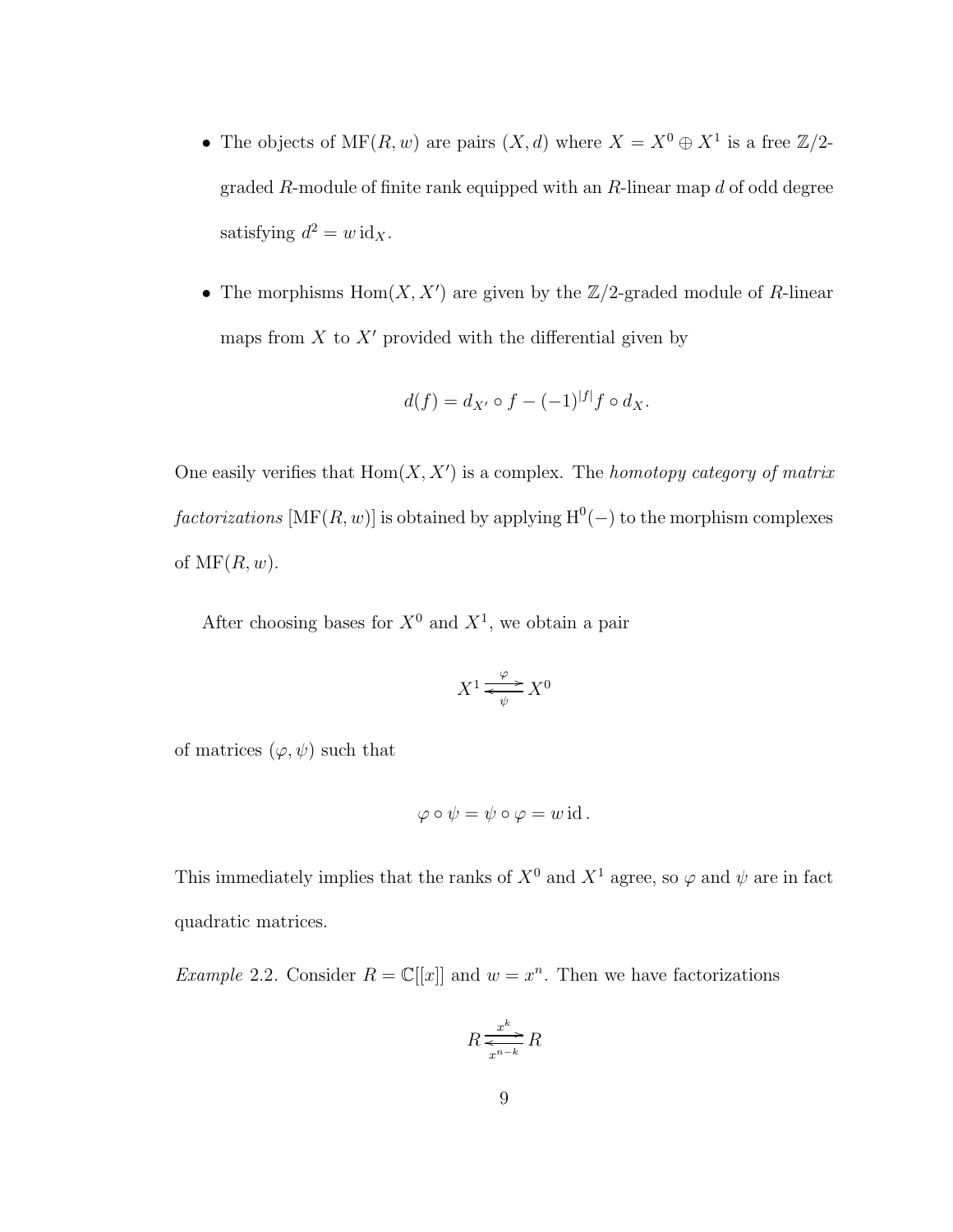and these are in fact the only indecomposable objects in  $\mathbb{Z}^0(\mathrm{MF}(R,w))$  (cf. [Yos90], [KL04]).

*Example* 2.3. Consider  $R = \mathbb{C}[[x, y, z]]$  and  $w = x^3 + y^3 + z^3 - 3xyz$ . Suppose that  $(a, b, c) \in (\mathbb{C}^*)^3$  is a zero of w. The matrix

$$
\varphi = \begin{pmatrix} ax & cy & bz \\ cz & bx & ay \\ by & az & cx \end{pmatrix}
$$

satisfies  $\det(\varphi) = abcw$ . Thus setting  $\psi = \frac{1}{abc}\varphi^{\#}$ , where  $-\#$  denotes the matrix of cofactors, we obtain a family of rank 3 factorizations parameterized by  $\{w = 0\} \subset$  $(\mathbb{C}^*)^3$  (cf. [BHLW06]).

We will now explain the relevance of the category of matrix factorizations in terms of homological algebra. To this end, we recall how matrix factorizations naturally arise in Eisenbud's work [Eis80].

### 2.1 Eisenbud's matrix factorizations

We start with a prelude on the homological algebra of regular local rings which will put us in the right context. Let  $(R, \mathfrak{m})$  be a regular local ring and let M be a finitely generated R-module. A sequence  $x_1, \ldots, x_r \in \mathfrak{m}$  is called an M-sequence if  $x_i$  is a nonzerodivisor in  $M/(x_1, \ldots, x_{i-1})$  for all  $1 \leq i \leq r$ . The *depth* of M is the length of a maximal M-sequence. The *projective dimension* pd(M) of M is the length of a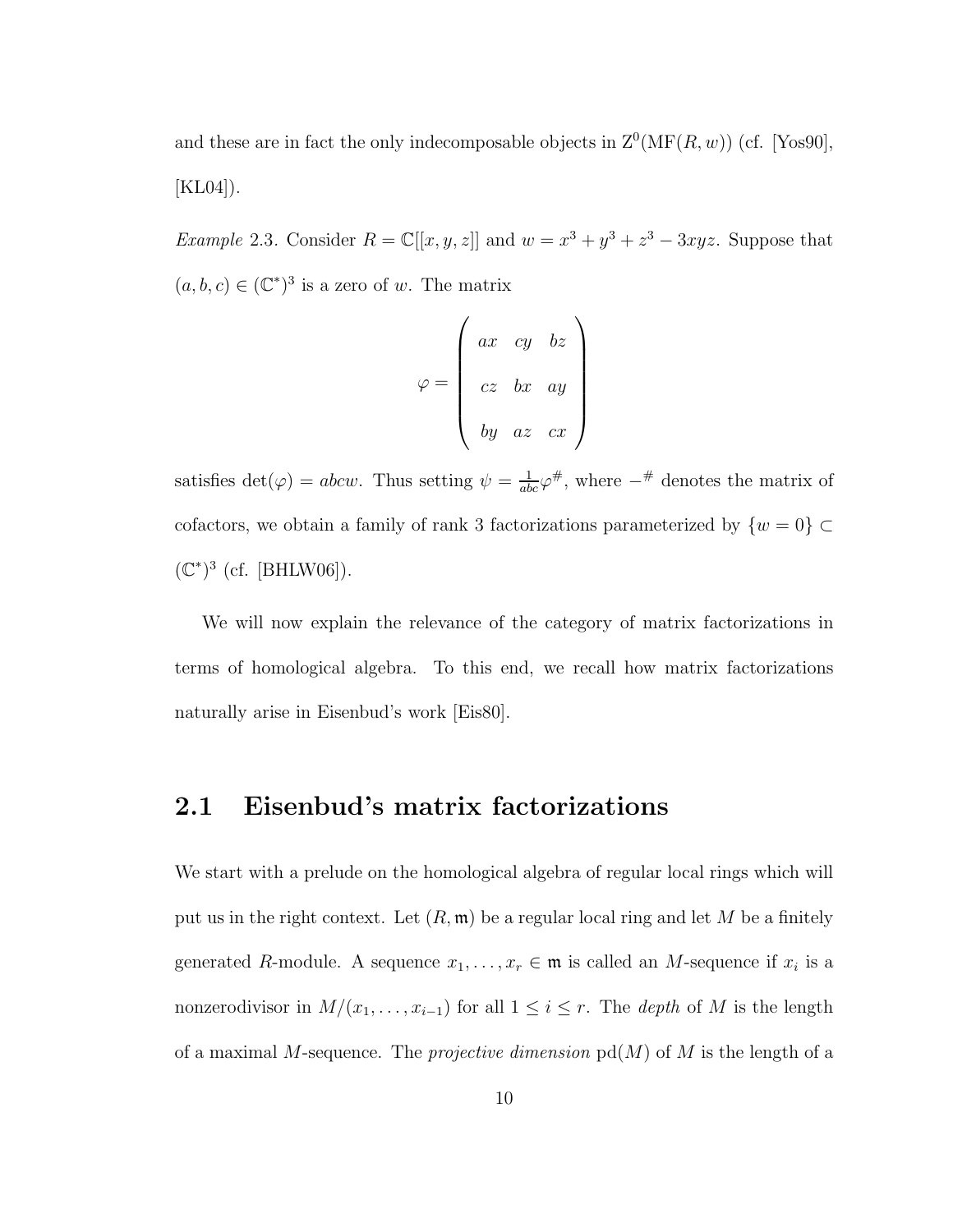minimal free resolution of M. The Auslander-Buchsbaum formula (see e.g.  $\text{[Eis95]}$ ) relates these notions via

$$
pd(M) = dim(R) - depth(M).
$$

This yields a rather precise understanding of free resolutions over regular local rings. Let us point out two immediate important consequences. Firstly, the length of minimal free resolutions is bounded by the Krull dimension of  $R$ . Secondly, if the depth of a module M equals the Krull dimension of  $R$ , then  $M$  is free.

A natural problem is to try and obtain a similar understanding of free resolutions over singular rings. An example of such a ring is a hypersurface singularity defined by  $S = R/w$ , where w is singular at the maximal ideal. It turns out that in contrast to the regular case, the condition

$$
depth(M) = dim(S)
$$
\n(2.1)

does not imply that M is free. A finitely generated S-module satisfying  $(2.1)$  is called a *maximal Cohen-Macaulay module*.

Let  $M$  be a maximal Cohen-Macaulay module over  $S$ . We may consider  $M$  as an  $R$ -module which is annihilated by  $w$  and use the Auslander-Buchsbaum formula

$$
\mathrm{pd}_R(M)=\mathrm{depth}(R)-\mathrm{depth}(M)
$$

to deduce that M admits an R-free resolution of length 1. Hence, we obtain an exact sequence

$$
0 \longrightarrow X^1 \xrightarrow{\varphi} X^0 \longrightarrow M \to 0
$$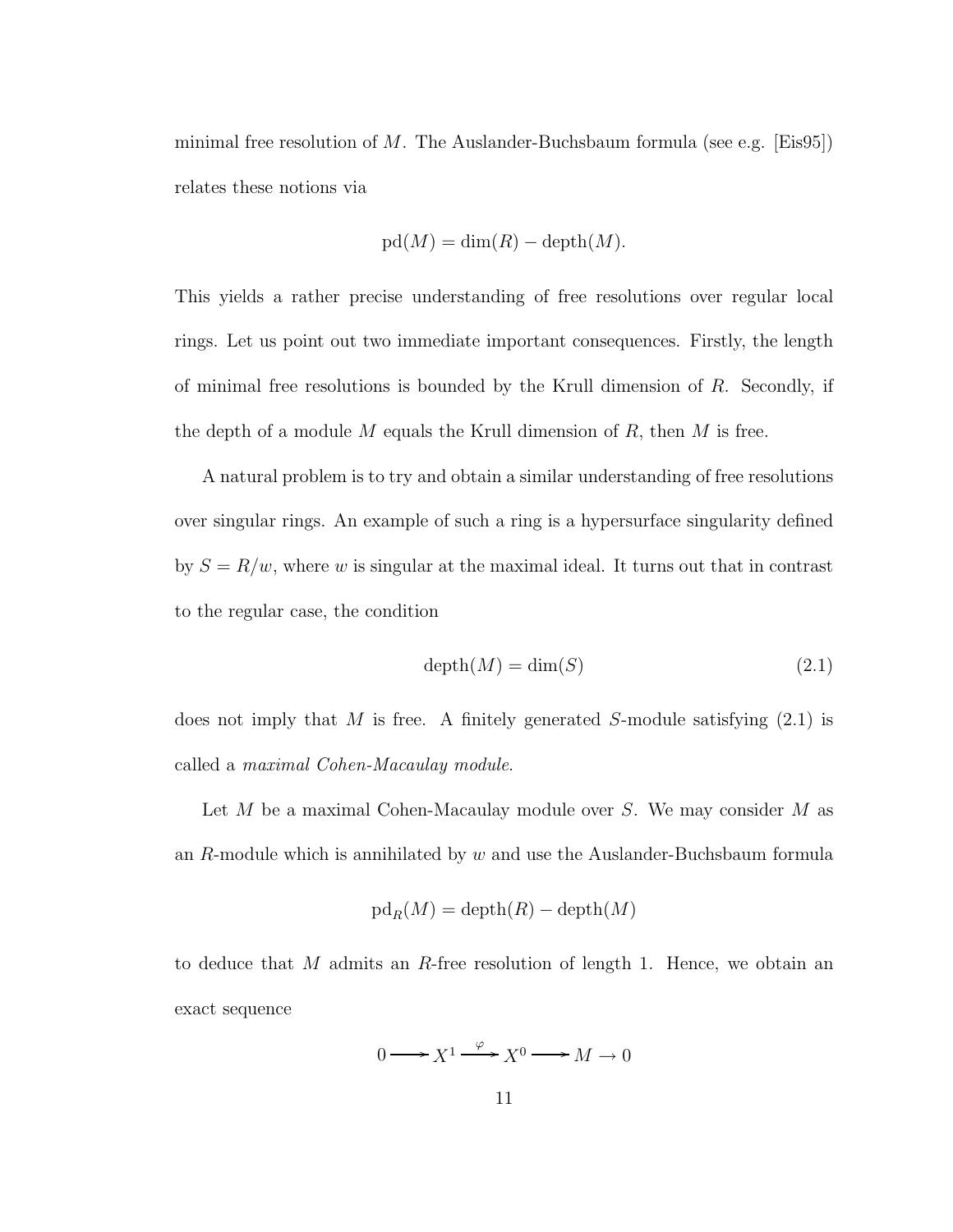where  $X^0$  and  $X^1$  are free R-modules. Since multiplication by w annihilates M, there exists a homotopy  $\psi$  such that the diagram



commutes. Thus, the pair  $(\varphi, \psi)$  is a matrix factorization of w, such that the original maximal Cohen-Macaulay module M is isomorphic to coker $(\varphi)$ .

We come back to the question about properties of S-free resolutions of M. Curiously, every maximal Cohen-Macaulay module over S admits a 2-periodic S-free resolution. It is obtained by reducing the corresponding matrix factorization modulo w and extending 2-periodically:

$$
\cdots \longrightarrow \overline{X^1} \xrightarrow{\overline{\varphi}} \overline{X^0} \xrightarrow{\overline{\psi}} \overline{X^1} \xrightarrow{\overline{\varphi}} \overline{X^0} \longrightarrow M \longrightarrow 0.
$$

We illustrate the consequences of this construction from a categorical point of view. Consider the *stable category of maximal Cohen-Macaulay* S*-modules* MCM(S) which is defined as follows. The objects are maximal Cohen-Macaulay modules, the morphisms are defined by

$$
\underline{\mathrm{Hom}}_S(M, M') = \mathrm{Hom}_S(M, M')/P,
$$

where  $P$  denotes the set of  $S$ -linear homomorphisms factoring through some free S-module. Reversing the above construction we can associate the maximal Cohen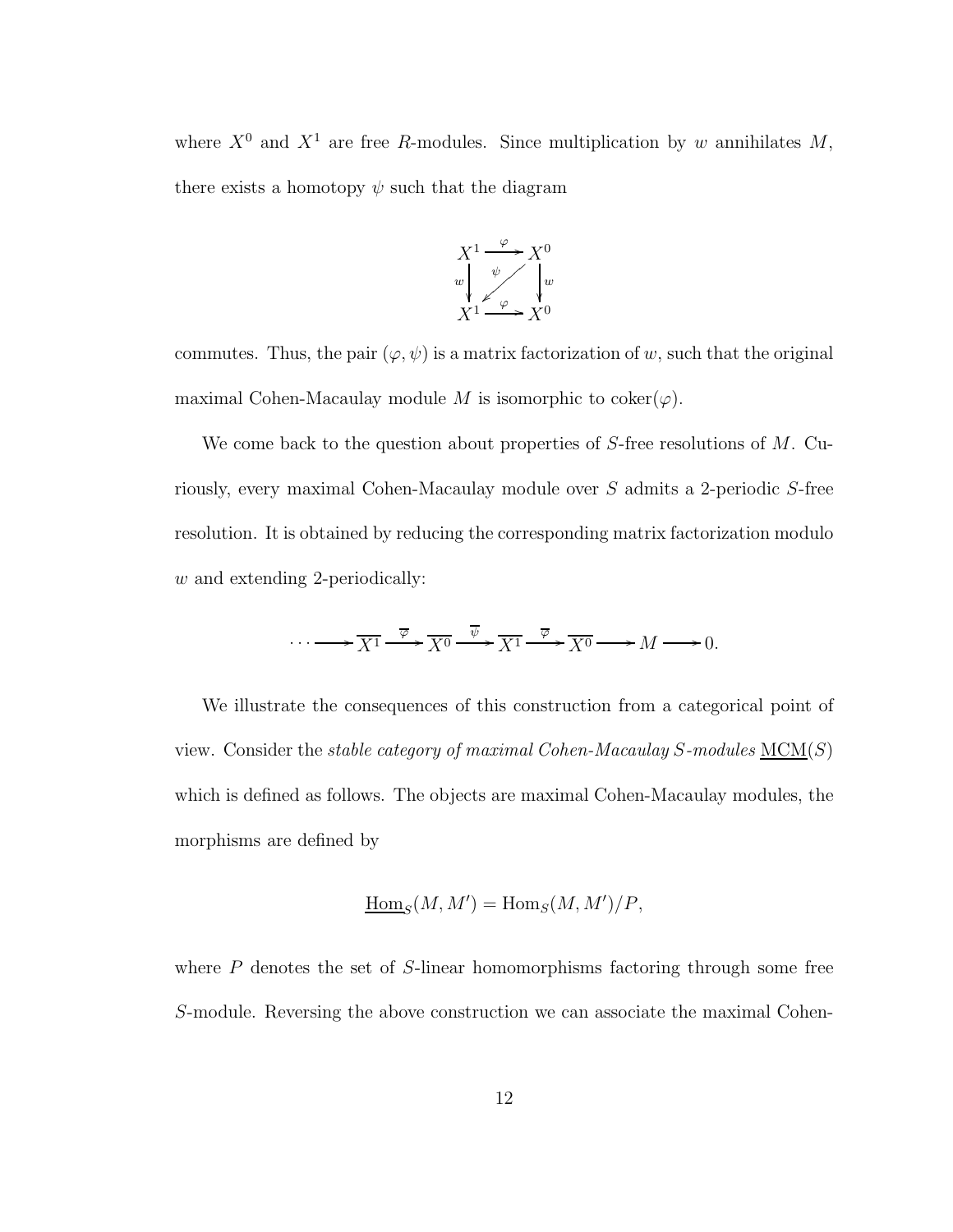Macaulay module  $\operatorname{coker}(\varphi)$  to a matrix factorization given by

$$
X^1 \xrightarrow{\varphi} X^0.
$$

In fact, this assignment extends to a functor

$$
coker: [MF(R, w)] \to \underline{MCM}(S)
$$

establishing an equivalence between the homotopy category of matrix factorizations and the stable category of maximal Cohen-Macaulay modules.

### 2.2 Buchweitz's stabilized derived category

We now want to focus on resolutions of arbitrary finitely generated S-modules. To this end, we are lucky as it turns out that high enough syzygies of any such a module are maximal Cohen-Macaulay. This follows from the homological characterization of maximal Cohen-Macaulay modules as being  $Hom_S(-, S)$ -acyclic combined with the fact that S has finite injective dimension. An immediate implication is the following striking result.

Theorem 2.4 (Eisenbud). *Every finitely generated* S*-module admits a free resolution which will eventually become* 2*-periodic.*

In other words, the resolution "stabilizes" leading to the slogan that the category  $MCM(S)$  describes the stable homological algebra of S.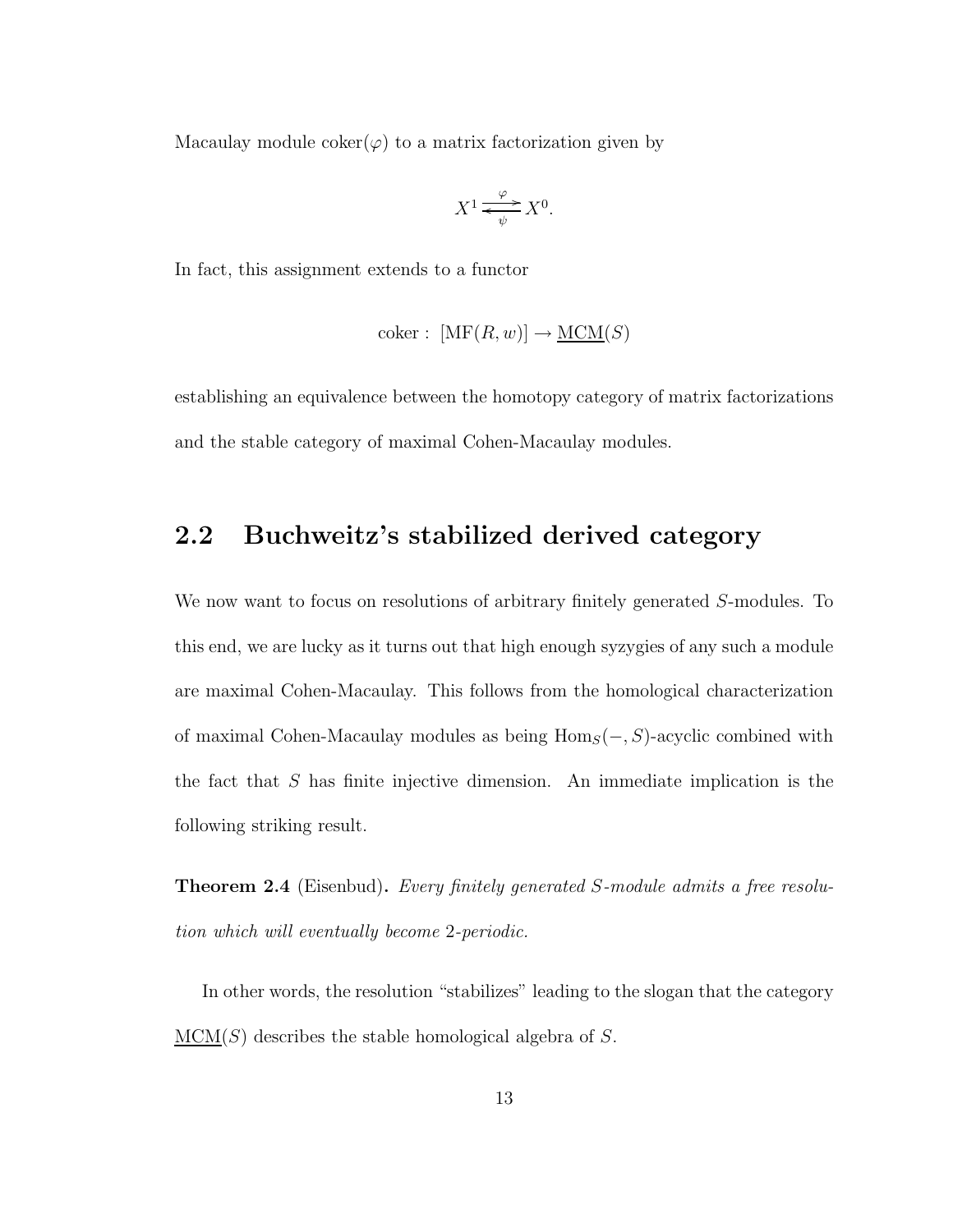While the category  $MCM(S)$  restricts attention to maximal Cohen-Macaulay modules, Buchweitz's stabilized derived category is designed to capture the fact that *arbitrary* finitely generated S-modules stabilize. Let  $D^b(S)$  denote the derived category of all complexes of S-modules with finitely generated total cohomology. Such a complex is called *perfect* if it is isomorphic in  $D<sup>b</sup>(S)$  to a bounded complex of free S-modules. The full triangulated subcategory of  $D<sup>b</sup>(S)$  formed by the perfect complexes is denoted by  $D^b_{\text{perf}}(S)$ . It is easy to see that  $D^b_{\text{perf}}(S)$  forms a thick subcategory of  $D^b(S)$ . The *stabilized derived category of* S is then defined to be the Verdier quotient

$$
\underline{\mathsf{D}^{\mathrm{b}}}(S) := \mathsf{D}^{\mathrm{b}}(S)/\mathsf{D}^{\mathrm{b}}_{\mathrm{perf}}(S).
$$

There exists an obvious functor

$$
\underline{\mathrm{MCM}}(S) \to \underline{\mathrm{D}^{\mathrm{b}}}(S)
$$

which Buchweitz proves to be an equivalence of categories. Observe that  $D^b(S)$ as well as  $[\text{MF}(R, w)]$  are naturally triangulated categories which via the above equivalences induce two triangulated structures on  $MCM(S)$ . Those structures turn out to be isomorphic (via the identity functor). The triangulated structure can also be constructed directly using the fact that  $MCM(S)$  is the stable category associated to the Frobenius category  $MCM(S)$  (cf. [Kel90]).

It is interesting to describe the morphisms in the category  $D^b(S)$ .

**Proposition 2.5** (Buchweitz). Let X, Y be complexes in  $D^b(S)$ . Then there exists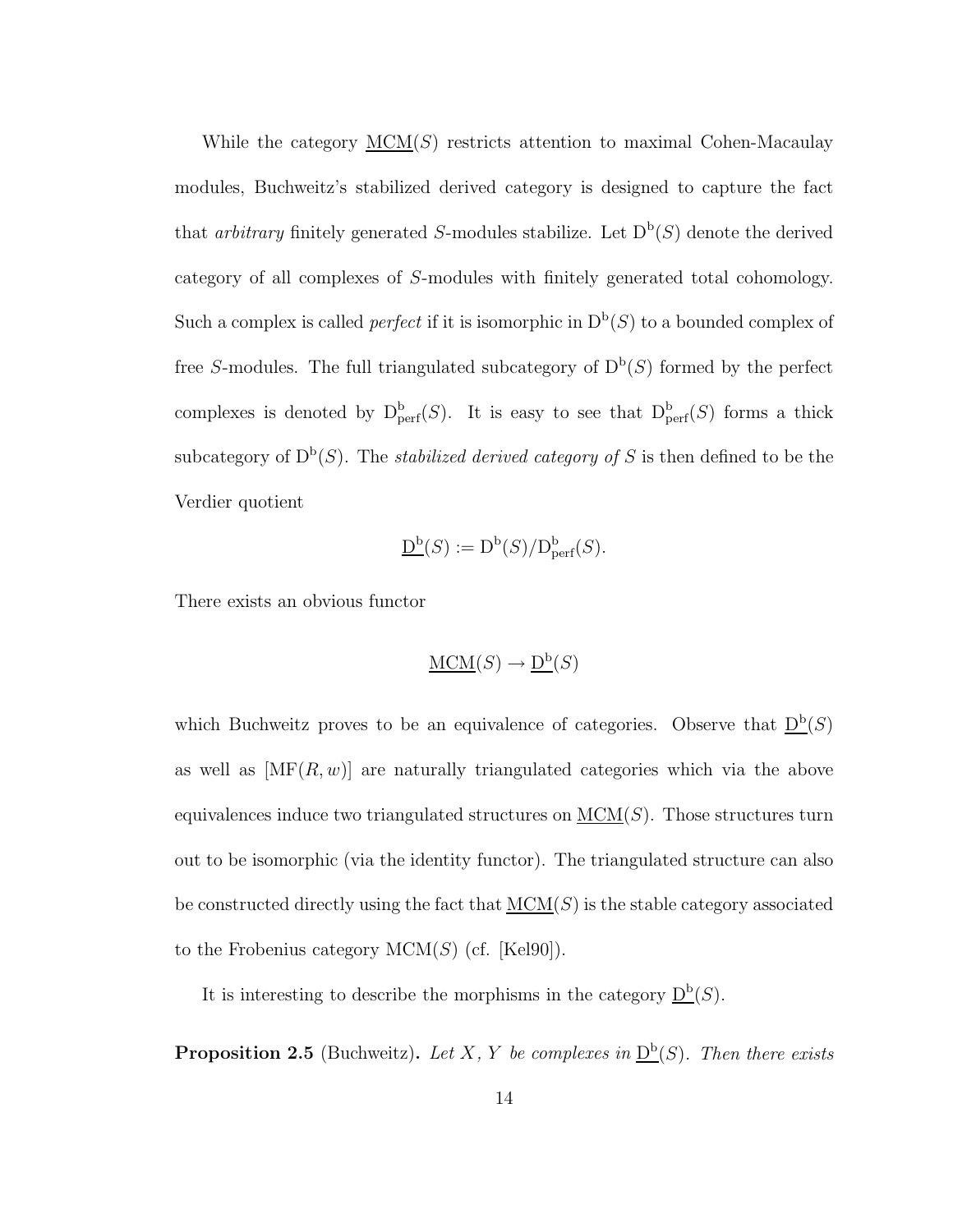*a natural number*  $i(X, Y)$  *such that* 

$$
\operatorname{Hom}_{\underline{\mathbf{D}^{\mathrm{b}}}(S)}(X,Y[i])\cong \operatorname{Hom}_{\mathbf{D}^{\mathrm{b}}(S)}(X,Y[i])
$$

*for*  $i \geq i(X, Y)$ *.* 

The proposition explains the nomenclature for  $D^b(S)$ . The Ext-groups in the derived category "stabilize" in high degrees. After this stabilization has taken place, the Ext-groups and the <u>Ext</u>-groups coincide. Buchweitz introduces  $D^b(S)$  more generally for Gorenstein algebras. In our specific situation of a local hypersurface algebra S the phenomenon of stabilization just translates into the above mentioned fact that resolutions over S eventually become 2-periodic.

Combining the equivalences of categories explained in this section, we conclude that a finite S-module interpreted as an object of  $D^b(S)$  functorially corresponds to a matrix factorization. If  $L$  is an  $S$ -module, we call the corresponding matrix factorization  $L^{\text{stab}}$  the *stabilization of* L. The objects of our interest tend to naturally arise as objects of  $D^b(S)$  and we will analyze them computationally by studying their stabilization.

### 2.3 Stabilization

Let  $L$  be an  $S$ -module. In [Eis80, Section 7], Eisenbud gives a method for explicitly constructing  $L^{\text{stab}}$  in terms of an R-free resolution of L. We apply his construction in the case when L is a module of the form  $L = R/I$  such that the ideal I is generated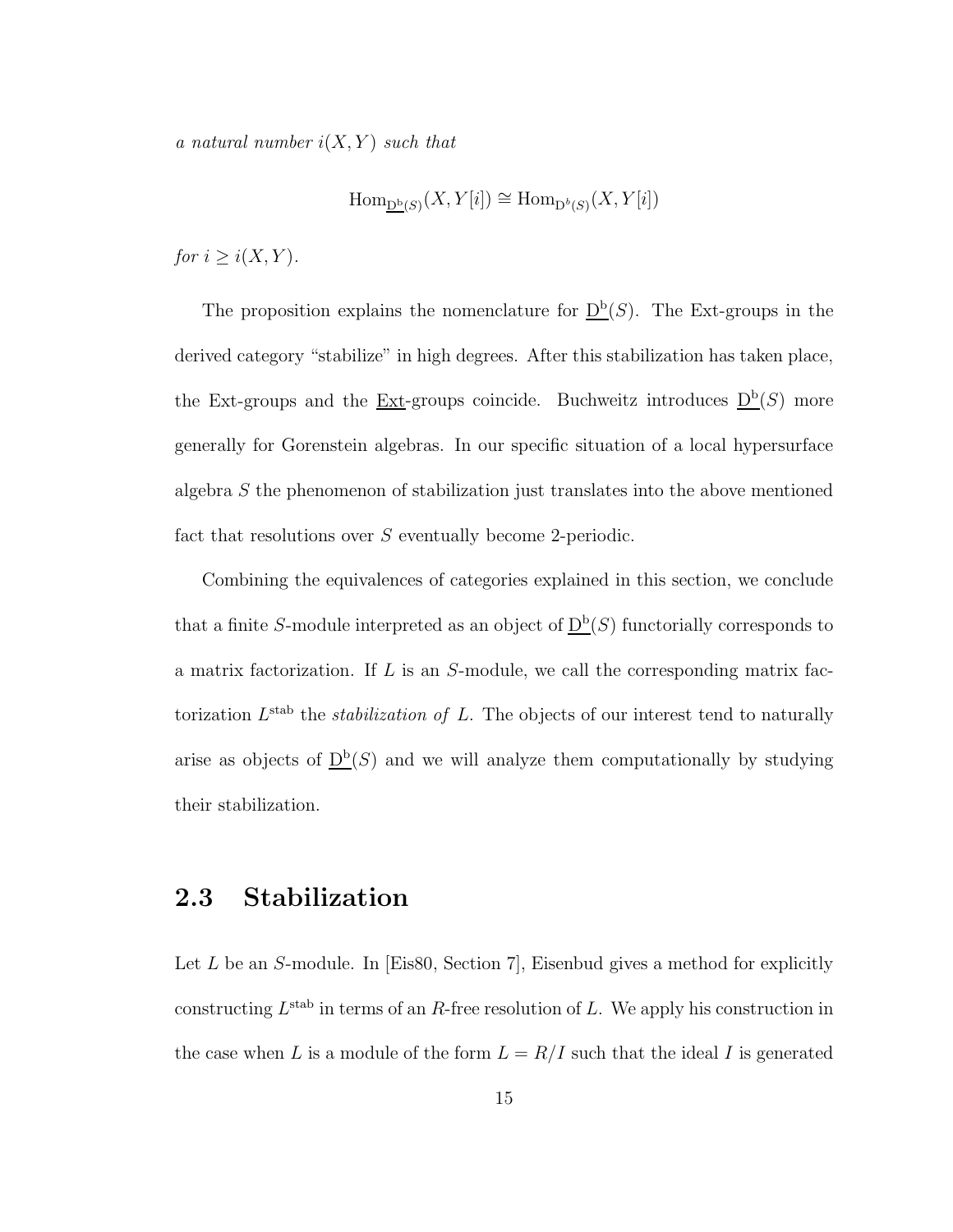by a regular sequence and  $w \in I$ . Since we use the construction throughout the article, we give a detailed description of this special case.

Let  $f_1, \ldots, f_m$  be a regular sequence generating I. Consider the corresponding Koszul complex

$$
K^{\bullet} = (\bigwedge^{\bullet} V, s_0),
$$

where  $V = R^m$  and  $s_0$  denotes contraction with  $(f_1, \ldots, f_m) \in \text{Hom}_R(V, R)$ . The complex  $K^{\bullet}$  is an R-free resolution of L. Since w annihilates the R-module L, multiplication by w on  $K^{\bullet}$  is homotopic to zero. In fact, we can explicitly construct a contracting homotopy. Since  $w \in I$ , we can write  $w = \sum_i f_i w_i$  for some elements  $w_i \in R$ . Exterior multiplication with the element  $(w_1, \ldots, w_m) \in V$  defines a contracting homotopy which we denote by  $s_1$ .

Since both  $s_0$  and  $s_1$  square to 0, the  $\mathbb{Z}/2$ -graded object

$$
(\bigoplus_{i=0}^m \bigwedge^i V, \ s_0 + s_1)
$$

defines a matrix factorization of  $w$ . We claim that it represents the stabilization of L. To see this we will construct an explicit S-free resolution of L. Define  $Z^{\bullet}$  to be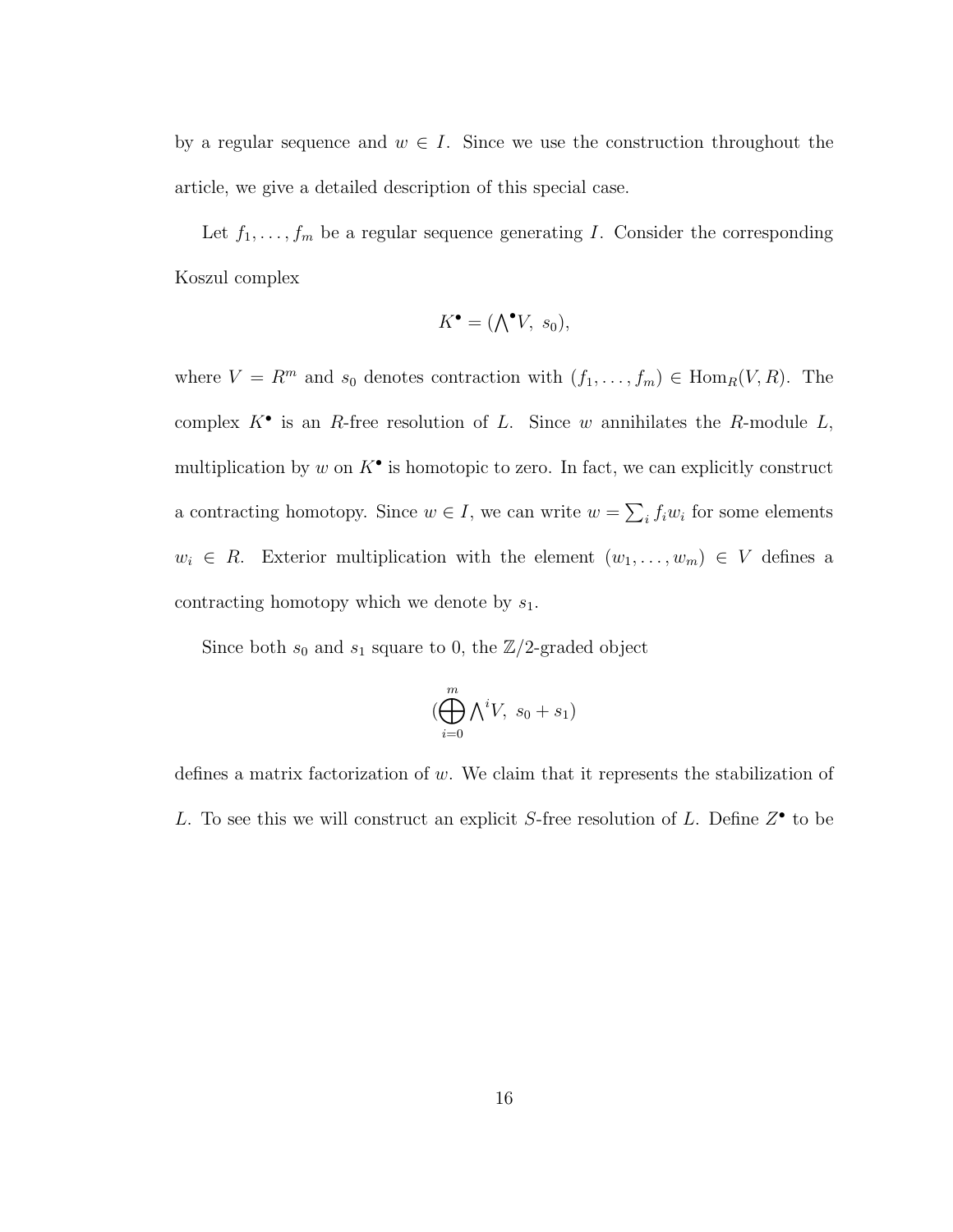the total complex of the double complex



where  $\equiv$  denotes the functor  $-\otimes_R S$ .

Lemma 2.6 (Eisenbud). *The complex* Z • *is an* S*-free resolution of* L*.*

. .

*Proof.* We use the spectral sequence arising from the horizontal filtration to compute the cohomology of  $Z^{\bullet}$ . On the first page we obtain

$$
\begin{array}{ccccc}\n & & L & & \\
 & & g & & \\
 & & L & & \\
 & & L & & \\
 & & & g & \\
 & & & L & \\
 & & & L & \\
\end{array}
$$

 $L$ 

since the complex  $K^{\bullet} \otimes_R S$  is isomorphic in  $D^b(R)$  to the complex  $L \otimes_R (R \stackrel{w}{\longrightarrow} R)$ and  $L$  is annihilated by  $w$ . To determine the map  $g$  we use the roof establishing the just mentioned isomorphism.

$$
(\ldots K^2 \xrightarrow{s_0} K^1 \xrightarrow{s_0} K^0) \otimes_R (R \xrightarrow{w} R)
$$
  

$$
\xrightarrow{\simeq} \qquad \qquad \simeq
$$
  

$$
(\ldots K^2 \xrightarrow{s_0} K^1 \xrightarrow{s_0} K^0) \otimes_R S
$$
  

$$
L \otimes_R (R \xrightarrow{w} R)
$$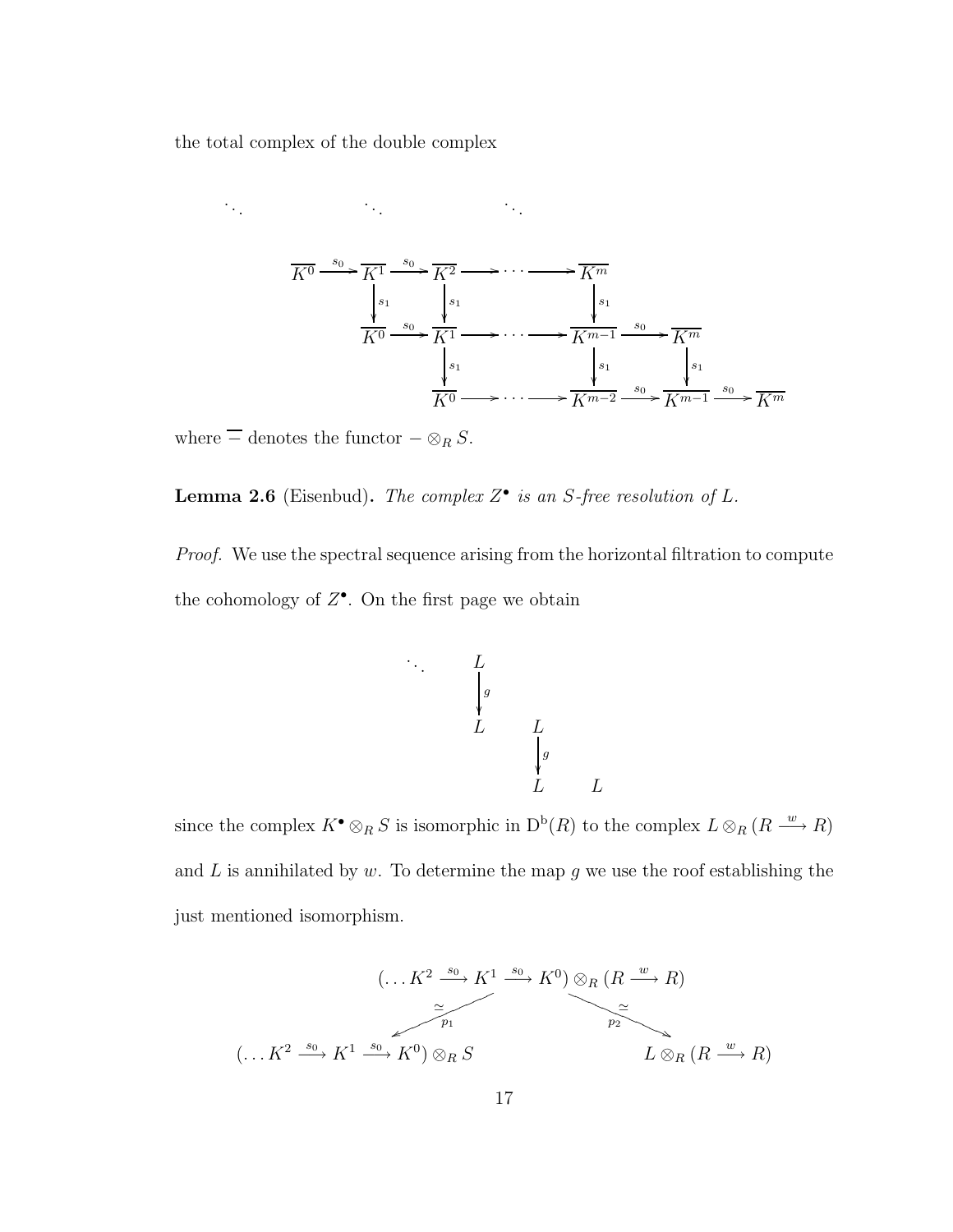We introduce the homotopy

$$
R \xrightarrow[t]{w} R
$$

which is simply the identity map on R. Then the map  $s_1 \otimes 1 + 1 \otimes t$  is a map of degree −1 on the complex forming the apex of the roof. The map induced on  $K^{\bullet} \otimes_R S$  via  $p_1$  is  $s_1 \otimes 1$  while the one induced on  $L \otimes_R (R \to R)$  via  $p_2$  is  $1 \otimes t$ . This proves that the vertical maps g on the first page of the above spectral sequence are in fact given by the identity on L. Passing to the second page of the spectral  $\Box$ sequence we immediately obtain the result.

**Corollary 2.7.** The stabilization  $L^{\text{stab}}$  of L is given by the matrix factorization

$$
(\bigoplus_{i=0}^{m} \bigwedge^{i} V, s_0 + s_1).
$$

*Proof.* This simply follows by inspecting the explicit form of the constructed S-free resolution of L. It becomes 2-periodic after m steps where the 2-periodic part is exactly the reduction modulo w of the given matrix factorization.  $\Box$ 

It is convenient to formulate this construction in the language of supergeometry as it is often done in the physics literature. The underlying space of  $L^{\text{stab}}$  can be interpreted as the superalgebra  $R \langle \theta_1, \ldots, \theta_m \rangle$  where  $\theta_i$  are odd supercommuting variables and R has degree 0. The twisted differential defining the factorization corresponds to the odd differential operator  $\delta = \sum \delta_i$  with

$$
\delta_i = f_i \frac{\partial}{\partial \theta_i} + w_i \theta_i.
$$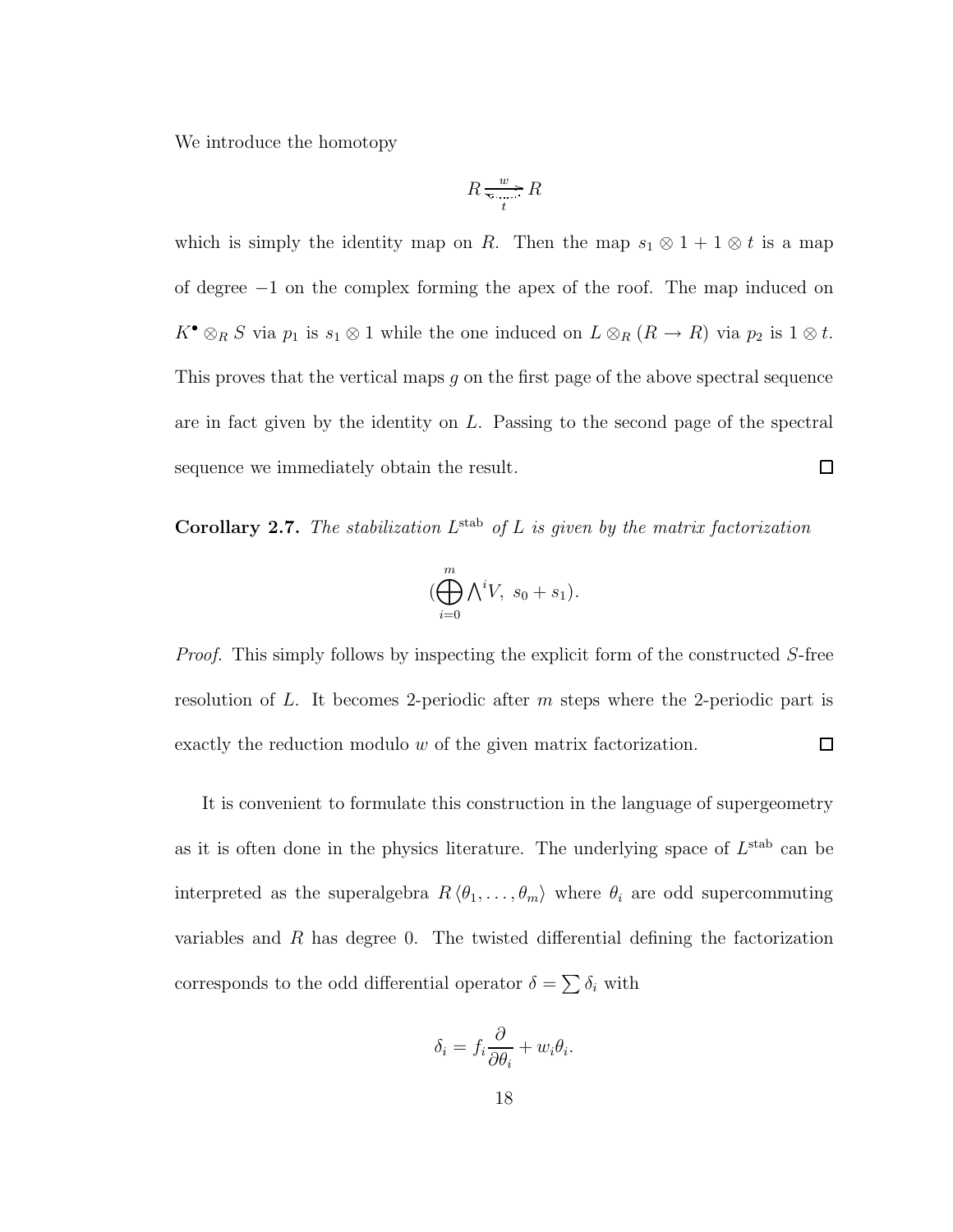This interpretation is useful, since every R-linear endomorphism of the super polynomial ring  $R \langle \theta_1, \ldots, \theta_m \rangle$  is represented by a differential operator, as can be easily seen by a dimension count. Thus, denoting the  $\mathbb{Z}/2$ -graded R-module of all polynomial differential operators on  $R \langle \theta_1, \ldots, \theta_m \rangle$  by A, we obtain the explicit description

$$
\mathrm{Hom}_{\mathrm{MF}(R,w)}(L^{\text{stab}}, L^{\text{stab}}) \cong (A, [\delta, -])
$$

of the dg algebra of endomorphisms of  $L^{\text{stab}}$ .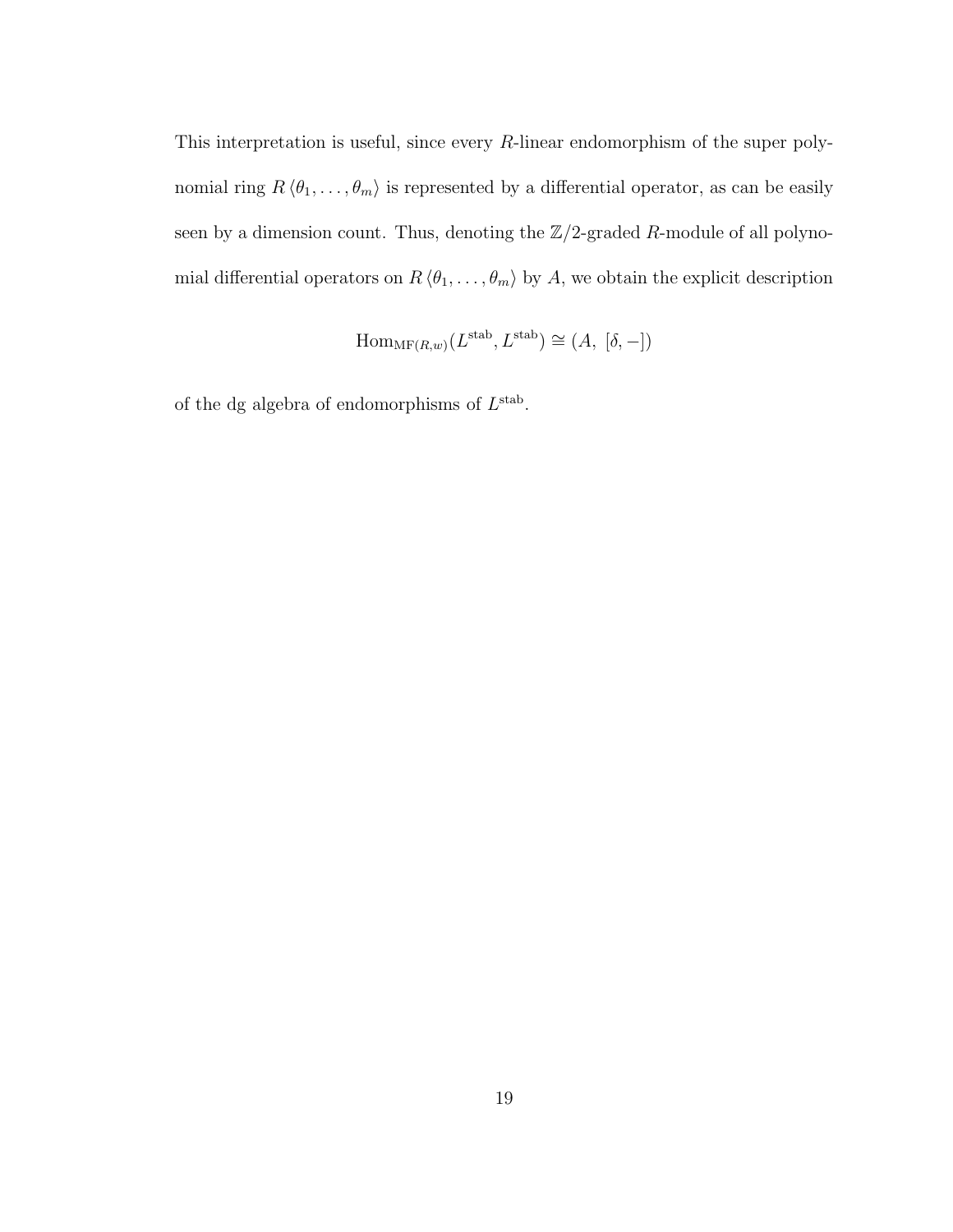## Chapter 3

# Generators in matrix factorization categories

We use the same notation as in the previous chapter. In order to obtain a setup in which we can talk about compactness and apply the technique of Bousfield localization (cf. [BN93]), we are forced to enlarge the category of matrix factorizations to admit arbitrary coproducts. To this end, we use the category  $MF^{\infty}(R, w)$  of matrix factorizations of possibly infinite rank. By the existence of a compact generator this category will simply turn out to be an explicit model for the dg derived category of unbounded modules over  $MF(R, w)$  (see Theorem 4.2).

We introduce some general notions. Let  $\mathcal T$  be a triangulated category admitting infinite coproducts. Let X be an object of  $\mathcal T$ . We call X *compact* if the functor Hom $(X, -)$  commutes with infinite coproducts. The object X is a *generator* of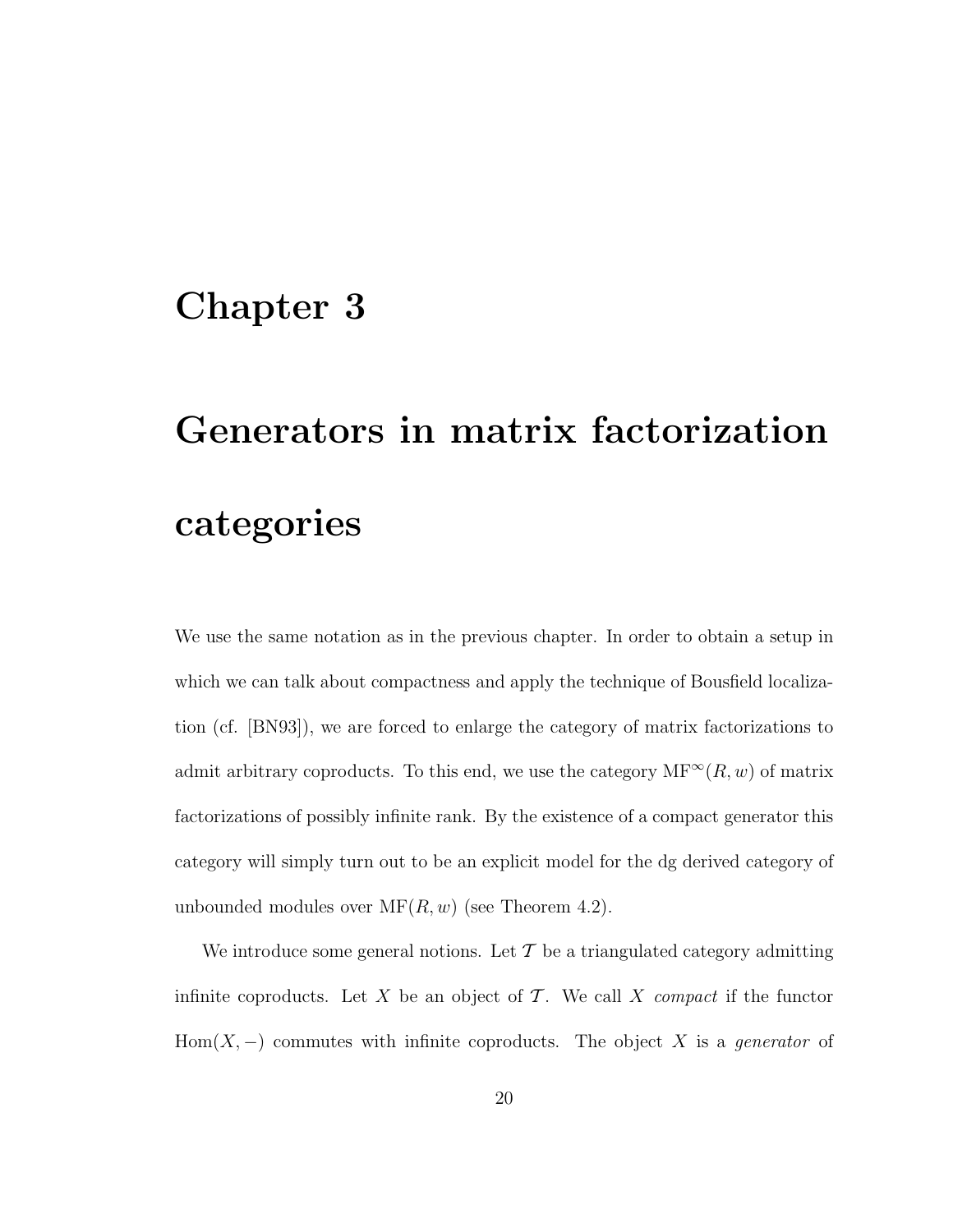$\mathcal T$  if the smallest triangulated subcategory of  $\mathcal T$  containing X and closed under coproducts and isomorphisms is  $\mathcal T$  itself. The full subcategory of  $\mathcal T$  consisting of all objects Y satisfying  $Hom(X[i], Y) = 0$  for all integers i is called the *right orthogonal complement of* X. Using Bousfield localization, one shows that for a compact object X the right orthogonal complement of X is equivalent to 0 if and only if X is a generator of  $\mathcal{T}$  ([SS03, Lemma 2.2.1]). With this terminology, we can state the result which we prove in this chapter.

Theorem 3.1. *Assume that* w *has an isolated singularity and consider the residue* field *k* as an *S*-module. Then  $k^{\text{stab}}$  is a compact generator of the triangulated cate*gory*  $[MF^{\infty}(R, w)].$ 

For the proof we need some preparation.

### 3.1 The stabilized residue field

We start by computing the matrix factorization  $k^{\text{stab}}$  and its endomorphism dg algebra explicitly, using Eisenbud's method. It can be applied in the form presented in 2.3 since the maximal ideal  $\mathfrak m$  is generated by the regular sequence  $x_1, \ldots, x_n$ . Writing  $w = \sum x_i w_i$ , we obtain the factorization  $k^{\text{stab}}$  as

$$
(\bigoplus_{i=0}^{n} \bigwedge^{i} V, s_0 + s_1).
$$

where  $s_0$  denotes contraction with  $(x_1, \ldots, x_n)$  and  $s_1$  is given by exterior multiplication by  $(w_1, \ldots, w_n)$ .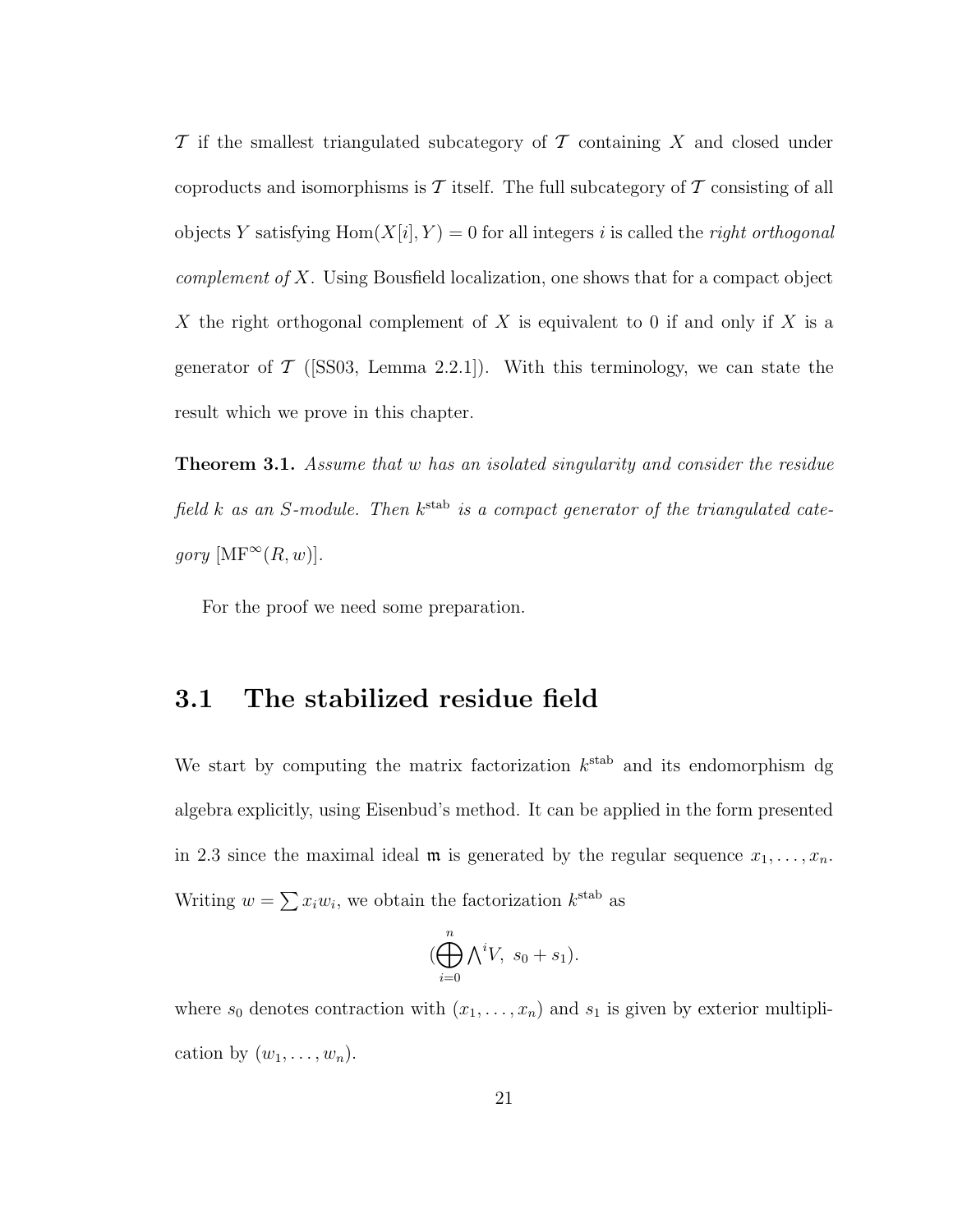In supergeometric terms,  $k^{\text{stab}}$  is given by the superalgebra  $R \langle \theta_1, \ldots, \theta_n \rangle$  with odd differential operator  $\delta = \sum \delta_i$  with

$$
\delta_i = x_i \frac{\partial}{\partial \theta_i} + w_i \theta_i.
$$

We denote the  $\mathbb{Z}/2$ -graded R-module of all polynomial differential operators on  $R \langle \theta_1, \ldots, \theta_n \rangle$  by A and obtain the description

$$
\mathrm{Hom}_{\mathrm{MF}(R,w)}(k^{\text{stab}}, k^{\text{stab}}) \cong (A, [\delta, -]).
$$

We will now reduce the proof of Theorem 3.1 to a statement in homological algebra.

### **3.2** Duality in  $MCM(S)$

Let  $\underline{Mod}(S)$  be the stable category of S-modules. The objects are arbitrary Smodules whereas the morphisms  $\underline{\text{Hom}}_S(M, N)$  are defined to be the quotient of  $\operatorname{Hom}_S(M, N)$  by the two-sided ideal of morphisms factoring through some free S-module. Analogously to the case of finitely generated modules, the category  $[\mathrm{MF}^{\infty}(R, w)]$  is equivalent to a full subcategory of  $\underline{\mathrm{Mod}}(S)$  which we denote by  $MCM^{\infty}(S)$ . For our purposes, it is not necessary to give a characterization of the class of S-modules which form the objects of  $\underline{\text{MCM}}^{\infty}(S)$ . We may think of them as generalized maximal Cohen-Macaulay modules.

The category  $\underline{MCM}(S)$  admits a dualization functor. For an object M we define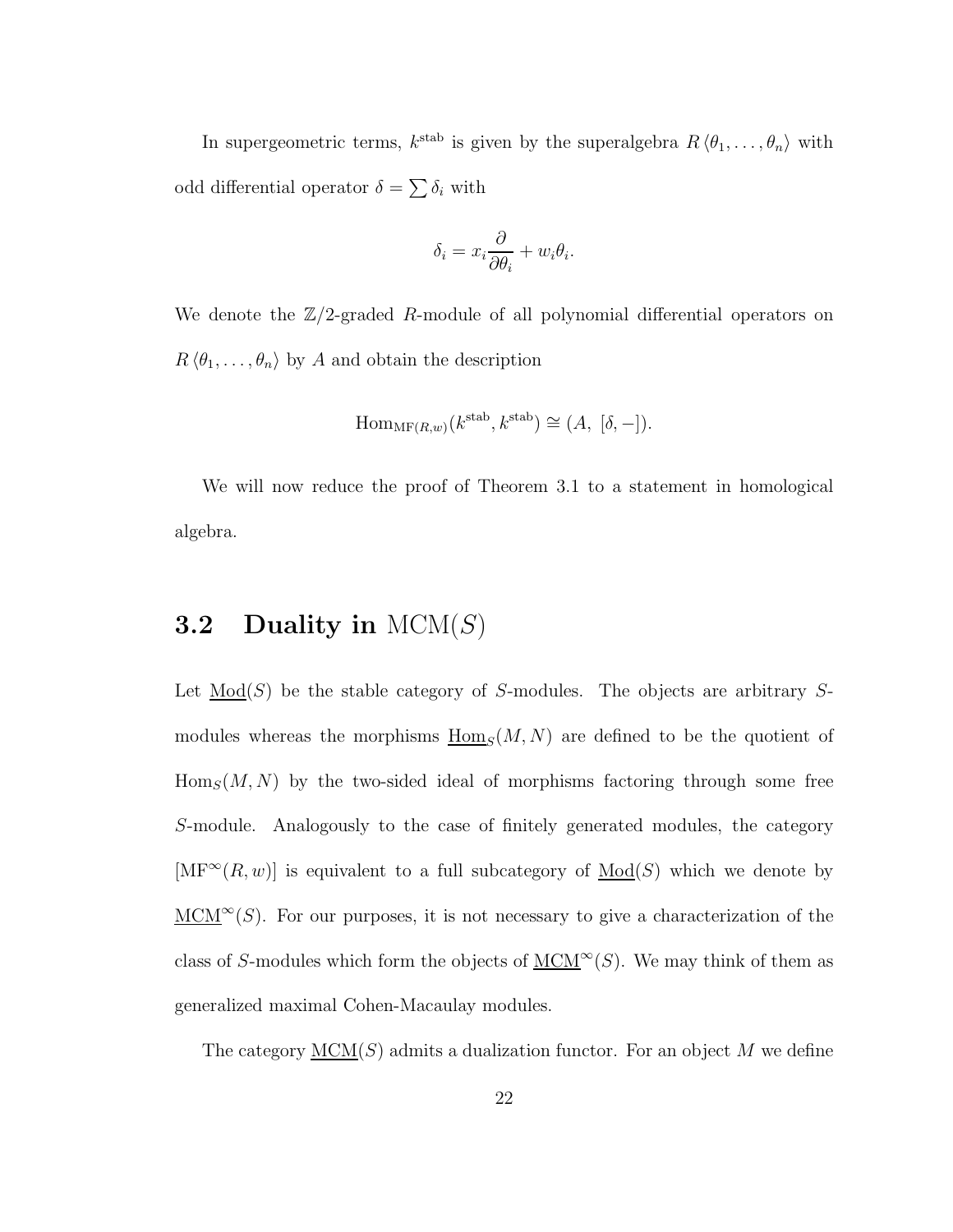the dual to be  $D(M) = \text{Hom}_S(M, S)$ . Maximal Cohen-Macaulay modules are characterized by their property of being  $D(-)$ -acyclic (cf. [Buc86]). If M corresponds to the matrix factorization

$$
X^1 \xrightarrow{\varphi} X^0,
$$

i.e.  $M = \text{coker}(\varphi)$ , then  $D(M)$  corresponds to the factorization

$$
\operatorname{Hom}_R(X^0, R) \xrightarrow{\varphi^*} \operatorname{Hom}_R(X^1, R),
$$

where  $-*$  denotes the R-linear dualization functor  $\text{Hom}_R(-, R)$ . In other words,  $D(M) = \text{coker}(\varphi^*)$ , which proves that  $D(M)$  is in fact a maximal Cohen-Macaulay module.

The following proposition is proved in [Yos90, Lemma 3.9] for finitely generated modules.

**Proposition 3.2.** Let M and N objects in  $\underline{MCM}^{\infty}(S)$  and assume M is finitely *generated. Then we have a natural isomorphism*

$$
\underline{\mathrm{Hom}}_S(M, N) \cong \mathrm{Tor}_1^S(\mathrm{D}(M), N).
$$

*Proof.* Applying  $Hom_S(-, S)$  to the exact sequence

$$
\cdots \longrightarrow \overline{X^0} \xrightarrow{\overline{\psi}} \overline{X^1} \xrightarrow{\overline{\varphi}} \overline{X^0} \longrightarrow M \longrightarrow 0
$$

we obtain the exact sequence

$$
0 \longrightarrow D(M) \longrightarrow \text{Hom}_{S}(\overline{X^{0}}, S) \stackrel{\overline{\varphi}^{*}}{\longrightarrow} \text{Hom}_{S}(\overline{X^{1}}, S) \stackrel{\overline{\psi}^{*}}{\longrightarrow} \text{Hom}_{S}(\overline{X^{0}}, S) \longrightarrow \cdots
$$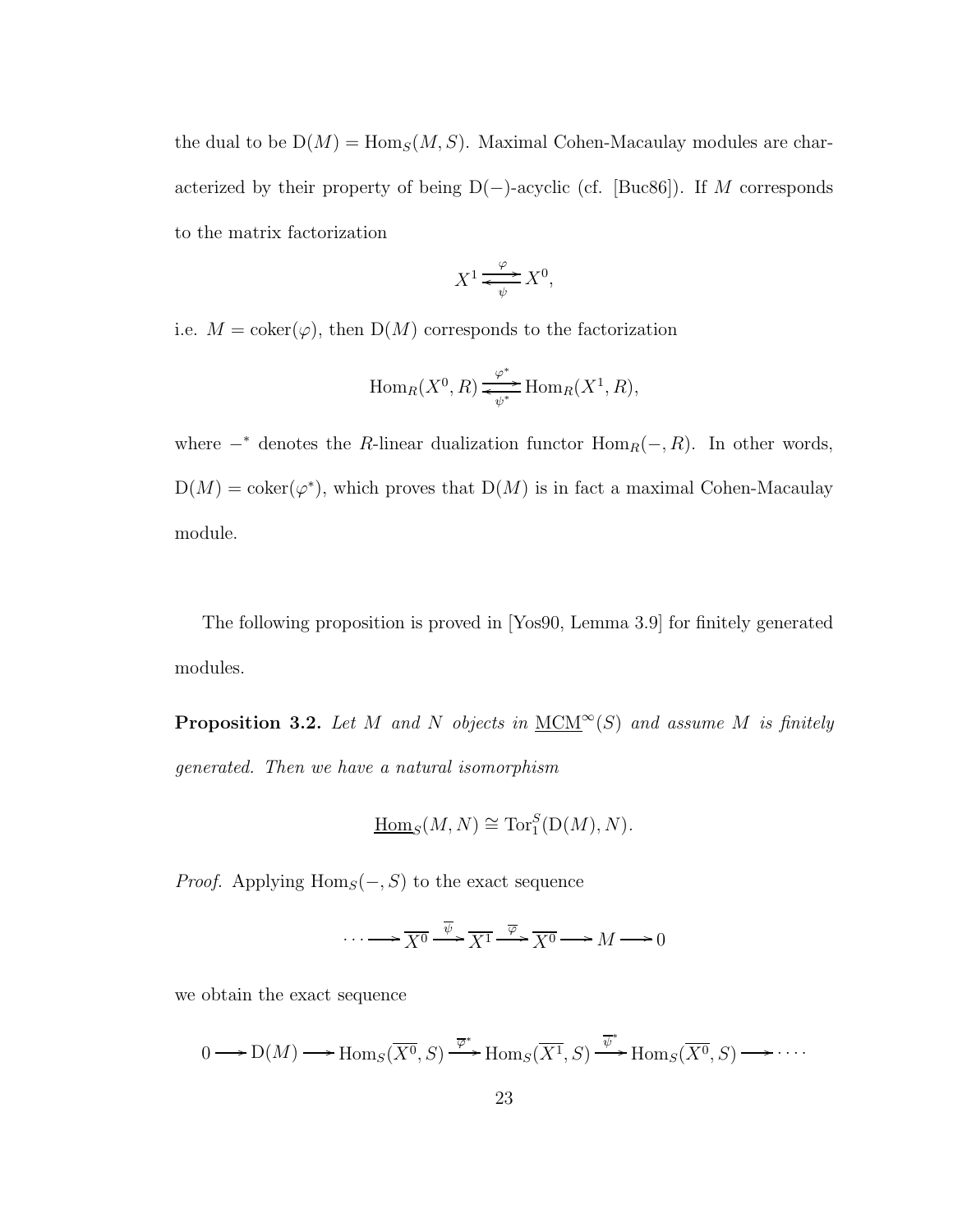Using the 2-periodicity we can reflect this sequence to obtain the exact sequence

$$
\cdots \longrightarrow \text{Hom}_S(\overline{X^1}, S) \xrightarrow{\overline{\psi}^*} \text{Hom}_S(\overline{X^0}, S) \xrightarrow{\overline{\varphi}^*} \text{Hom}_S(\overline{X^1}, S) \longrightarrow \text{D}(M) \longrightarrow 0,
$$

which is consistent with the above statement about the matrix factorization for  $D(M).$ 

Therefore,  $\text{Tor}_{1}^{S}(\text{D}(M), N)$  is given by the middle cohomology of the complex

$$
\operatorname{Hom}_S(\overline{X^1}, N) \xrightarrow{\overline{\psi}^*} \operatorname{Hom}_S(\overline{X^0}, N) \xrightarrow{\overline{\varphi}^*} \operatorname{Hom}_S(\overline{X^1}, N).
$$

It is immediate that the kernel of  $\overline{\varphi}^*$  is isomorphic to  $\text{Hom}_S(M, N)$ . Note that we have a commutative diagramm



which after applying  $-\otimes_S N$  implies that we have an exact sequence

$$
\operatorname{Hom}_S(M, S) \otimes_S N \xrightarrow{f} \operatorname{Hom}_S(M, N) \longrightarrow \operatorname{Tor}_1^S(D(M), N) \longrightarrow 0.
$$

Using the fact that  $M$  is finitely generated it is easy to see that the image of  $f$ consists of exactly those homomorphisms which factor through some free S-module. By the definition of  $\underline{\text{Hom}}_S(M, N)$  this implies the claim.  $\Box$ 

**Corollary 3.3.** For an object N in  $\underline{MCM}^{\infty}(S)$ , we have an isomorphism

$$
\bigoplus_{i \in \mathbb{Z}/2} \underline{\text{Hom}}_S(k^{\text{stab}}[i], N) \cong \bigoplus_{i \in \{1, 2\}} \text{Tor}_i^S(k, N).
$$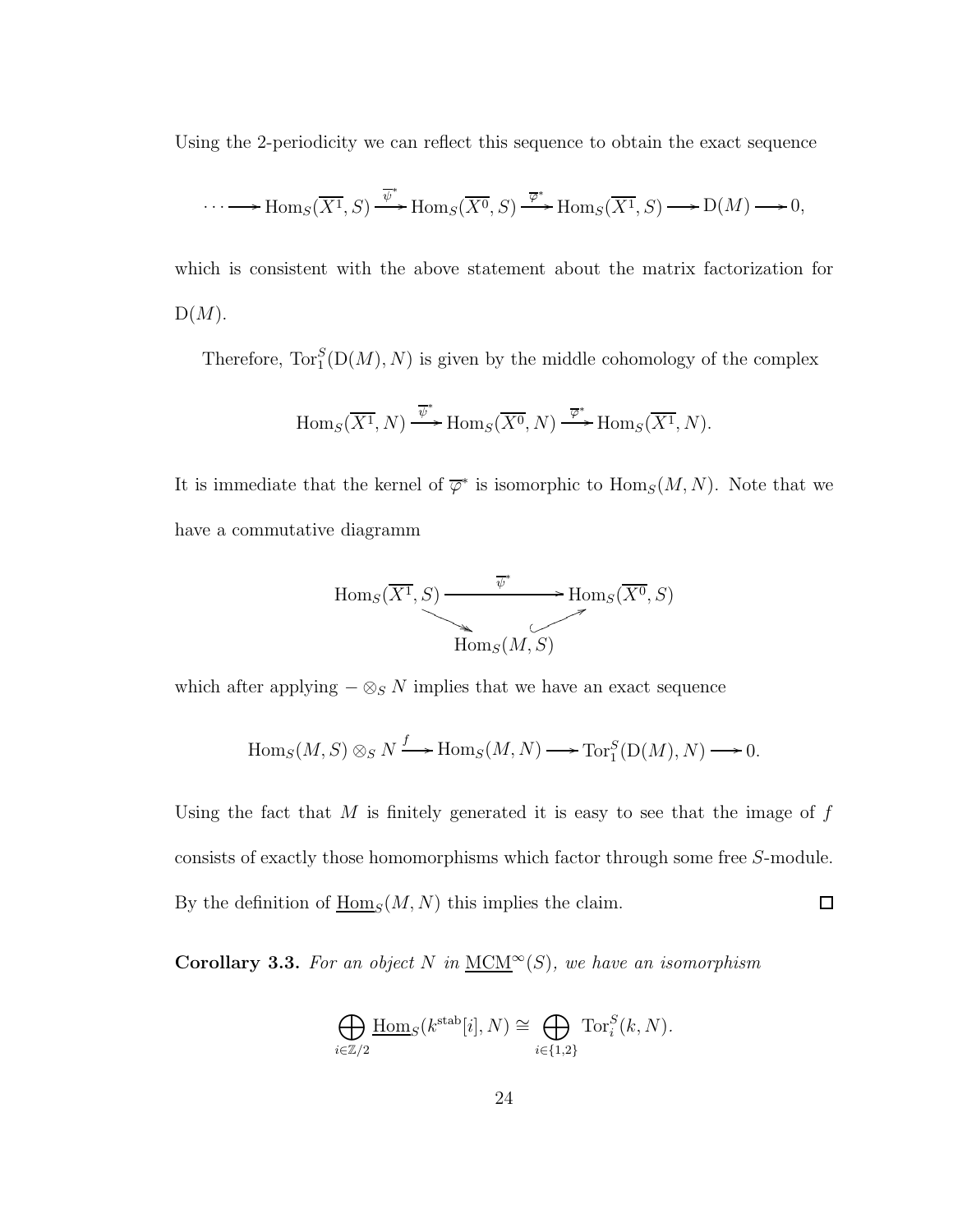*Remark.* As analyzed more precisely in the proof the isomorphism does not necessarily preserve the parity of the grading.

*Proof.* We slightly abuse notation and denote both the matrix factorization as well as the corresponding object of  $\underline{MCM}(S)$  by  $k^{\text{stab}}$ . Using the fact that the Koszul complex is self-dual one verifies by inspecting the construction of  $k^{\text{stab}}$  that  $D(k^{\text{stab}}) \cong k^{\text{stab}}[\epsilon]$ , where  $\epsilon$  is the parity of the Krull dimension of R. In other words, the stabilized residue field is, up to translation, self-dual. By Proposition 3.2 we conclude that

$$
\underline{\mathrm{Hom}}_S(k^{\text{stab}}, N) \cong \text{Tor}_{1+\epsilon}^S(k^{\text{stab}}, N).
$$

Next, we note that  $\text{Tor}_{i}^{S}(k, N)$  is 2-periodic, since N has by assumption a 2-periodic S-free resolution. On the other hand,  $\text{Tor}_{i}^{S}(k, N)$  agrees with  $\text{Tor}_{i}^{S}(k^{\text{stab}}, N)$  for  $i >> 0$ . This implies

$$
\mathrm{Tor}_i^S(k^{\mathrm{stab}},N)\cong \mathrm{Tor}_i^S(k,N)
$$

 $\Box$ 

for all  $i > 0$ .

Note that, since  $\text{Tor}_{i}^{S}(k, N)$  is 2-periodic, vanishing for  $i \in \{1, 2\}$  implies vanishing for all  $i > 0$ . Therefore, we reduced Theorem 3.1 to a statement which we might call the *homological Nakayama lemma*: a module N in  $MCM^{\infty}(S)$  is free if and only if  $\text{Tor}_{i}^{S}(k, N) = 0$  for all  $i > 0$ . For general infinitely generated S-modules this statement is certainly false, but it turns out to be true for modules in  $\underline{MCM}^{\infty}(S)$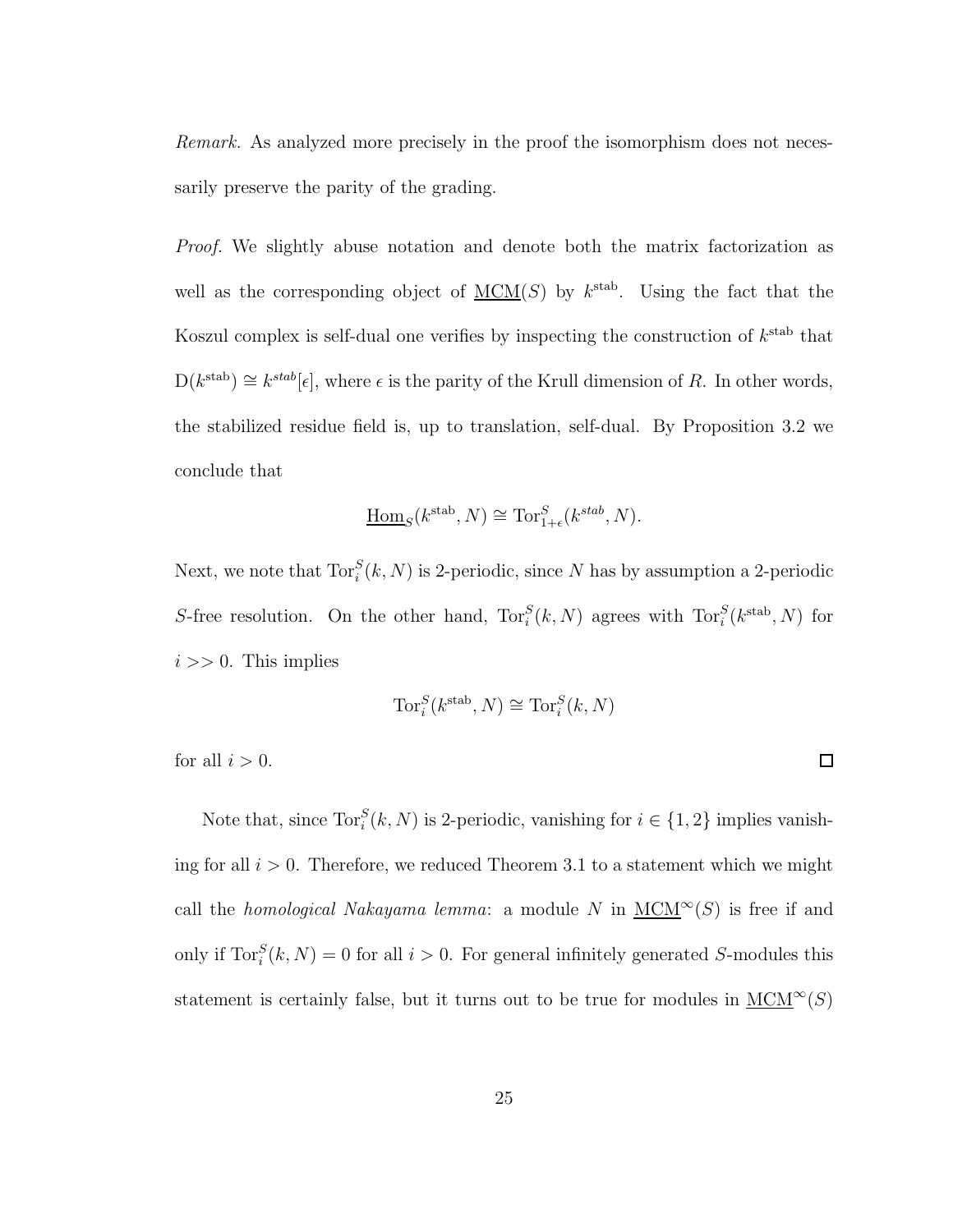if we assume that  $w$  has an isolated singularity. We will give the proof in the next section.

### 3.3 The homological Nakayama lemma

Consider a matrix factorization

$$
X^1 \xrightarrow{\varphi} X^0
$$

where  $X^0$  and  $X^1$  are free R-modules of possibly infinite rank and let  $M = \mathrm{coker}(\varphi)$ be the corresponding S-module. As already explained, applying  $-\otimes_R S$  to  $X^{\bullet}$  and extending periodically one obtains an S-free resolution

$$
\cdots \longrightarrow \overline{X^0} \xrightarrow{d} \overline{X^1} \xrightarrow{d} \overline{X^0} \longrightarrow M \longrightarrow 0
$$

of M. We introduce the abbreviation  $\partial_k = \frac{\partial}{\partial x^k}$  $\frac{\partial}{\partial x_k}$ . The formula  $\partial_k w = \partial_k(\varphi \psi)$  =  $\partial_k(\varphi)\psi + \varphi \partial_k(\psi)$  establishes that multiplication by  $\partial_k w$  is homotopic to zero on the endomorphism complex of X. Interpreting this fact in terms of the resolution  $\overline{X}$  of M one easily deduces the following fundamental observation.

**Lemma 3.4.** *For any* S-module N, multiplication by  $\partial_k w$  annihilates the S-module  $\operatorname{Tor}_i^S(N,M)$  *for all*  $i > 0$ *.* 

We will use the following result from [GJ81].

Theorem 3.5 (Gruson, Jensen). *The projective dimension of an arbitrary flat* S*module is at most*  $n-1$ *.*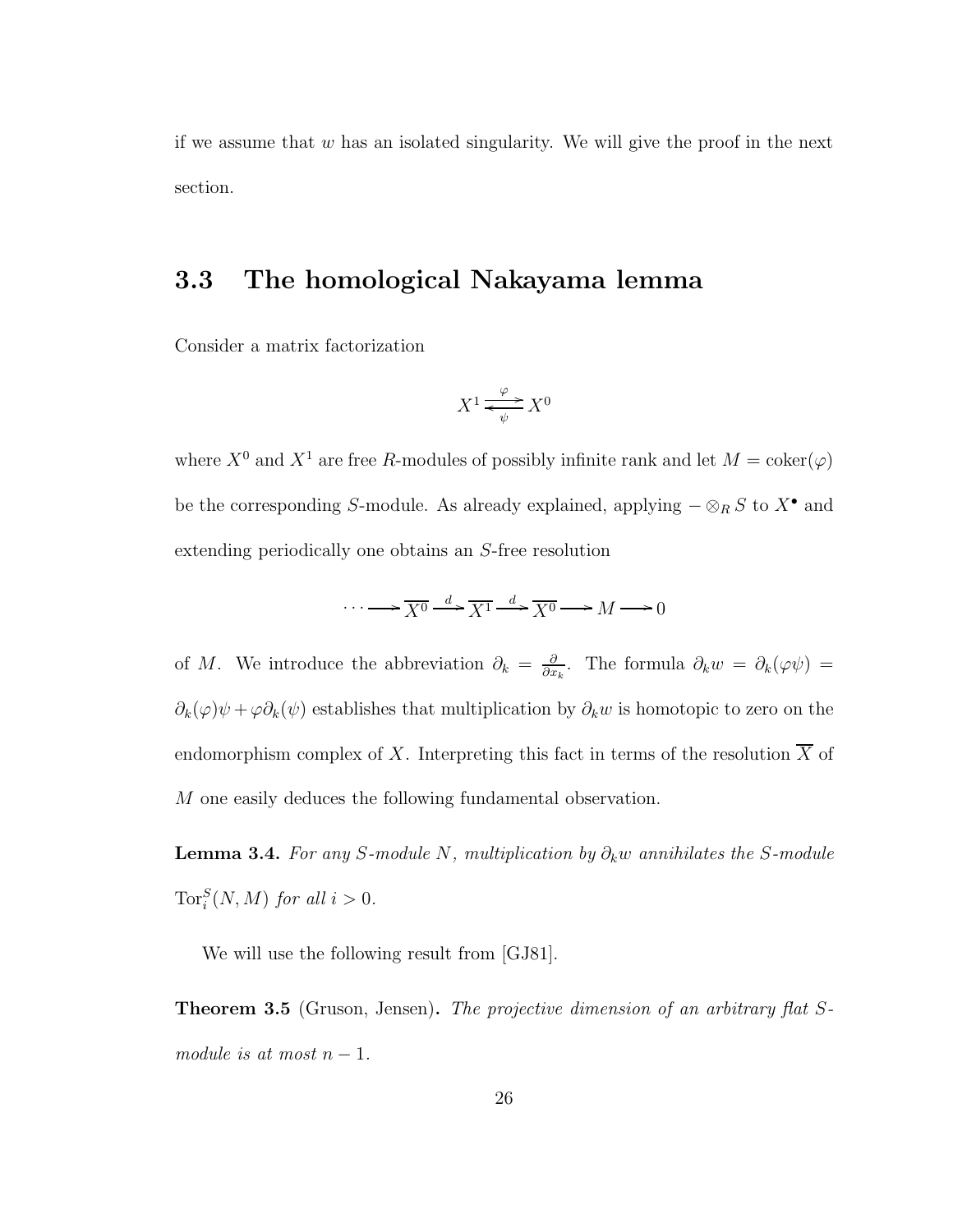Recall that the *Tyurina algebra* is defined to be  $\Omega_w = S/(\partial_1 w, \dots, \partial_n w)$ .

Theorem 3.6. *Let* X *be a matrix factorization of possibly infinite rank and let*  $M = \text{coker}(\varphi)$ *. Then the following are equivalent:* 

- *(1)* M *is a free* S*-module.*
- *(2)* M *is a flat* S*-module.*
- (3)  $\text{Tor}_i^S(N, M) = 0$  *for every finitely generated S*-module *N* and  $i > 0$ *.*
- (4)  $\text{Tor}_i^S(N, M) = 0$  *for every finitely generated*  $\Omega_w$ *-module* N *and*  $i > 0$ *.*

*If* w *has an isolated singularity then the above are equivalent to*

 $(5) \operatorname{Tor}_i^S(k, M) = 0 \text{ for } i > 0.$ 

*Proof.* The implications  $(1) \Rightarrow (2) \Rightarrow (3) \Rightarrow (4) \Rightarrow (5)$  are obvious.

 $(2) \Rightarrow (1)$ : The module M is flat and has therefore finite projective dimension by Theorem 3.5. This implies that  $syz^{k}(M)$  is projective for  $k >> 0$ . Since M has a 2-periodic resolution, we have  $M \cong \text{syz}^k(M)$  for every even natural number k. So M is projective and since S is local Kaplansky's theorem implies that  $M$  is free.

 $(3) \Rightarrow (2)$ : This is the standard homological criterion for flatness.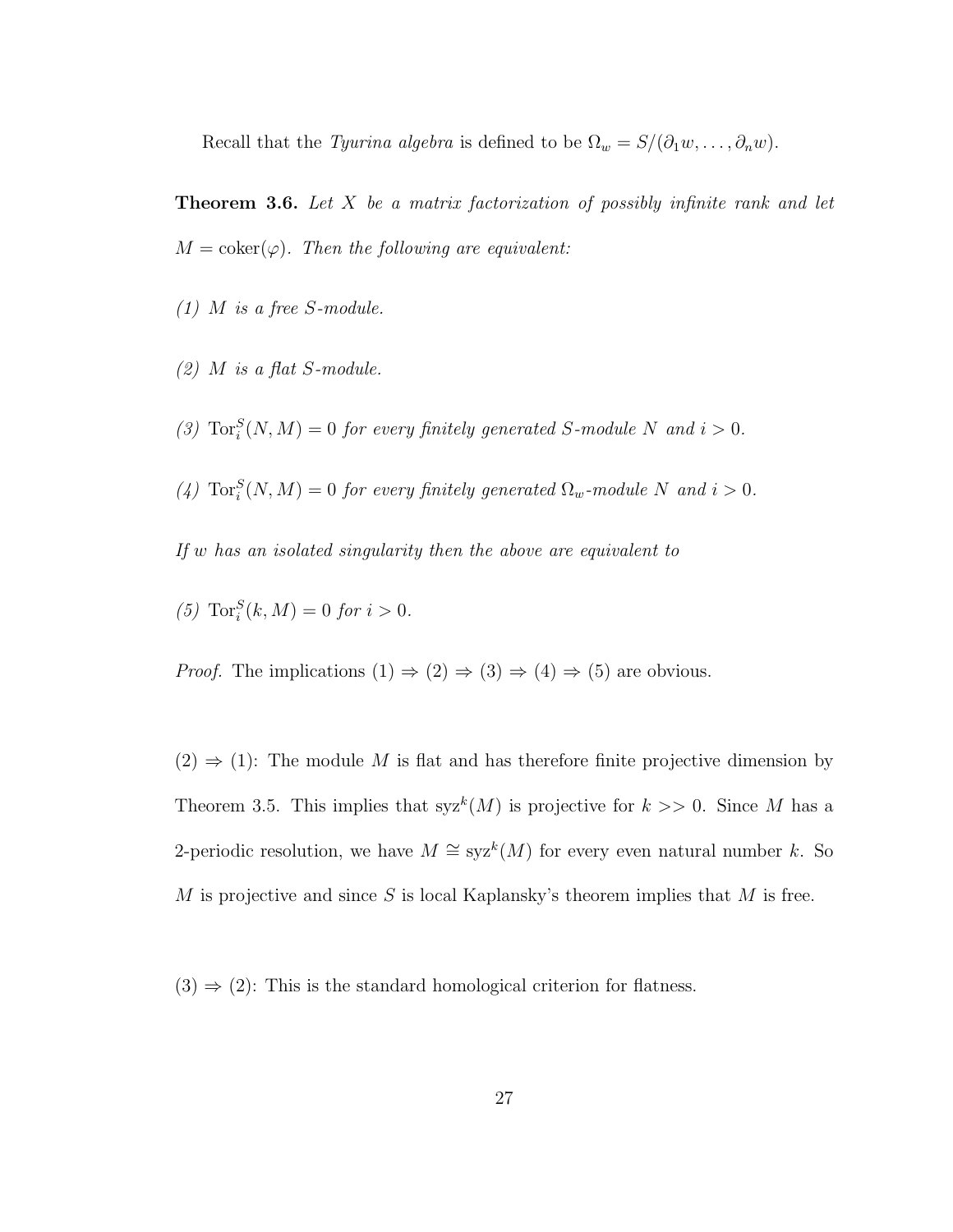(4)  $\Rightarrow$  (3): Let us fix a partial derivative  $\partial w = \partial_k w$  and let N be a finitely generated S-module. We compute the cohomology of the complex

$$
S/\partial w \otimes^{\mathbf{L}}_{S} M \otimes^{\mathbf{L}}_{S} N
$$

in two different ways. Namely, this complex is quasi-isomorphic to the total complex of the double complex



which we may filter horizontally as well as vertically. Both filtrations lead to spectral sequences converging strongly to the target  $H^*(S/\partial w \otimes_S^{\mathbf{L}} M \otimes_S^{\mathbf{L}} N)$ . The vertical filtration leads to a spectral sequence with  $E^1$  given by

$$
\vdots \qquad \vdots \qquad \vdots
$$
\n
$$
\operatorname{Tor}_{2}^{S}(M, N) \xleftarrow{\partial w} \operatorname{Tor}_{2}^{S}(M, N) \longleftarrow 0 \qquad \cdots
$$
\n
$$
\operatorname{Tor}_{1}^{S}(M, N) \xleftarrow{\partial w} \operatorname{Tor}_{1}^{S}(M, N) \longleftarrow 0 \qquad \cdots
$$
\n
$$
M \otimes_{S} N \xleftarrow{\partial w} M \otimes_{S} N \longleftarrow 0 \qquad \cdots
$$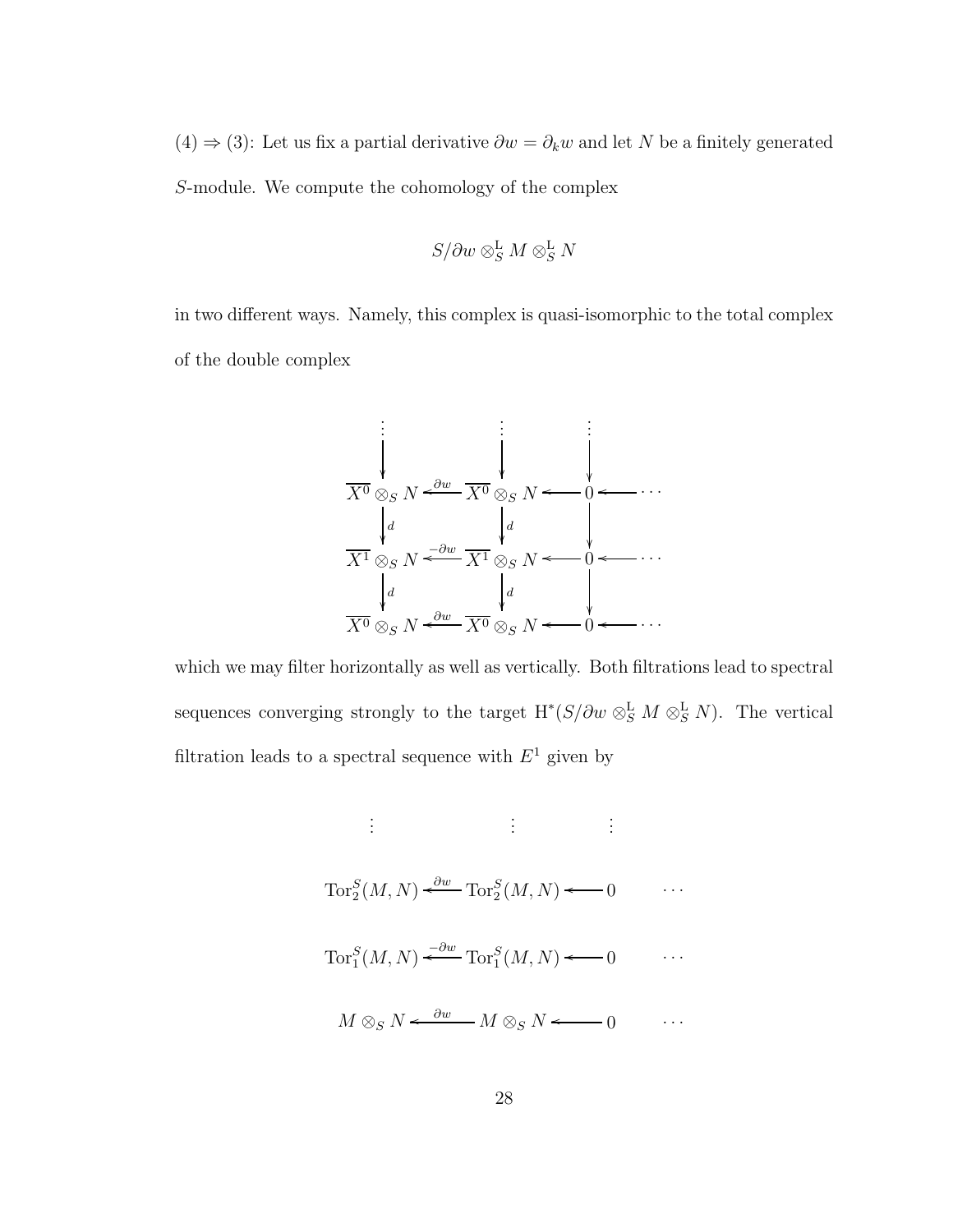It degenerates at  $E^2$  which, using Lemma 3.4, is given by

. . . . . . . . . Tor<sup>S</sup> 2 (M, N) Tor<sup>S</sup> 2 (M, N) 0 . . . Tor<sup>S</sup> 1 (M, N) Tor<sup>S</sup> 1 (M, N) 0 . . . M ⊗<sup>S</sup> N/∂w Tor<sup>S</sup> 1 (M ⊗<sup>S</sup> N, S/∂w) 0 . . .

This implies that  $\text{Tor}_i^S(M, N) = 0$  for  $i > 0$  if and only if  $H^j(S/\partial w \otimes_S^{\mathbf{L}} M \otimes_S^{\mathbf{L}} N) = 0$ for  $j\geq 2.$ 

Using the horizontal filtration of the above double complex we obtain a spectral sequence with first page

. . . . . . . . . X<sup>0</sup> ⊗<sup>S</sup> N/∂w d X<sup>0</sup> ⊗<sup>S</sup> Tor<sup>S</sup> 1 (N, S/∂w) d 0 . . . X<sup>1</sup> ⊗<sup>S</sup> N/∂w d X<sup>1</sup> ⊗<sup>S</sup> Tor<sup>S</sup> 1 (N, S/∂w) d 0 . . . X<sup>0</sup> ⊗<sup>S</sup> N/∂w X<sup>0</sup> ⊗<sup>S</sup> Tor<sup>S</sup> 1 (N, S/∂w) 0 . . .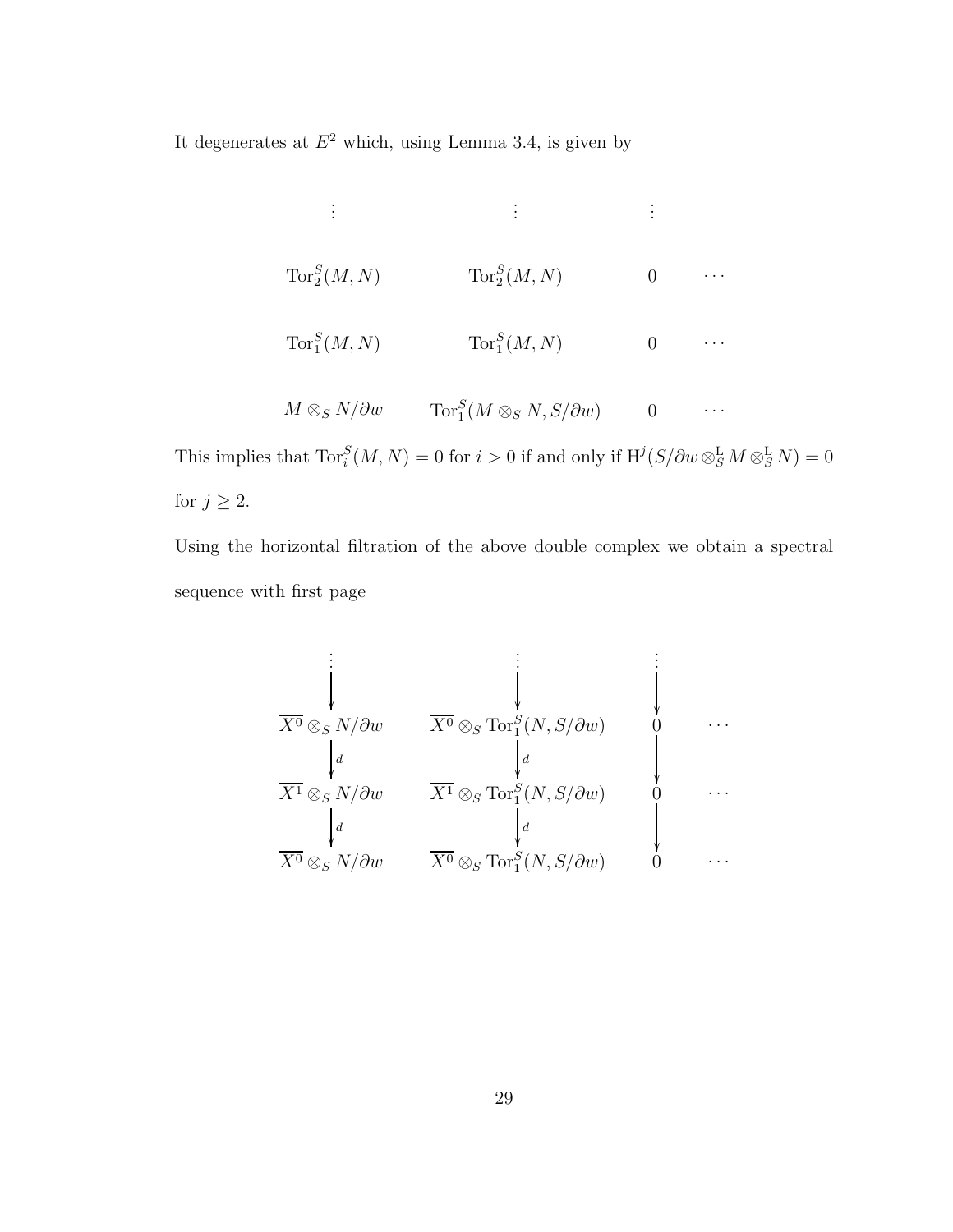and  $E^2$  given by

$$
\begin{array}{cccc}\n\vdots & \vdots & \vdots & \vdots \\
\operatorname{Tor}_2^S(M, N/\partial w) & \operatorname{Tor}_2^S(M, \operatorname{Tor}_1^S(N, S/\partial w)) & 0 & \cdots \\
\operatorname{Tor}_1^S(M, N/\partial w) & \operatorname{Tor}_1^S(M, \operatorname{Tor}_1^S(N, S/\partial w)) & 0 & \cdots \\
\hline\n&\qquad \qquad M \otimes_S N/\partial w & M \otimes_S \operatorname{Tor}_1^S(N, S/\partial w) & 0 & \cdots\n\end{array}
$$

Observe that both S-modules  $N/\partial w$  and  $\text{Tor}_{1}^{S}(N, S/\partial w)$  are finitely generated and annihilated by  $\partial w$ . This allows us to conclude that  $H^j(S/\partial w \otimes_S^{\mathbf{L}} M \otimes_S^{\mathbf{L}} N) = 0$  for  $j \geq 2$  if Tor<sup>S</sup> $(M, -)$  vanishes on all finitely generated  $S/\partial w$ -modules for  $i > 0$ .

Applying this construction iteratively to all partial derivatives of  $w$  yields the implication.

 $(5) \Rightarrow (4)$ : These are standard arguments for modules over Artinian rings. Let N be a finitely generated  $\Omega_w$ -module. It admits a finite filtration with successive quotients isomorphic to cyclic  $\Omega_w$ -modules. If  $\Omega_w/I$  is such a cyclic module then we obtain a short exact sequence

$$
0\longrightarrow K\longrightarrow \Omega_w/I\longrightarrow \Omega_w/\mathfrak{m}\longrightarrow 0
$$

where by assumption  $\Omega_w/\mathfrak{m} \cong k$ . The claim follows inductively from inspection of the associated long exact Tor-sequence.  $\Box$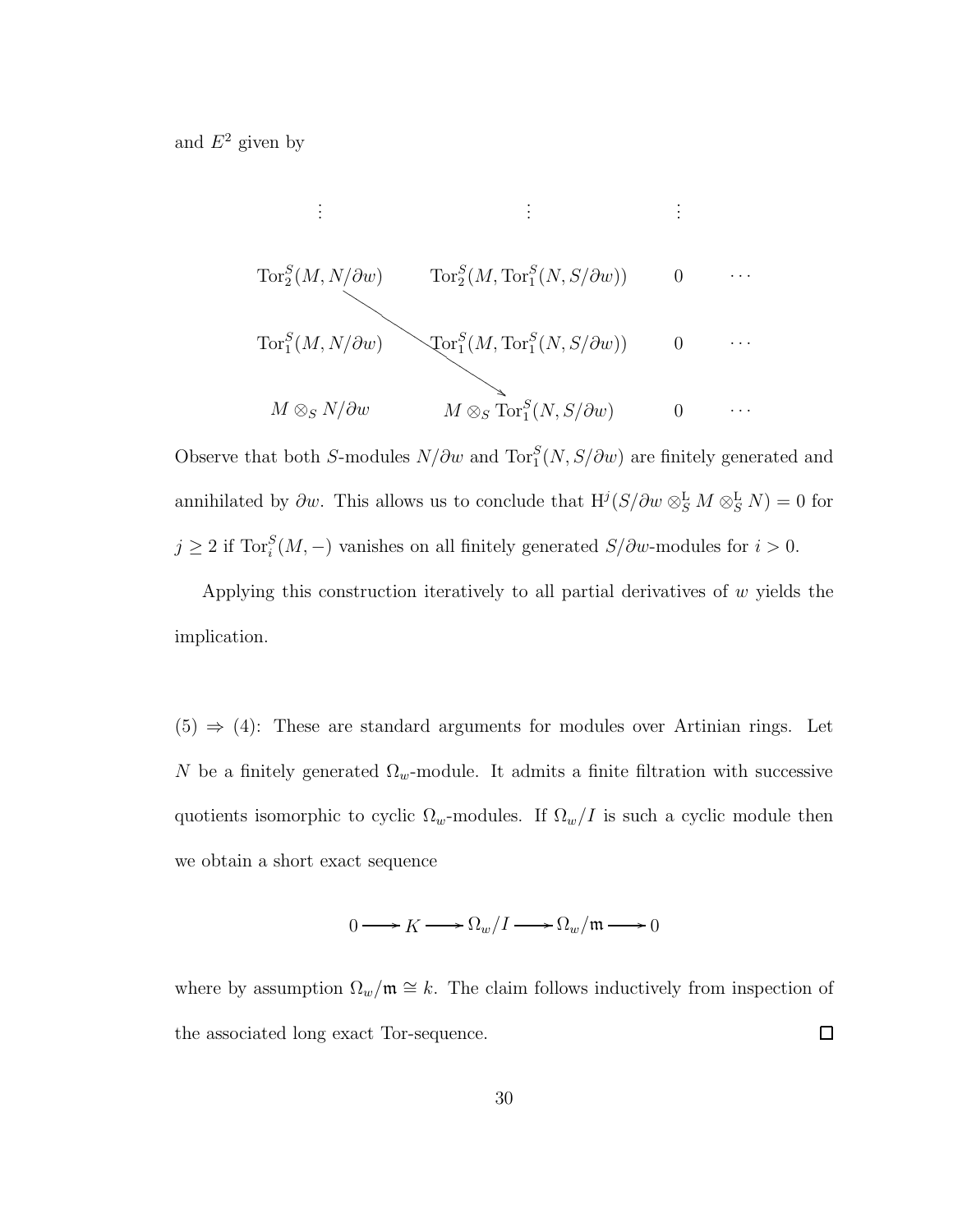#### 3.4 A counterexample

An example of a non-isolated singularity for which the homological Nakayama lemma does not hold can be constructed as follows. We consider the local  $k$ -algebra  $R = k[[x, y]]$  with superpotential  $w = xy^2$ . The hypersurface algebra is given by  $S = R/xy^2$  and we consider the S-module of formal Laurent series  $k((x))$ . Consider the matrix factorization with underlying  $\mathbb{Z}/2$ -graded R-module

$$
X^{1} = \bigoplus_{i \in \mathbb{Z}} Rh_{i} \oplus \bigoplus_{i \in \mathbb{Z}} Re_{i}
$$

$$
X^{0} = \bigoplus_{i \in \mathbb{Z}} Rf_{i} \oplus \bigoplus_{i \in \mathbb{Z}} Rg_{i}
$$

with  $\varphi$  given by the assigments

$$
h_i \mapsto yf_i - xg_i + g_{i+1}
$$
  

$$
e_i \mapsto xyg_i
$$

and  $\psi$  defined by

$$
f_i \mapsto xyh_i + xe_i - e_{i+1}
$$

$$
g_i \mapsto ye_i.
$$

The cokernel M of  $\varphi$  is a first syzygy module of the S-module  $k((x))$ . In fact, the factorization was found by imitating Eisenbud's method which in general only works for finitely generated modules. Using the factorization and the resulting 2-periodic S-free resolution of M one checks that  $\text{Tor}_i^S(k, M) = 0$  for all  $i > 0$ . But M is not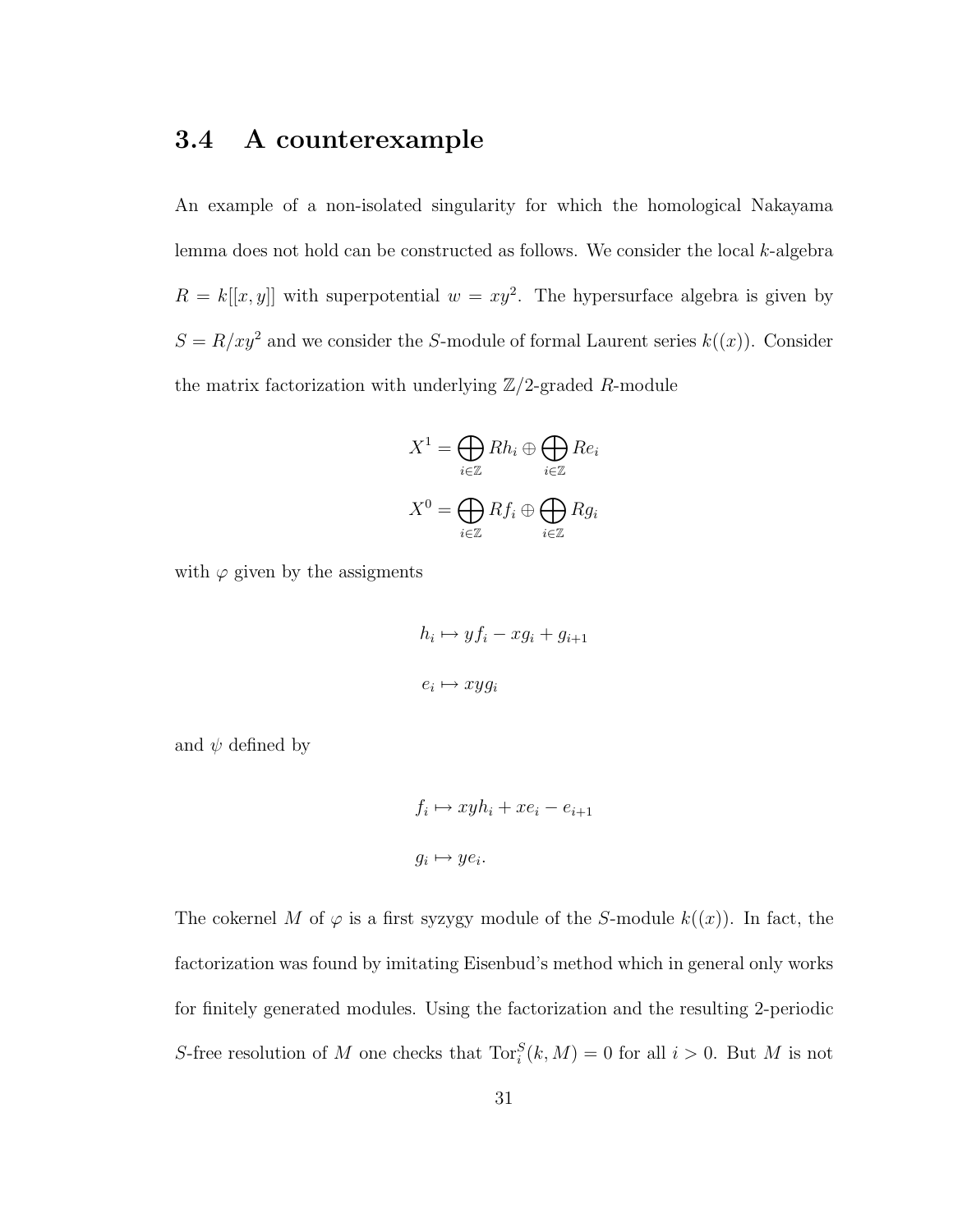free and in fact, consistently with Theorem 3.6, we have  $\text{Tor}_{i}^{S}(\Omega_{w}, M) \neq 0$  for both  $i=1$  and  $i=2.$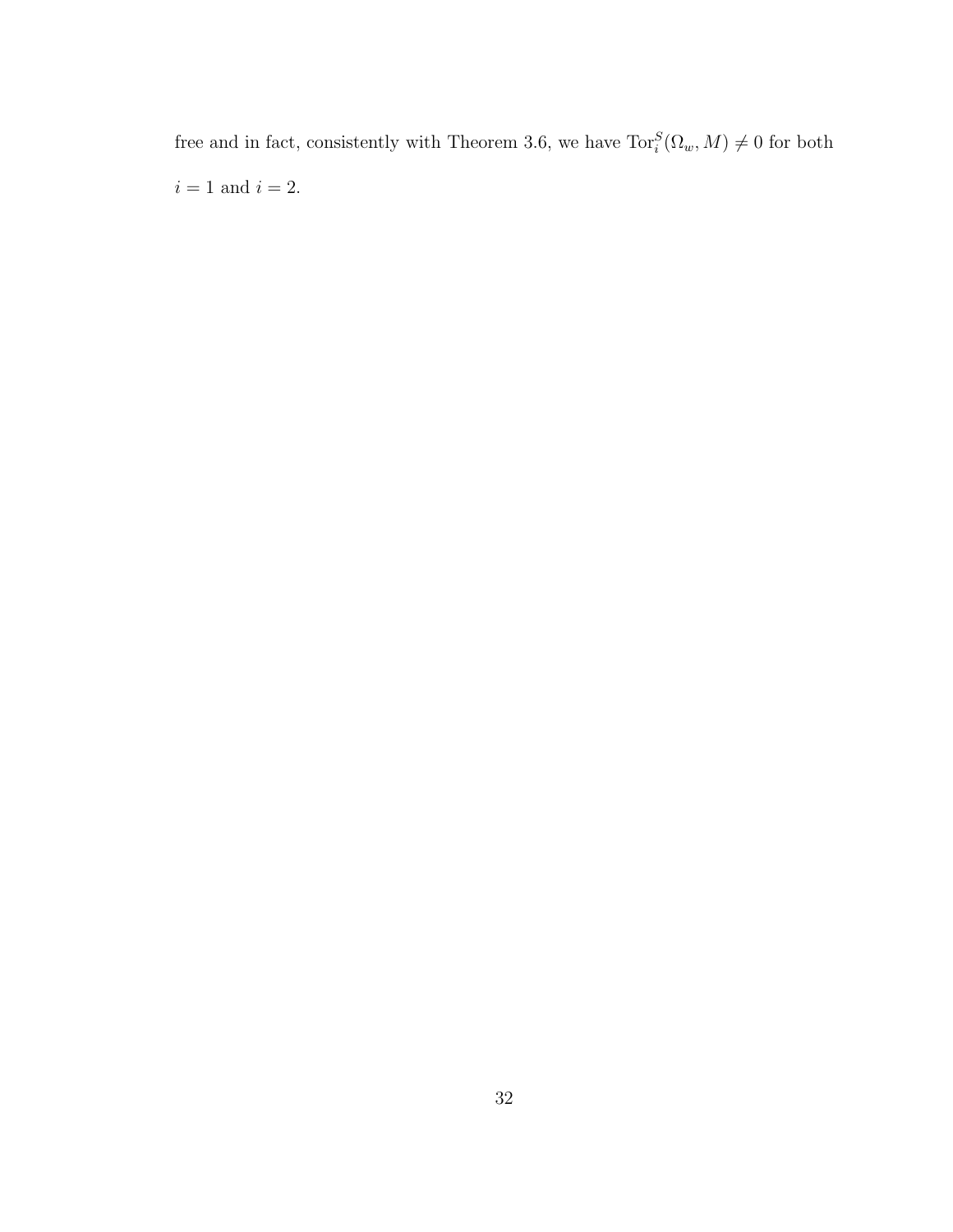## Chapter 4

## First applications

# 4.1 The homotopy theory of 2-periodic dg categories

Before giving applications of Theorem 3.1, we introduce a homotopical framework for 2-periodic dg categories. Most statements in this section are immediate consequences or variants of well-known results. We define model structures in the 2-periodic context which allow us to obtain a homotopy theory analogous to the one developed in [Tab05, Toë07]. All dg categories are assumed to be small by virtue of choosing small quasi-equivalent dg categories. We refer to loc. cit. for details on how to take the necessary set-theoretic precautions. Our model category terminology is the one used in [Hov99] which also contains the standard results we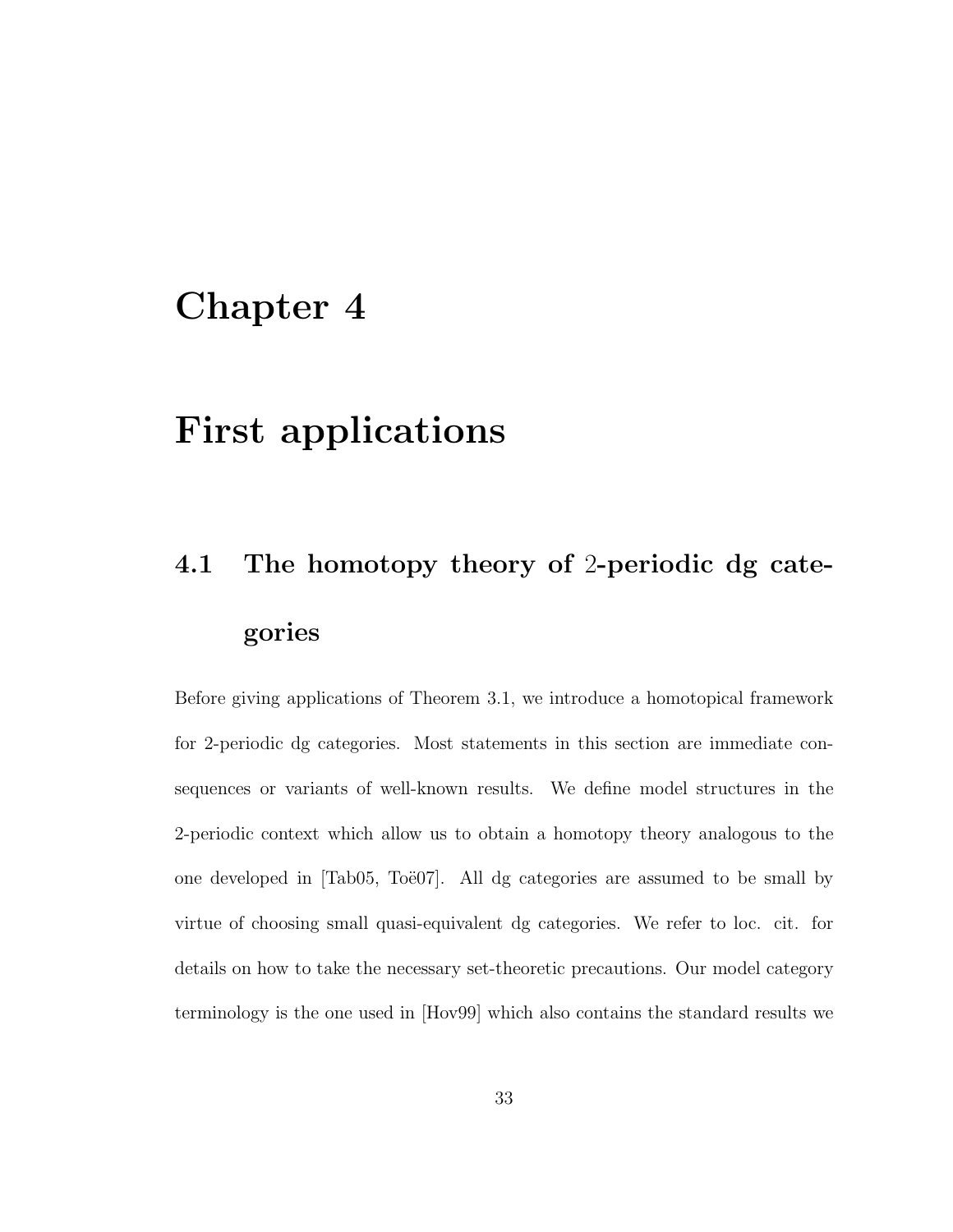need.

For a field k consider the dg algebra  $k[u, u^{-1}]$  where the variable u has degree 2 and the differential is the zero map. Let  $C(k)$  be the dg category of unbounded complexes of k-modules and define  $C(k[u, u^{-1}])$  to be the dg category of functors from  $k[u, u^{-1}]$ , considered as a dg category with one object, to  $C(k)$ . There is an obvious enriched equivalence between the dg category of  $\mathbb{Z}/2$ -graded complexes over k and the category  $C(k[u, u^{-1}])$ .

There is an adjunction

$$
C(k) \xrightarrow{\phantom{a} - \otimes_k k[u, u^{-1}]} C(k[u, u^{-1}]) \quad , \quad C(k) \longleftarrow F \quad C(k[u, u^{-1}])
$$

where F denotes the forgetful functor. The image under  $-\otimes_k k[u, u^{-1}]$  of the generating (trivial) cofibrations for the projective model structure on  $C(k)$ , as defined in [Hov99], form the generating (trivial) cofibrations for a model structure on  $C(k[u, u^{-1}])$ . Therefore,  $C(k[u, u^{-1}])$  admits a cofibrantly generated model structure such that the above adjunction is a Quillen adjunction. As for the category  $C(k)$ , weak equivalences in  $C(k[u, u^{-1}])$  are defined to be quasi-isomorphisms and fibrations are levelwise surjective maps. Since  $k$  is a field, every object in  $C(k)$ and  $C(k[u, u^{-1}])$  is cofibrant. Note that  $C(k[u, u^{-1}])$  has a monoidal structure given by the tensor product over  $k[u, u^{-1}]$ . Under the equivalence with  $\mathbb{Z}/2$ -graded complexes, this tensor product translates into the  $\mathbb{Z}/2$ -graded tensor product.

Let  $\mathrm{dgcat}_k$  denote the category of small dg categories over  $k$ . We introduce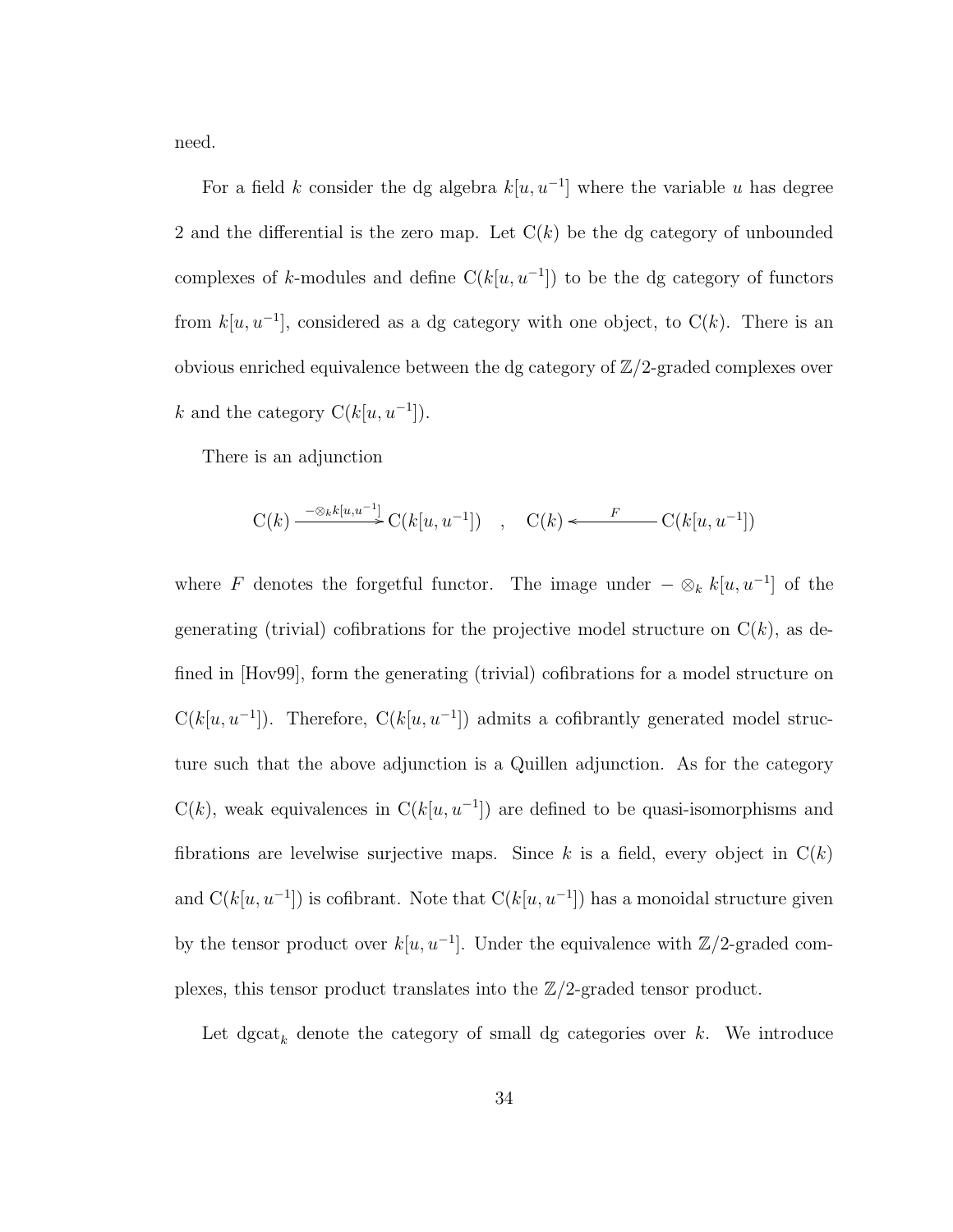the category dgcat<sub> $k[u,u^{-1}]$ </sub> of 2-periodic dg categories where the objects are small categories enriched over  $C(k[u, u^{-1}])$  and the morphisms are dg functors. The above adjunction on the level of complexes induces an adjunction

$$
\mathrm{dgcat}_k \xrightarrow{\phantom{a}\quad\quad \ \ -\otimes_k k[u,u^{-1}]} \mathrm{dgcat}_{k[u,u^{-1}]} \quad , \quad \mathrm{dgcat}_k \xleftarrow{\phantom{a}\quad\quad F\phantom{a}} \mathrm{dgcat}_{k[u,u^{-1}]} \, .
$$

We claim that  $\text{dgcat}_{k[u,u^{-1}]}$  admits the structure of a cofibrantly generated model category such that this adjunction is a Quillen adjunction. The category  $\text{dgcat}_k$  admits a cofibrantly generated model structure which is described in [Tab05]. Again, we can take the generating (trivial) cofibrations in  $\text{dgcat}_{k[u,u^{-1}]}$  to be the image under  $-\otimes k[u, u^{-1}]$  of the generating (trivial) cofibrations for dgcat<sub>k</sub>. The only property needed to apply [Hov99, Theorem 2.1.19] which does not formally follow from the above adjunction is that relative J-cell complexes are weak equivalences. However, the proof of this fact for  $\text{dgcat}_k$  given in [Tab05] implies the statement for  $dgcat_{k[u,u^{-1}]}$  in complete analogy. As for  $dgcat_k$ , the weak equivalences in  $\text{dgcat}_{k[u,u^{-1}]}$  are quasi-equivalences.

The existence of this model structure allows for a description of the mapping spaces in the category  $\text{Ho}(\text{dgcat}_{k[u,u^{-1}]} )$  as done for  $\text{Ho}(\text{dgcat}_k)$  in [Toë07].

Note that dgcat<sub> $k[u,u^{-1}]$ </sub> admits a closed monoidal structure where the tensor product of two dg categories is given by the product on objects and the tensor product over  $k[u, u^{-1}]$  on morphism complexes. Thus, we have an adjunction

$$
Hom(T \otimes T', T'') = Hom(T, \underline{Hom}(T', T''))
$$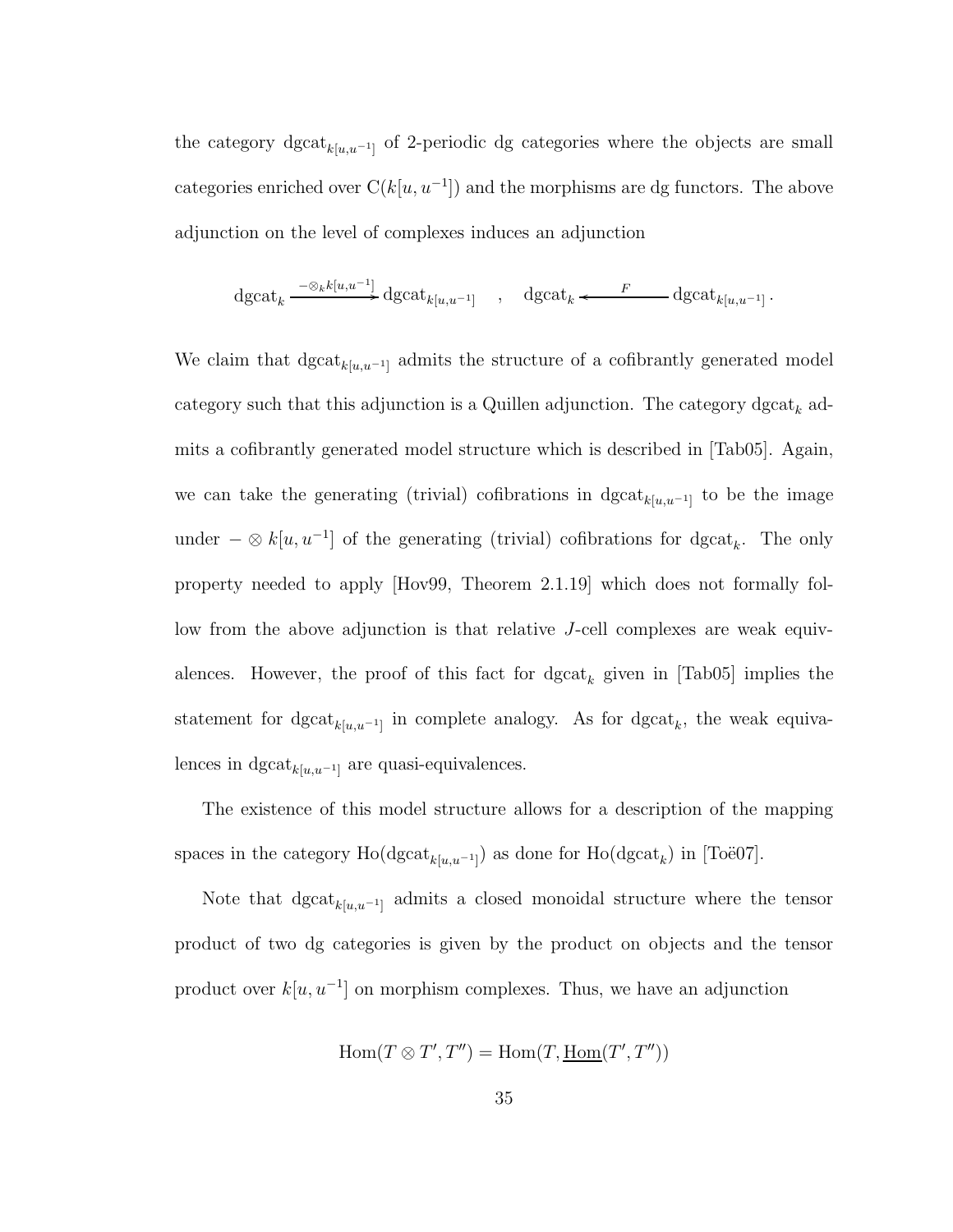where  $\underline{\text{Hom}}$  denotes the dg category of  $C(k[u, u^{-1}])$ -enriched functors. For a category T in dgcat<sub>k[u,u<sup>-1</sup>]</sub>, we define the dg category of modules over T to be

$$
T\text{-}\operatorname{mod}=\underline{\operatorname{Hom}}(T,\operatorname{C}(k[u,u^{-1}])).
$$

For an object x in T we define  $\underline{h}_x$  to be the T<sup>op</sup>-module given by  $\underline{h}_x(y) = T(y, x)$ . The dg Yoneda functor

$$
\underline{h}_-:\ T\longrightarrow T^{\text{op}}\text{-}\mathrm{mod},\ x\mapsto \underline{h}_x
$$

is  $C(k[u, u^{-1}])$ -fully faithful (i.e. induces an isomorphism of morphism complexes). Dually we have a  $C(k[u, u^{-1}])$ -fully faithful functor

$$
\underline{h}^-: T^{\text{op}} \longrightarrow T\text{-}\mathrm{mod}, x \mapsto T(x, -).
$$

Functors of the form  $\underline{h}_x$  are called *representable*, the ones of the form  $\underline{h}^x$  *corepresentable*.

There exists a  $C(k[u, u^{-1}])$ -model structure on T-mod where the fibrations and weak equivalences are defined levelwise using the model structure on  $C(k[u, u^{-1}])$ . This model structure is cofibrantly generated where generating (trivial) cofibrations are obtained by applying the functors  $\underline{h}^x \otimes -$  to generating (trivial) cofibrations in  $C(k[u, u^{-1}])$  for all  $x \in T$ . The homotopy category Ho(T-mod) yields the *derived category of* T which we denote by  $D(T)$ . Note that due to the existence of the model structure we can define  $Int(T\text{-}\mathrm{mod})$  to be the full dg subcategory of T consisting of objects which are both fibrant and cofibrant. As in the last section we denote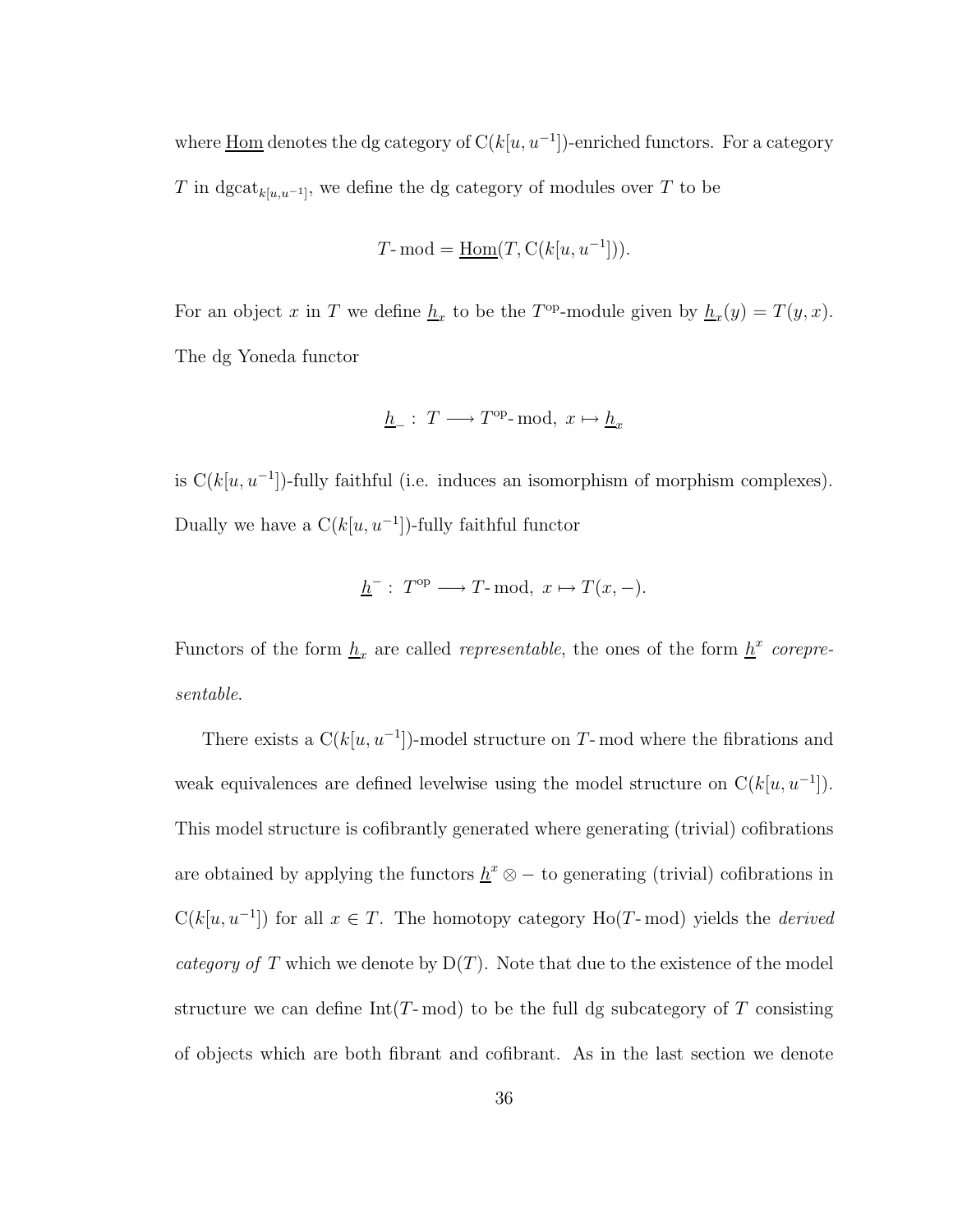by [T] the category obtained from a dg category T by applying the functor  $H^0(-)$ to all morphism complexes. This yields a functor  $[-]$  from  $\text{dgcat}_{k[u,u^{-1}]}$  to cat. We have a natural equivalence of categories  $[Int(T-mod)] \simeq D(T)$ .

Since the representable  $T^{\text{op}}$ -modules  $\underline{h}_x$  are cofibrant and fibrant, the Yoneda embedding yields a functor

$$
T \longrightarrow Int(T^{op}\text{-}\mathrm{mod}).
$$

To simplify notation we introduce  $\hat{T} = \text{Int}(T^{\text{op}} \text{-mod}).$ 

A  $T^{\text{op}}$ -module M is called *compact* or *perfect* if  $[M, -]$  commutes with coproducts. It is easy to see that all representable modules are perfect. Therefore, the Yoneda embedding provides a functor

$$
T \longrightarrow \widehat{T}_{\rm pe},
$$

where the subscript indicates the full dg subcategory of perfect modules. The category  $\widehat{T}_{\text{pe}}$  is called the *triangulated hull* of T and the dg category T is called *triangulated* if the Yoneda embedding into its triangulated hull is a quasi-equivalence.

We conclude by observing that the homotopical framework which we defined for 2-periodic categories is in exact analogy to the one defined in  $|T\ddot{o}e07|$ . All properties pointed out in sections 2 and 3 of loc. cit. hold mutatis mutandis in the 2-periodic context. Therefore all proofs in sections 4,5,6 and 7 can be repeated more or less verbatim to obtain identical results over  $k[u, u^{-1}]$ . In fact, as the author of loc. cit. points out in the introduction, he expects the results to generalize to M-enriched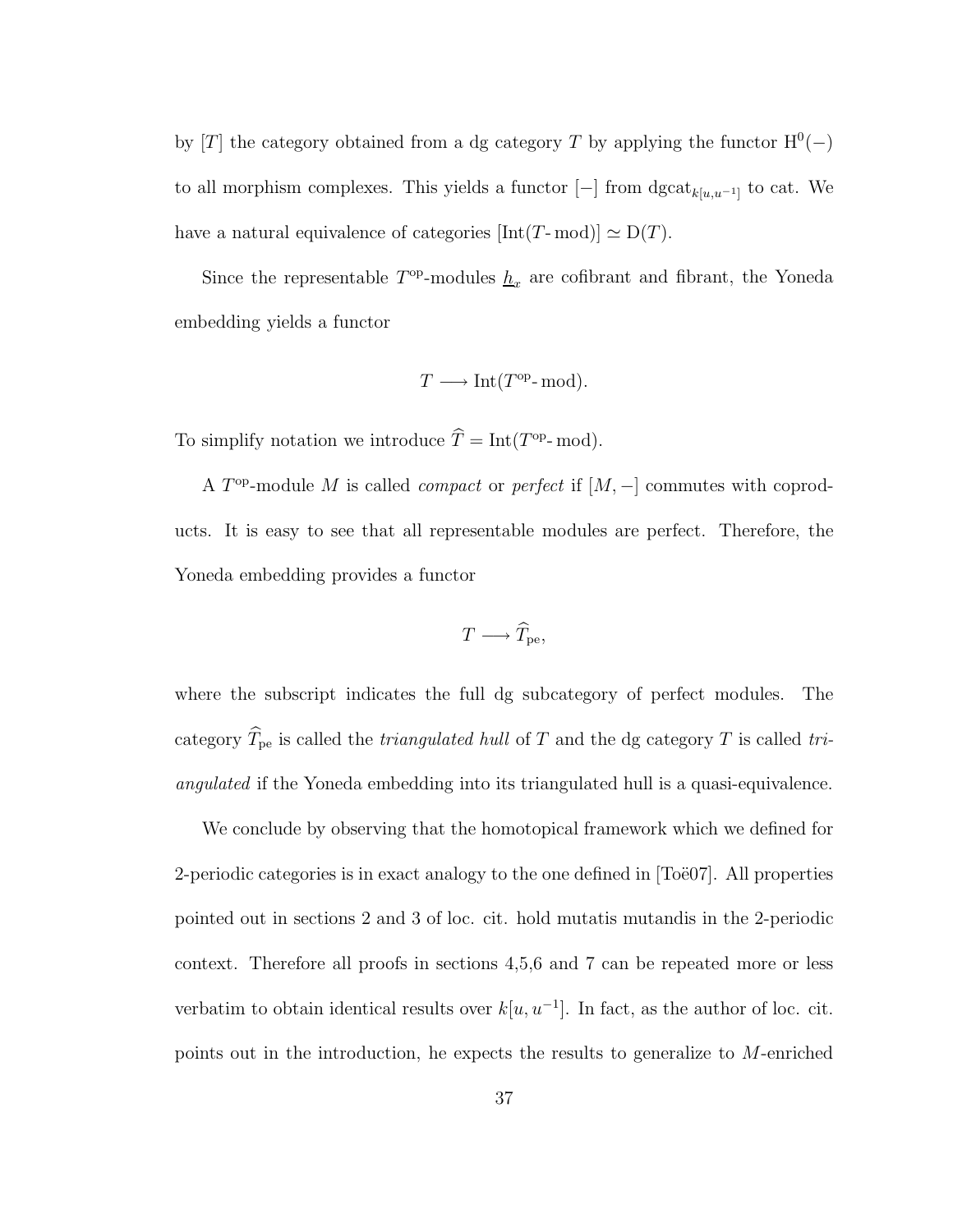categories for certain very general monoidal model categories M. The 2-periodic version would then correspond to the choice  $M = C(k[u, u^{-1}])$ . We will therefore cite results in loc. cit. without further comments, if the 2-periodic reformulation is obvious.

#### 4.2 Equivalences of categories

Let T be a 2-periodic dg category and consider a set W of morphisms in T. By [Toë07, 8.7] there exists a dg category  $L_W(T)$  and a morphism  $l : T \to L_W(T)$  in  $\text{Ho}(\text{dgcat}_{k[u,u^{-1}]} )$  which is called the localization of T with respect to W. It enjoys the following universal property which determines it uniquely up to isomorphism in  $\text{Ho}(\text{dgcat}_{k[u,u^{-1}]}).$  For every dg category  $T'$  the pullback map

$$
l^*: [L_W(T), T'] \longrightarrow [T, T']
$$

is injective and the image consists of morphisms  $f: T \to T'$  such that [f] maps morphisms in  $W$  to isomorphisms in  $[T']$ .

For a 2-periodic dg category T we introduce the *dg derived category of* T as the localization  $L_W(T\text{-mod})$  with respect to the set of weak equivalences. The category  $[L_W(T \text{--} \text{mod})]$  is equivalent to the derived category  $D(T)$  of T which we introduced in Section 4.1.

The essential arguments in the proof of the following theorem are due to Keller [Kel94, 4.3].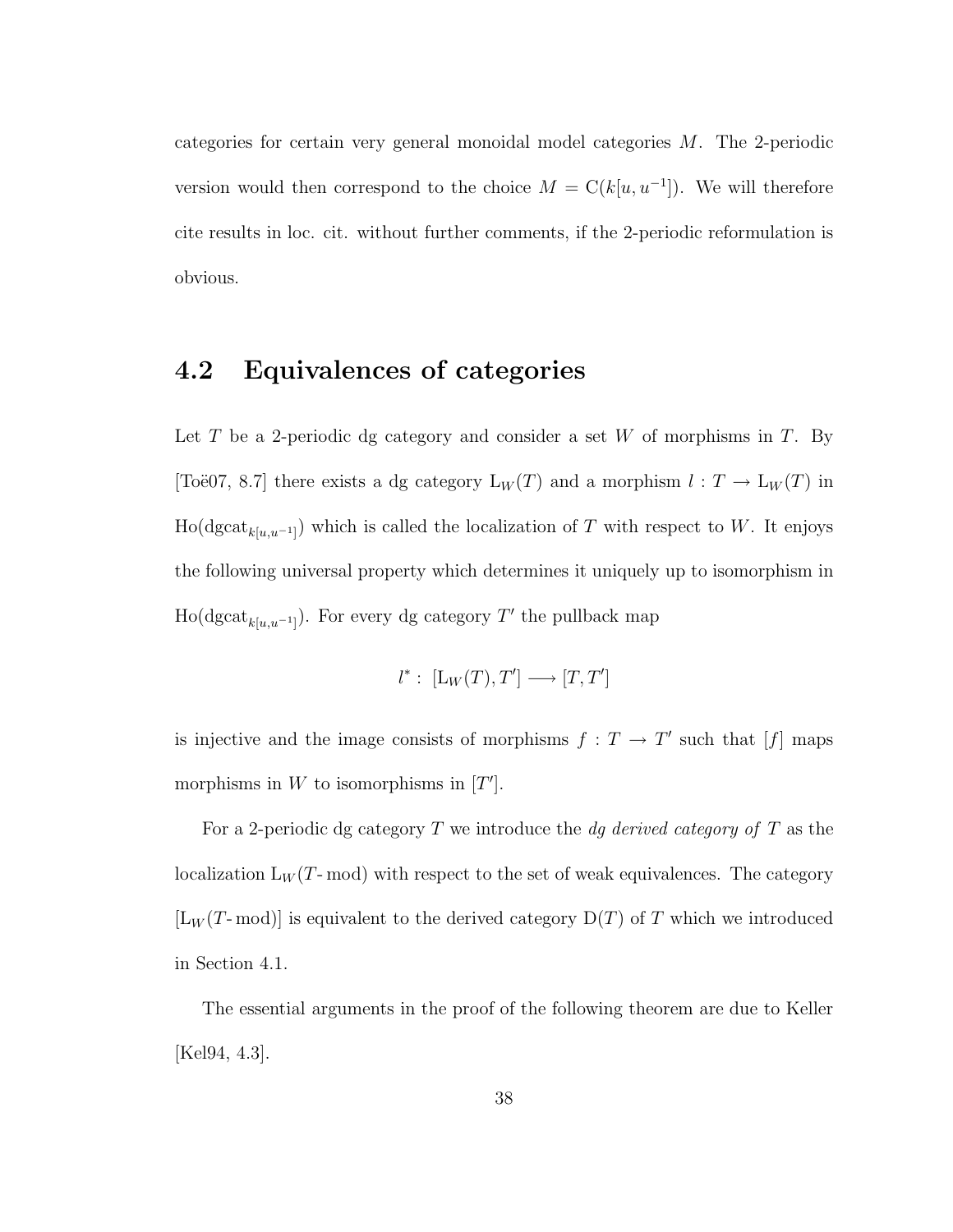Theorem 4.1. *Let* T *be a triangulated* 2*-periodic dg category which admits coproducts. Let* S *be a full dg subcategory of* T *whose objects are compact in* [T]*. Assume that the smallest triangulated subcategory of* [T] *which contains the objects of* [S] *and is closed under coproducts is* [T] *itself. Then the map*

$$
f: T \to L_W(S^{op}\text{-mod}), x \mapsto l(T(-,x)|_S)
$$

 $\alpha$  *is an isomorphism in* Ho( $\text{dgcat}_{k[u,u^{-1}]}$ ). Furthermore, f induces an isomorphism

$$
T_{\text{pe}} \simeq L_W(S^{\text{op}} \text{-}\text{mod})_{\text{pe}}
$$

*between the full dg subcategories of compact objects.*

*Proof.* Note that, since both T and  $L_W(S^{op-} \text{mod})$  are triangulated dg categories, the induced functor  $[f] : [T] \to D(S^{\text{op}})$  is an exact functor of triangulated categories.

We claim that  $[f]$  commutes with coproducts. Indeed, if  $\{x_i\}$  are objects in T then the natural map

$$
\coprod T(-,x_i)|_S \to T(-,\coprod x_i)|_S
$$

is a weak equivalence since the objects in  $S$  are compact in  $[T]$ . It therefore becomes an isomorphism in  $D(S^{op})$  which proves the claim.

The restriction of  $f$  to the dg subcategory  $S$  factors over the weak equivalence Int( $S^{\text{op}}$ -mod)  $\rightarrow$  L<sub>W</sub>( $S^{\text{op}}$ -mod) since representable modules are cofibrant in  $S<sup>op</sup>$ - mod. Therefore, by the dg Yoneda lemma the restriction of f to S is quasi-fully faithful.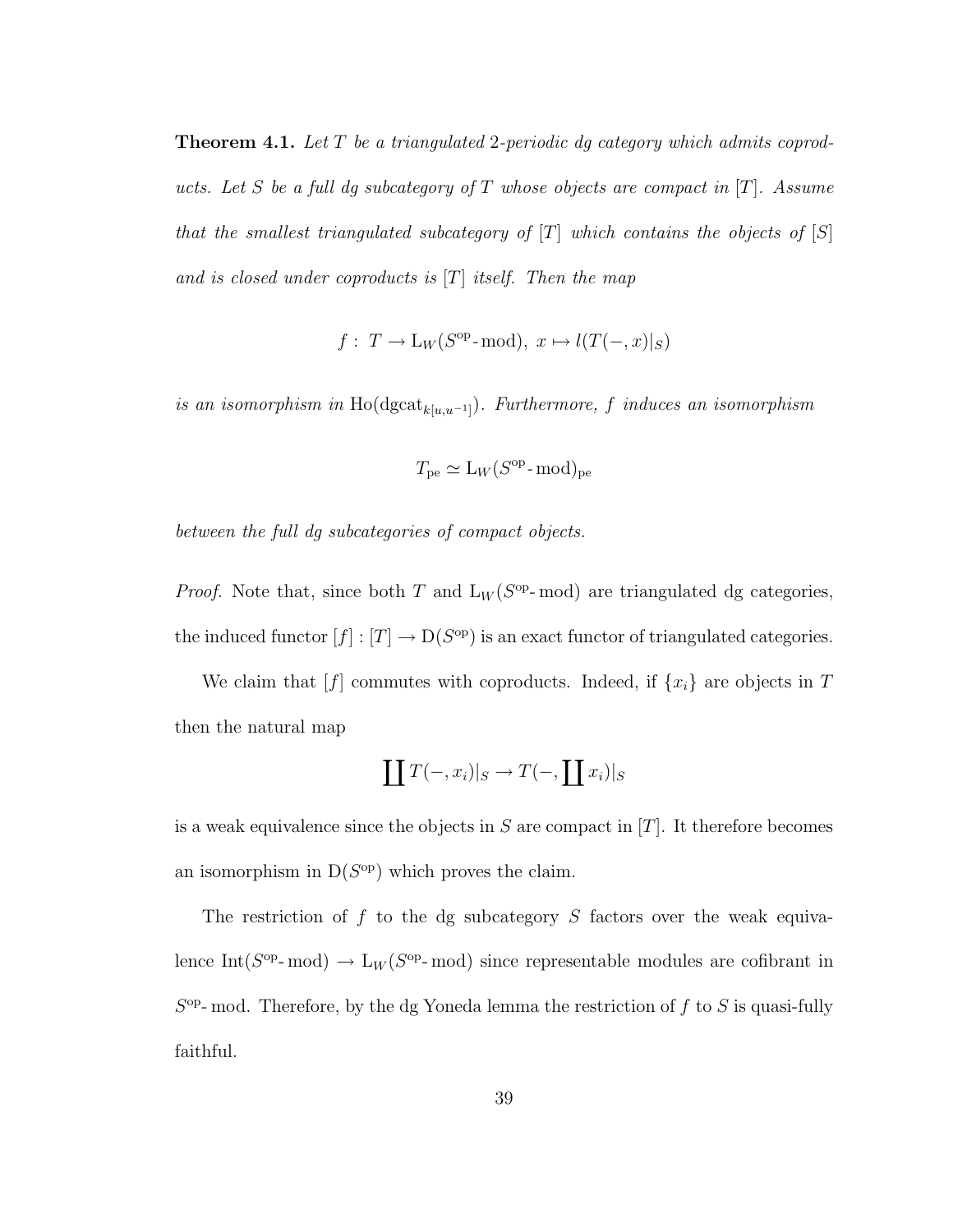Consider the full subcategory A of  $[T]$  consisting of objects x such that the map

$$
[T](s,x) \to D(S^{op})(f(s),f(x))
$$

is an isomorphism for all objects s of S. By the five-lemma the category  $A$  is triangulated and since  $[f]$  commutes with coproducts,  $A$  contains coproducts. However, since we just saw that A contains the objects of S, we have  $A = [T]$  by assumption. Fixing an object y in T and applying the same argument to the subcategory formed by objects  $x$  such that the map

$$
[T](x,y) \to D(S^{op})(f(x),f(y))
$$

is an isomorphism, we deduce that  $[f]$  is fully faithful. This clearly implies that  $f$ is quasi-fully faithful since  $f$  is a map of triangulated dg categories.

It remains to show that  $[f]$  is essentially surjective. Since  $[f]$  commutes with coproducts, the essential image of  $[f]$  contains the quasi-representable functors and is closed under coproducts. Using the Bousfield localization argument [SS03, Lemma 2.2.1] which we already used in Section 3, we conclude that the essential image must be all of  $D(S^{op})$ .

The statement about the dg subcategories of compact objects can be obtained as follows. Because  $[f]$  commutes with coproducts, it preserves compactness. The essential image of the restriction of  $[f]$  to  $[T_{pe}]$  contains the quasi-representable  $S^{op}$ modules, is triangulated and closed under summands. By [Kel94, 5.3], it follows  $\Box$ that the restriction of  $[f]$  is essentially surjective.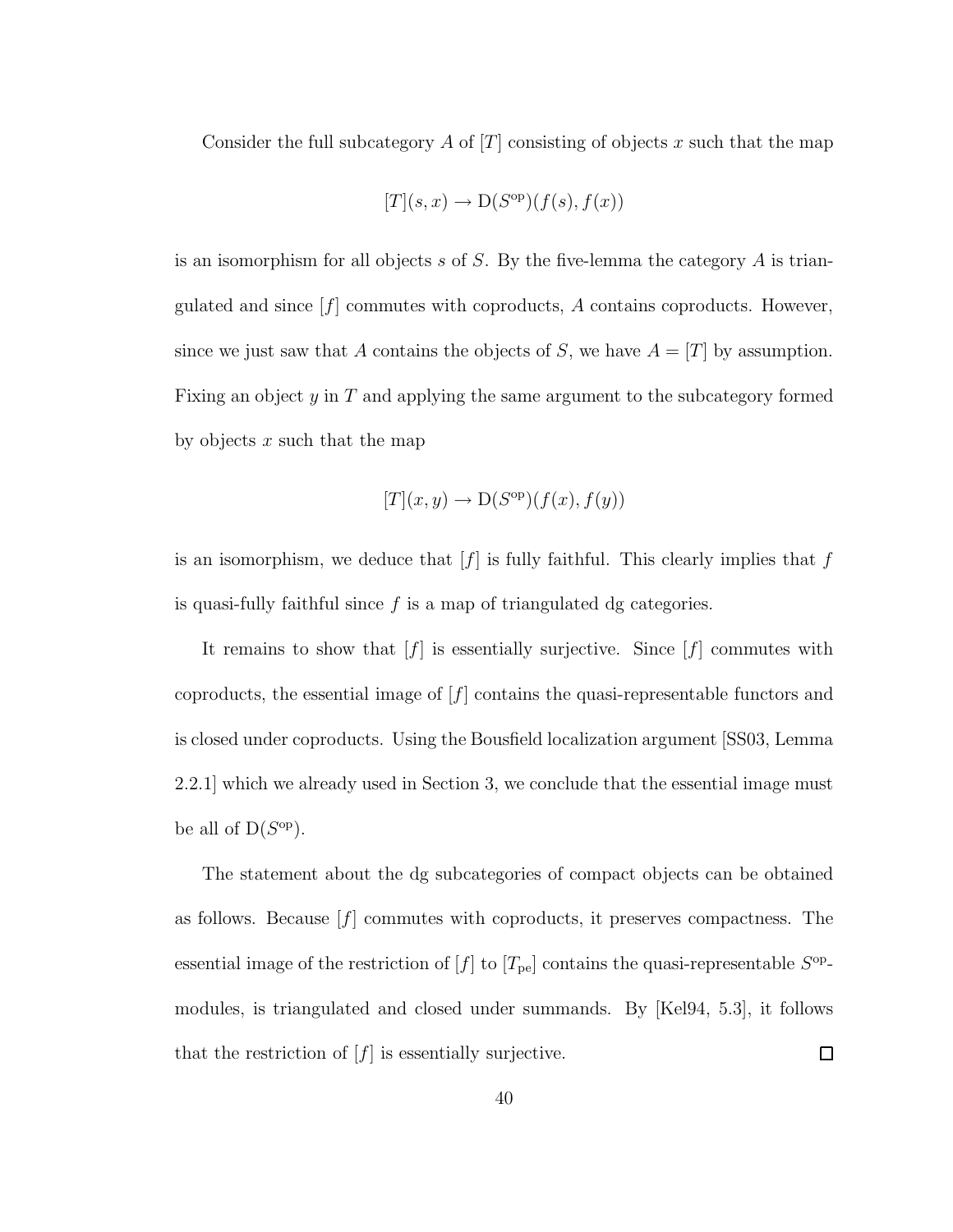Recall the notation  $\hat{T} = \text{Int}(T^{\text{op}}-)$  mod) for a 2-periodic dg category T. The natural map  $\hat{T} \to L_W (T^{\text{op}}-)$  mod) is an isomorphism in Ho(dgcat<sub>k[u,u<sup>-1</sup>]</sub>). Hence, we may use the dg category  $\hat{T}$  as an explicit model for the dg derived category of  $T^{\text{op}}$ .

Recall the description of the dg algebra of endomorphisms of  $k^{\text{stab}}$  as the  $\mathbb{Z}/2$ graded algebra

$$
A = R\left\langle \theta_1, \dots, \theta_n, \frac{\partial}{\partial \theta_1}, \dots, \frac{\partial}{\partial \theta_n} \right\rangle
$$

of polynomial differential operators on  $R \langle \theta_1, \ldots, \theta_n \rangle$  equipped with the differential  $[\delta, -]$  where

$$
\delta = \sum_{i=1}^{n} x_i \frac{\partial}{\partial \theta_i} + w_i \theta_i.
$$

We reserve the letter  $A$  for this dg algebra throughout this section. We slightly abuse notation and also use the symbol  $A$  to refer to the corresponding 2-periodic dg category with a single object.

Theorem 4.2. *Let* (R, w) *be an isolated hypersurface singularity. Then there exist the following isomorphisms in* Ho(dgcat<sub>k[u,u−1]</sub>).

- 1.  $\text{MF}^{\infty}(R, w) \stackrel{\simeq}{\longrightarrow} \widehat{\text{MF}(R, w)}$
- 2.  $\text{MF}^{\infty}(R, w) \xrightarrow{\simeq} \widehat{A}$
- 3.  $\widehat{\mathrm{MF}(R, w)}_{\mathrm{pe}} \xrightarrow{\simeq} \widehat{A}_{\mathrm{pe}}$

*Proof.* By Theorem 3.1 the object  $k^{\text{stab}}$  in  $\text{MF}^{\infty}(R, w)$  is a compact generator and the corresponding full dg subcategory is isomorphic to  $A$ . In particular, the objects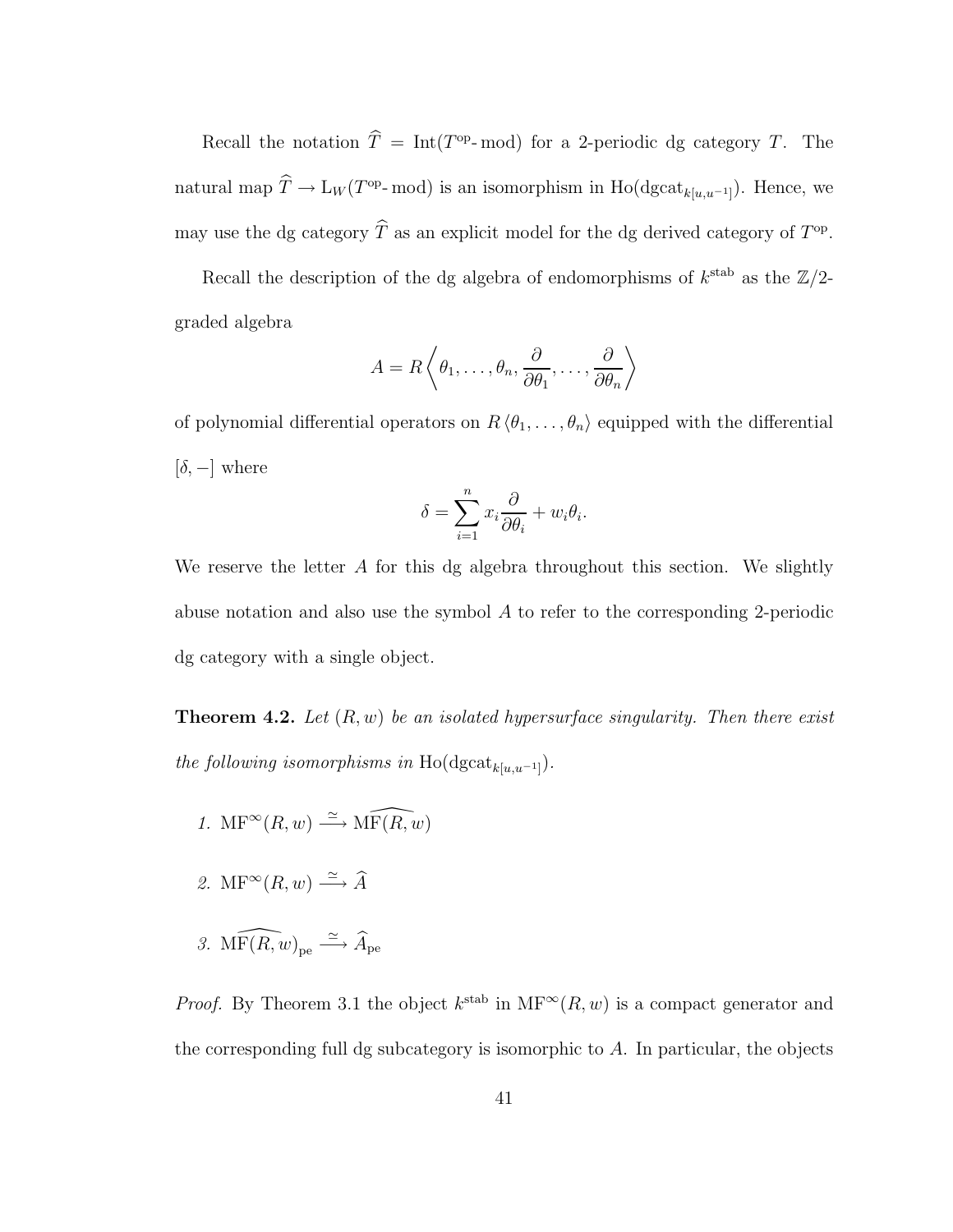in the full dg subcategory  $MF(R, w)$  generate  $MF^{\infty}(R, w)$ . Since  $MF(R, w)$  also consists of compact objects we deduce the first two isomorphisms from Theorem 4.1. The last statement follows immediately from the second part of Theorem  $\Box$ 4.1.

We comment on the relevance of the previous theorem. The first isomorphism gives a natural interpretation of the dg category  $MF^{\infty}(R, w)$  which we defined in a somewhat ad hoc way. Namely, it is an explicit model for the dg derived category of  $MF(R, w)$ . The second isomorphism will turn out to be useful since we have an explicit description of the dg algebra  $A$ . Finally, the last isomorphism identifies the triangulated hull of the dg category  $\text{MF}(R, w)$ . Note that the natural map  $MF(R, w) \rightarrow \widehat{MF(R, w)}_{pe}$  is not necessarily an isomorphism in Ho(dgcat<sub>k[u,u-1]</sub>) since the triangulated category  $[MF(R, w)]$  is not necessarily idempotent complete. We will determine an explicit model for  $\widehat{\text{MF}(R, w)}_{\text{pe}}$  in Section 4.3.

Corollary 4.3. The triangulated category  $[\widehat{\rm MF}(R, w)_{pe}]$  is equivalent to the smallest *triangulated subcategory of*  $[\text{MF}^{\infty}(R, w)]$  *which contains*  $k^{\text{stab}}$  *and is closed under summands.*

The next corollary introduces a notion of quasi-isomorphism between matrix factorizations. The category  $[\text{MF}^{\infty}(R, w)]$  is obtained as a localization from  $\text{MF}^{\infty}(R, w)$ by inverting all such quasi-isomorphisms. One may therefore think of the category  $[\text{MF}^{\infty}(R, w)]$  as a derived category of twisted complexes of R-modules.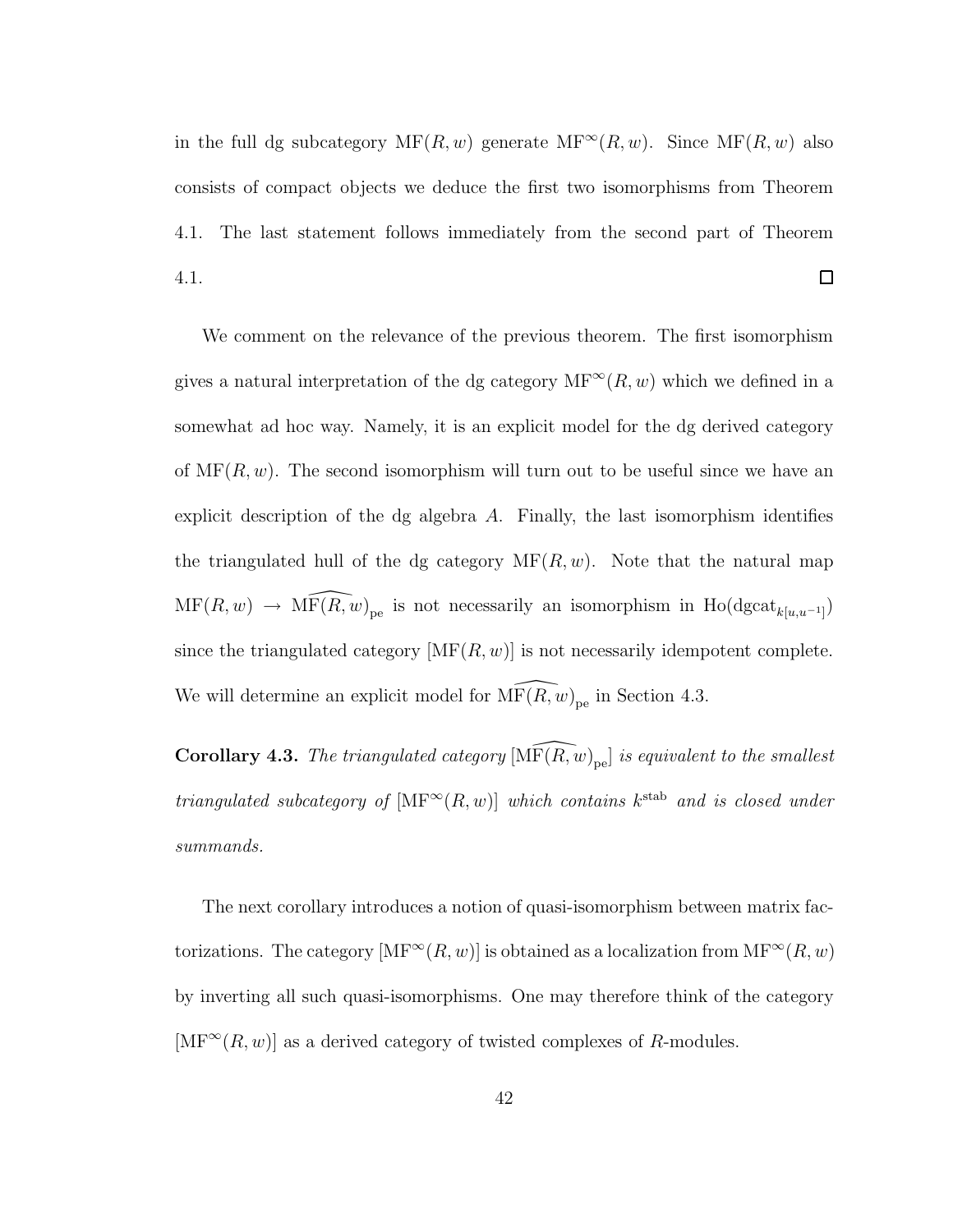Corollary 4.4. *Let*  $X, Y$  *be objects in*  $MF^{\infty}(R, w)$ *. A* 0*-cycle*  $f \in Hom(X, Y)$  *induces an isomorphism in*  $[\text{MF}^{\infty}(R, w)]$  *if and only if f induces a quasi-isomorphism of the complexes of*  $k$ *-modules*  $k \otimes_R X$  *and*  $k \otimes_R Y$ *.* 

*Proof.* By Theorem 4.2, f induces an isomorphism if and only if  $Hom(k^{stab}, f)$  is a quasi-isomorphism. However, by Corollary 3.3 the cohomology of the complex  $Hom(k^{stab}, X)$  is up to shift naturally isomorphic to the cohomology of the complex  $k \otimes_R X$  and the analogous statement is true for Y.  $\Box$ 

#### 4.3 Formal completion

We address the question of describing the triangulated hull  $\widehat{\text{MF}(R, w)}_{\text{pe}}$  of  $\text{MF}(R, w)$ explicitly. Let  $\widehat{R}$  denote the m-adic completion of R and consider the category  $MF(\widehat{R}, w)$ .

#### Lemma 4.5. *The Yoneda embedding*

$$
\mathrm{MF}(\widehat{R},w)\to \widehat{\mathrm{MF}(\widehat{R},w)}_{\mathrm{pe}}
$$

*is an isomorphism in* Ho( $\text{dgcat}_{k[u,u^{-1}]}$ ). In other words, the dg category  $\text{MF}(R, w)$  *is triangulated and, in particular, the triangulated category*  $[\text{MF}(\widehat{R}, w)]$  *is idempotent complete.*

*Proof.* By [Kel94, 5.3], the category  $\widehat{[\text{MF}(\widehat{R}, w)_{pe}]}$  is the smallest triangulated subcategory of  $[\widehat{\mathrm{MF}}(\widehat{R, w})]$  which is closed under summands and contains the Yoneda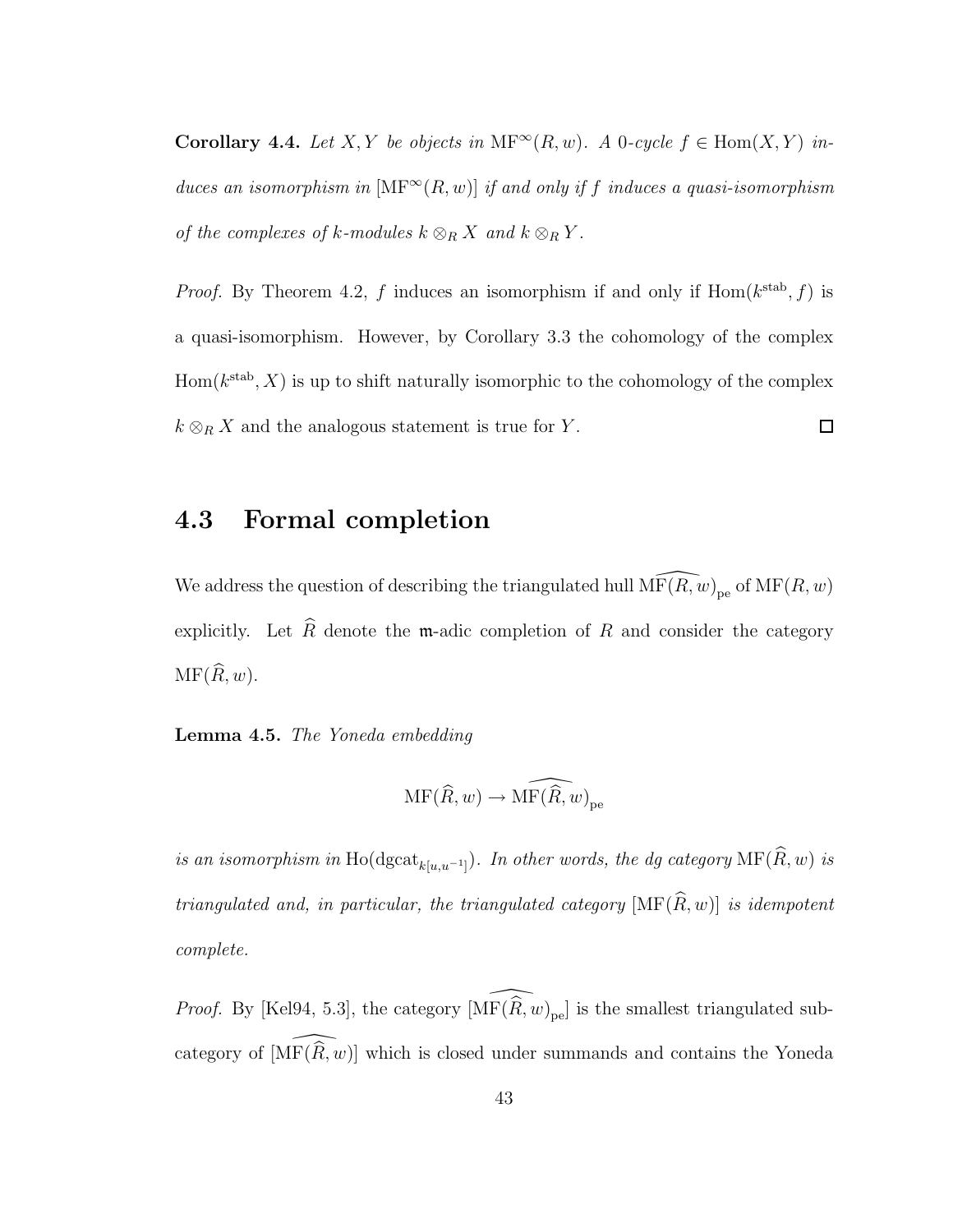image of  $[\text{MF}(\widehat{R}, w)]$ . It therefore suffices to show that  $[\text{MF}(\widehat{R}, w)]$  is idempotent complete.

As explained in 2.1, the category  $[\text{MF}(\widehat{R}, w)]$  is equivalent to the stable category associated to the Frobenius category  $MCM(\hat{R}/w)$  of maximal Cohen-Macaulay modules over  $\widehat{R}/w$ . By the classical result [Swa60, Remark on page 566], the endomorphism algebra  $\text{End}(M)$  of an indecomposable module M over a complete local ring is local, i.e. the sum of two non-units is a non-unit. Now let  $e$  be an element in  $\text{End}(M)$  whose image  $\overline{e}$  in the stable endomorphism algebra  $\text{End}(M)$  is a non-trivial idempotent. In particular,  $\bar{e}$  and  $1 - \bar{e}$  are non-units. This certainly implies that e and  $1-e$  are non-units in End(M) and therefore  $1 = e+(1-e)$  is a non-unit which is a contradiction. So  $\text{End}(M)$  does not contain non-trivial idempotents which implies the statement.  $\Box$ 

The lemma enables us to describe the category  $\widehat{\text{MF}}(R, w)_{pe}$  explicitly.

**Theorem 4.6.** *There exists an isomorphism in*  $\text{Ho}(\text{dgcat}_{k[u,u^{-1}]}),$ 

$$
\widehat{\mathrm{MF}(R,w)}_{\mathrm{pe}} \simeq \mathrm{MF}(\widehat{R},w).
$$

*In particular, the idempotent completion of*  $[\text{MF}(R, w)]$  *in*  $[\text{MF}(R, w)]$  *is equivalent*  $to$  [MF( $\widehat{R}, w$ )].

*Proof.* Combining Lemma 4.5 with Theorem 4.2, we obtain an isomorphism in  $\text{Ho}(\text{dgcat}_{k[u,u^{-1}]}),$ 

$$
\mathrm{MF}(\widehat{R},w) \xrightarrow{\simeq} \widehat{A_{(\widehat{R},w)}}_{\mathrm{pe}},
$$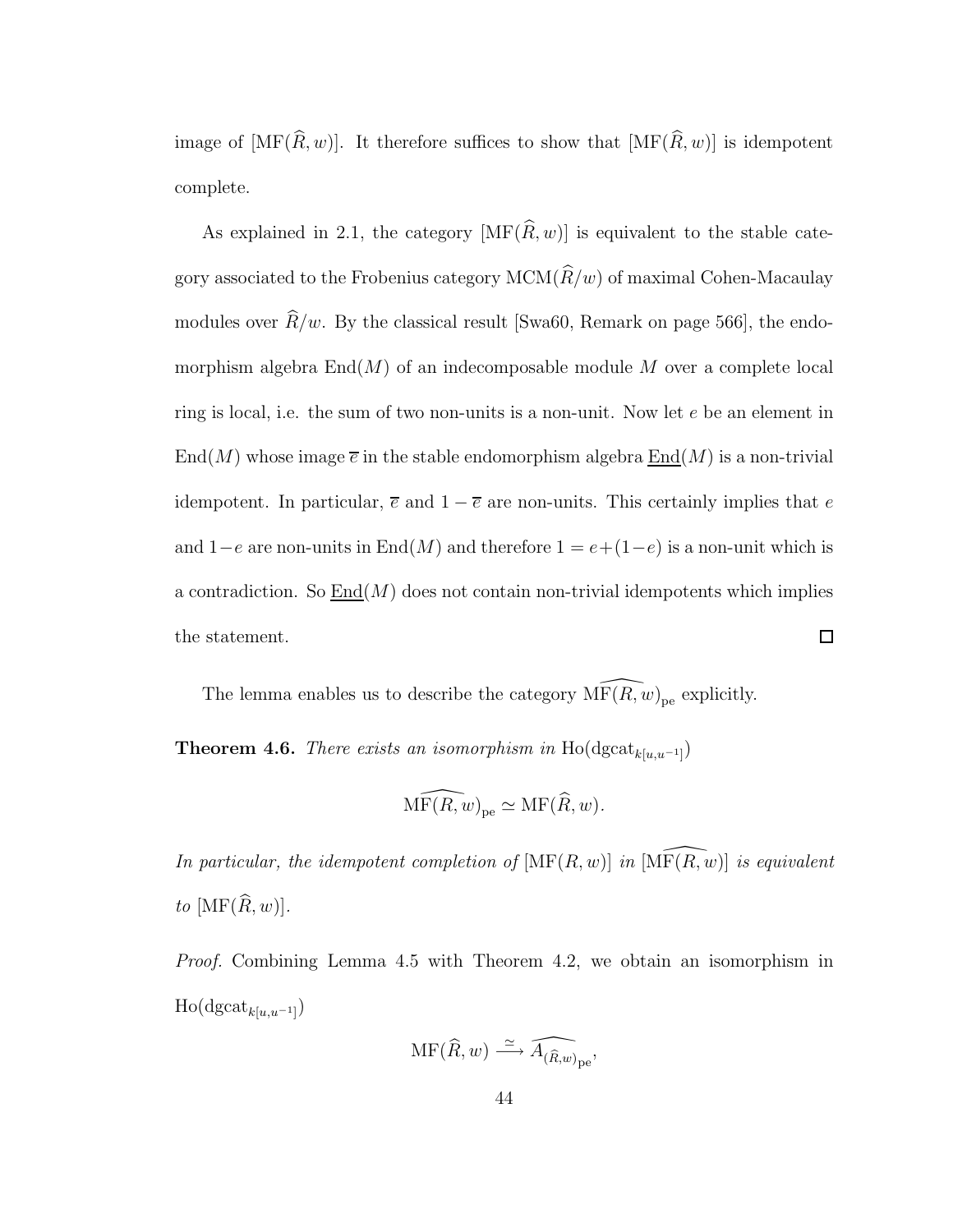where  $A_{(\widehat{R},w)}$  denotes the endomorphism dg algebra of the stabilized residue field in the category  $\text{MF}(\widehat{R}, w)$ . On the other hand denoting the analogous dg algebra for  $\mathrm{MF}(R, w)$  by  $A_{(R, w)}$  we have an isomorphism

$$
\widehat{\mathrm{MF}(R,w)}_{\mathrm{pe}} \xrightarrow{\simeq} \widehat{A_{(R,w)}}_{\mathrm{pe}},
$$

by Theorem 4.2. There is a natural inclusion map of dg algebras  $A_{(R,w)} \to A_{(\hat{R},w)}$ which, using our explicit description of both algebras, is clearly a quasi-isomorphism. This weak equivalence implies an isomorphism in  $\text{Ho}(\text{dgcat}_{k[u,u^{-1}]} )$  between  $\widehat{A_{(R,w)}}_{\text{pe}}$ and  $\widehat{A_{(\hat{R},w)}}_{\mathrm{pe}}$ .  $\Box$ 

In [Orl09], the relation between idempotent completion and formal completion is studied in a more general context on the level of triangulated categories.

#### 4.4 Quadratic superpotential

Let  $R = k[[x_1, \ldots, x_n]]$  and let  $w \in R$  be a quadratic form. Assuming  $char(k) \neq 2$ we may diagonalize w, so after a change of coordinates we have  $w = \sum_{i=1}^{n} a_i x_i^2$  with  $a_i \in k$ . We write  $w = x_i w_i$  setting  $w_i = a_i x_i$ . With above notation we have

$$
A = R \langle \theta_1, \dots, \theta_n, \partial_1, \dots, \partial_n \rangle
$$

with differential d given by

$$
\theta_i \mapsto x_i
$$
  

$$
\partial_i \mapsto a_i x_i.
$$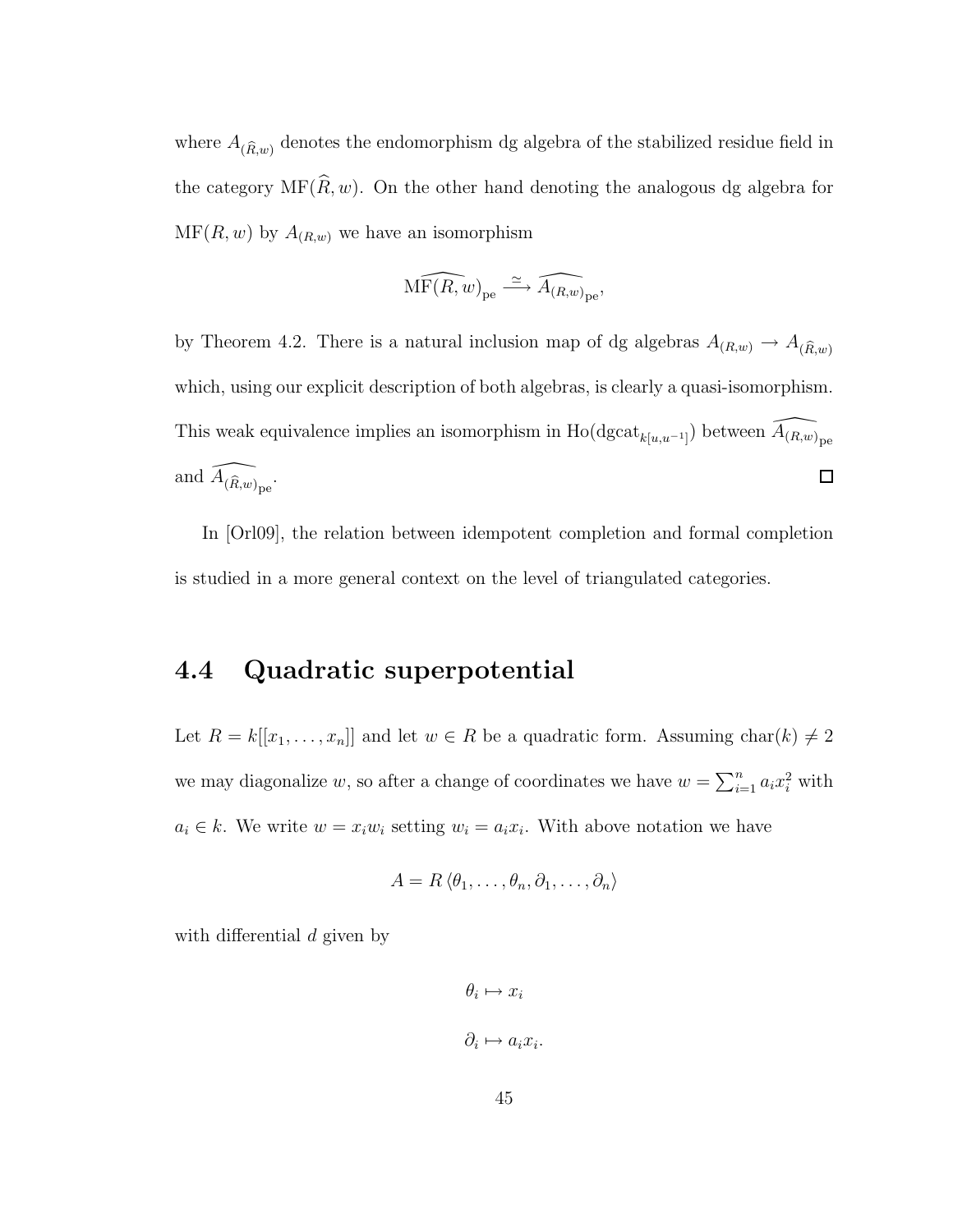The elements  $\overline{\partial_i} = \partial_i - a_i \theta_i$  are cycles in A and generate the cohomology  $H^*(A)$  as a k-algebra. Note that the relations

$$
\overline{\partial_i}^2 = -a_i
$$
  

$$
\overline{\partial_i} \overline{\partial_j} = -\overline{\partial_j} \overline{\partial_i} \quad \text{for } i \neq j
$$

imply that the k-subalgebra of  $A^{\rm op}$  generated by  $\{\overline{\partial_i}\}\$ is isomorphic to the Clifford algebra  $Cl(w)$  corresponding to the quadratic form w. Furthermore, the inclusion

$$
(\mathrm{Cl}(w),0) \subset (A^{\mathrm{op}},d)
$$

is a quasi-isomorphism establishing the formality of the dg algebra  $A^{\rm op}$ . Therefore, in the quadratic case Theorem 4.2 reproduces a variant of the results in [BEH87] describing matrix factorizations as modules over the Clifford algebra  $Cl(w)$  (see also [Yos90, Chapter 14]).

### 4.5 The minimal  $A_{\infty}$  model

If the superpotential is of degree greater than 2, the algebra A will not be formal. However, there is a well-known structure which allows us nevertheless to pass to the cohomology algebra of A: the structure of an  $A_{\infty}$  algebra. For the basic theory we refer the reader to [Sta70, Che77, Kel99, KS]. The relevance to our situation is the following. In addition to the usual multiplication on the cohomology algebra of A there exist higher multiplications. In a precise sense, they measure the failure of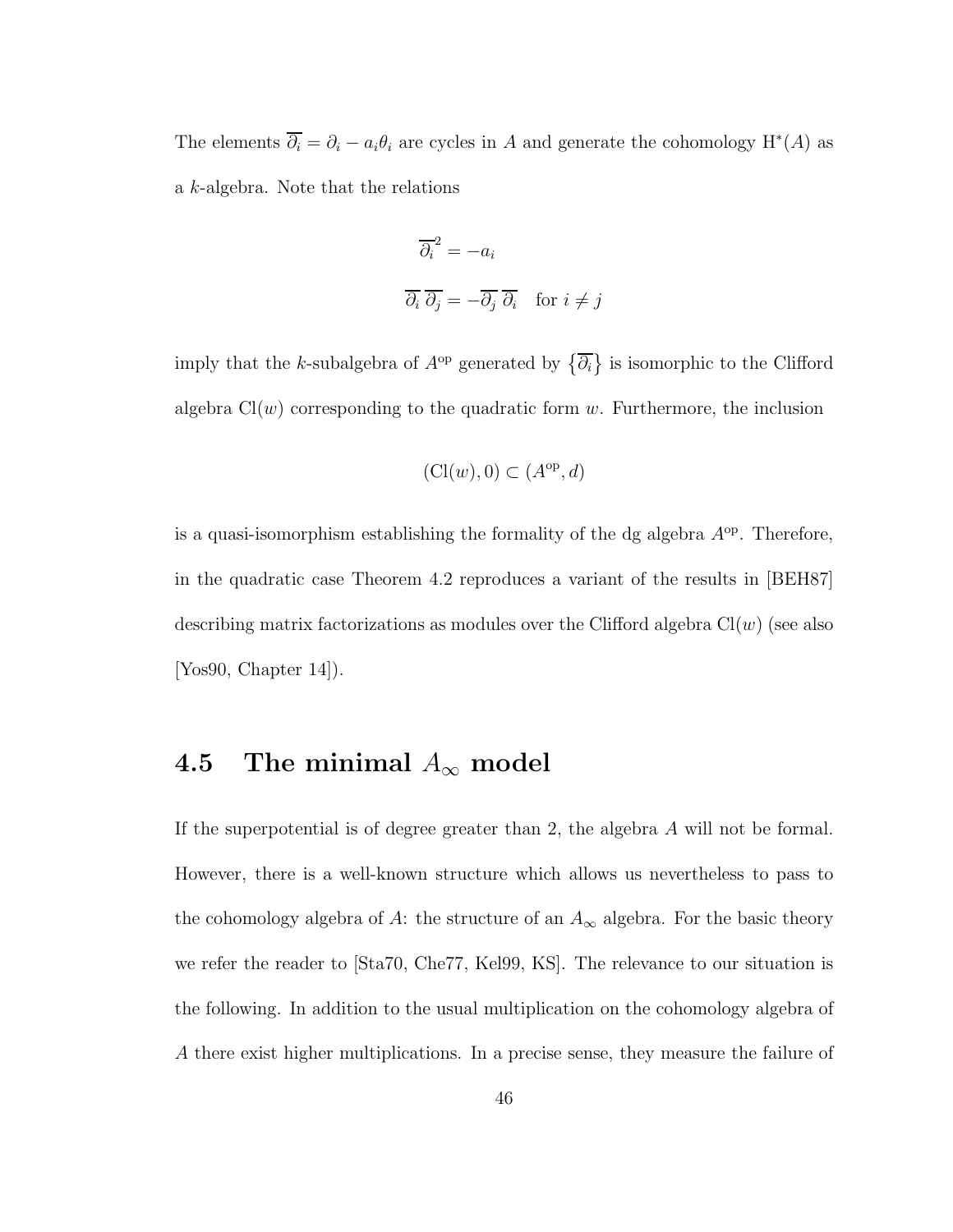being able to choose a multiplicatively closed set of representatives of  $H^*(A)$  in A. The system of higher multiplications forms an  $A_{\infty}$ -algebra and as such  $H^*(A)$  will be quasi-isomorphic to A.

One of the motivations for passing from A to  $H^*(A)$  is that the latter algebra is finite dimensional over k; it is referred to as a *minimal model of* A. By the general theory in [LH03] we obtain a description of the category of matrix factorizations as a category of modules over the  $A_{\infty}$  algebra  $H^*(A)$ . We do not spell out a precise formulation of this equivalence but restrict ourselves to the description of the  $A_{\infty}$ structure in some special cases.

We use the method described in [KS01, 6.4] (also cf. [GS86, Mer99]) to compute the  $A_{\infty}$  structure in terms of trees. The setup is as follows. Let X be an  $A_{\infty}$  algebra. This structure can be described by the data of a coderivation  $q$  of degree 1 on the coalgebra TX[1] such that  $[q, q] = 0$ . The Taylor coefficients of  $q = q_1 + q_2 + q_3 + \dots$ are maps

$$
q_k: X[1]^{\otimes k} \to X[1]
$$

which describe, after introducing the sign shifts accounting for the transfer from  $X[1]$  to X, the higher multiplications  $m_k$  on X. Now assume, that we are given an idempotent  $p: X \to X$  of degree 0 commuting with d. The image of p is therefore a subcomplex of X which we denote by Y. Let  $i$  denote the inclusion of Y into X.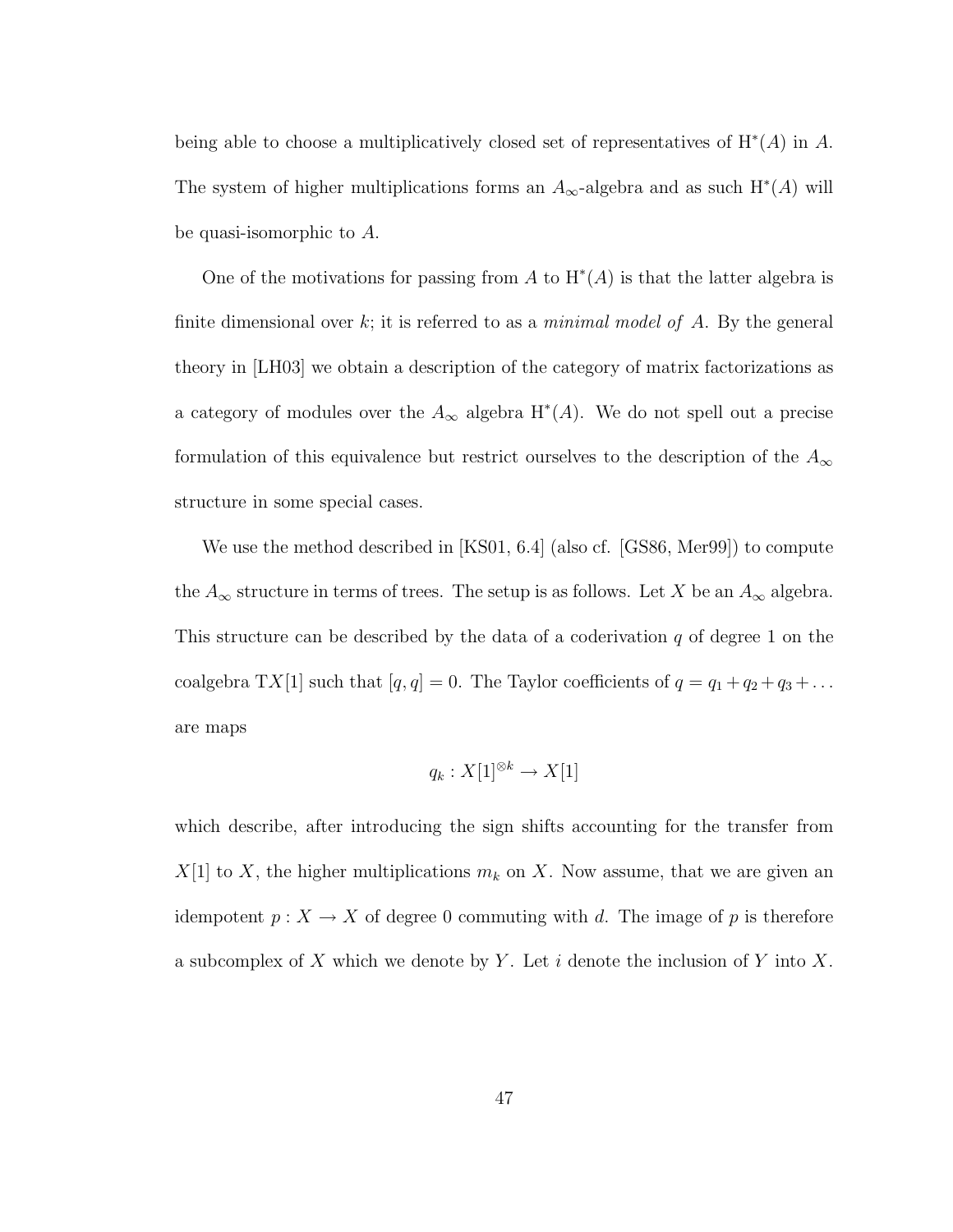We also assume, that a homotopy  $h : X \to X[1]$  between id and p is given, i.e.

$$
dh + hd = \mathrm{id} - p
$$

identifying p as a homotopy equivalence between X and Y. In this situation, the  $A_{\infty}$ structure induced on  $Y$  can be calculated explicitly in terms of trees as for example described in [KS01, 6.4]. This method can in principle be used to determine the  $A_{\infty}$  structure on  $H^*(A)$  for  $R = k[[x_1, \ldots, x_n]]$ . However the computation is rather tedious and the author has not been able to find closed formulas for all higher multiplications.

Since we will not use the results of this calculation elsewhere, we will define the contracting homotopy h and only state the results of the tree calculation.

We start with the one-dimensional case  $R = k[[x]]$  which will serve as a guideline for what to do in the higher dimensional case. For an element  $a$  in  $k[[x]]$  we define  $\overline{a}$  to be the unique element in  $xk[[x]]$  defined by

$$
a = a_0 + \overline{a}
$$

with  $a_0 \in k$ . The algebra A is of the form

$$
A \cong k[[x]] \otimes_k k \langle \theta, \partial \rangle
$$

with differential d given by

$$
\theta \mapsto x
$$

$$
\partial \mapsto \frac{w}{x}.
$$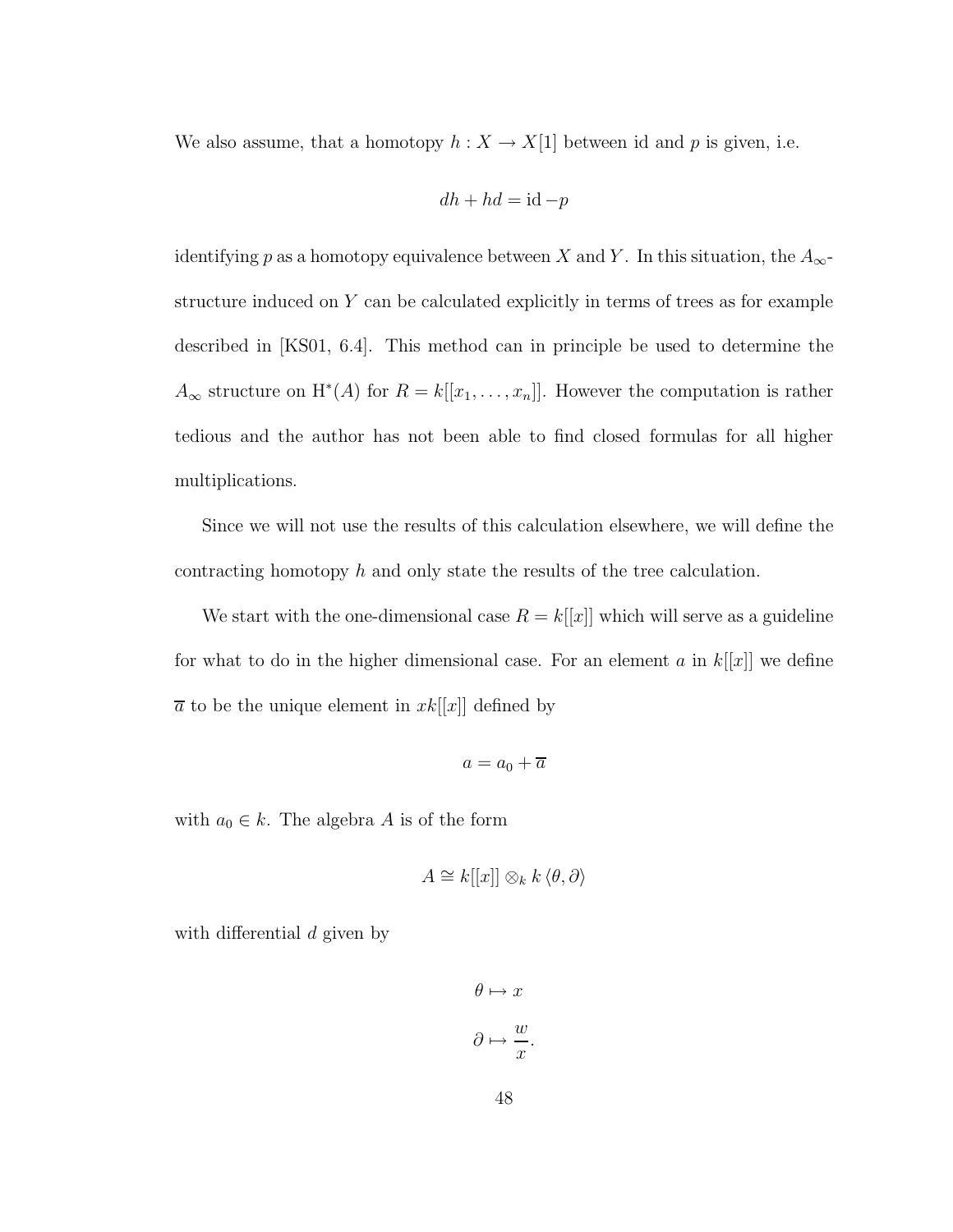We define a homotopy h contracting A onto its cohomology. The assignment  $h(a)$  = a  $\frac{\overline{a}}{x}\theta$  for  $a \in k[[x]]$  extends to a unique  $k \langle \theta, \partial \rangle$ -linear homotopy of A. A simple calculation shows that the map

$$
p = id - [d, h]
$$

is a projection and we have maps of complexes

$$
k[[x]] \otimes_k k \langle \theta, \partial \rangle
$$

$$
\iota \left\| \begin{matrix} p \\ p \\ k \langle \overline{\partial} \rangle \end{matrix} \right\|
$$

where the differential on  $k \langle \overline{\partial} \rangle$  is 0 and  $\iota(\overline{\partial}) = \partial - \frac{w}{x^2} \theta$ .

We have determined all the data needed for the tree formula. It leads to the following higher multiplications.

**Theorem 4.7.** Let  $R = k[[x]]$  with superpotential  $w = \sum_{i=2}^{\infty} r_i x^i$ . Then the uni*tal*  $A_{\infty}$ -structure on H<sup>\*</sup>(A) ≅ k1 ⊕ k $\overline{\partial}$  *induced by the above homotopy is uniquely determined by the formulas*

$$
m_i(\overline{\partial},\ldots,\overline{\partial})=\pm r_i.
$$

In the more general case  $R = k[[x_1, \ldots, x_n]]$  one can still construct an explicit contracting homotopy, however the resulting formulas get more complicated. The following result does not determine the  $A_\infty$  structure completely but at least shows some interesting properties.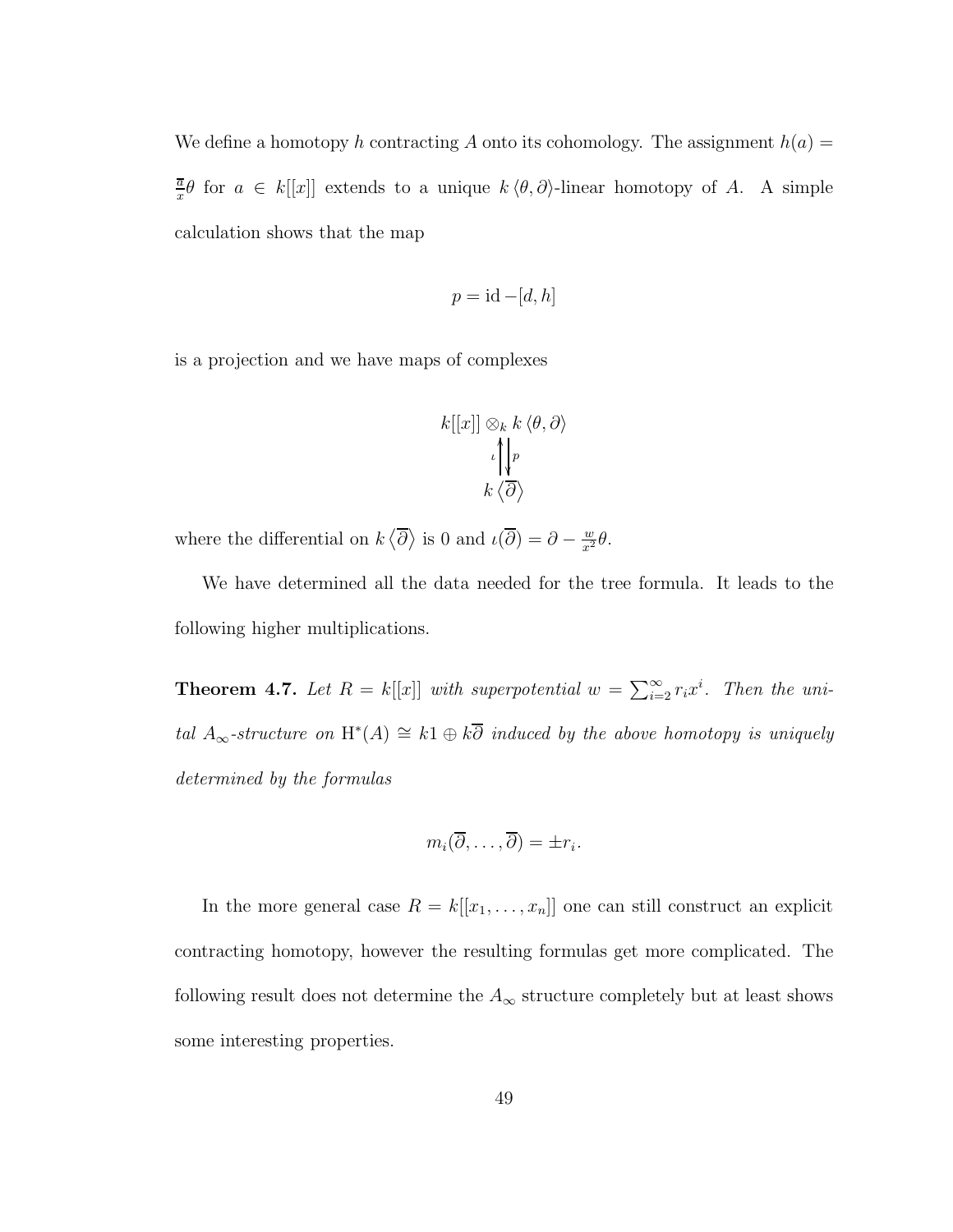**Theorem 4.8.** Let  $R = k[[x_1, \ldots, x_n]]$  with superpotential  $w = \sum_i r_i x^i$  where  $i =$  $(i_1, \ldots, i_n)$  *denotes a multi-index. Then there exists a contracting homotopy of*  $A$ such that the induced  $A_{\infty}$  structure on  $H^*(A)$  has the following properties

- *The underlying associative algebra on* H ∗ (A) *is given by the Clifford algebra corresponding to the quadratic term of* w *as described in the previous section.*
- *For the generators*  $\overline{\partial_1}, \ldots, \overline{\partial_n}$  *we have*

$$
m_i(\underbrace{\overline{\partial_1},\ldots,\overline{\partial_1}}_{i_1},\underbrace{\overline{\partial_2},\ldots,\overline{\partial_2}}_{i_2},\ldots,\underbrace{\overline{\partial_n},\ldots,\overline{\partial_n}}_{i_n})=\pm r_{\underline{i}}
$$

*where*  $i = |i|$ *.* 

Note that the formulas on the generators  $\overline{\partial}_i$  do note determine the  $A_{\infty}$ -structure. One instructive feature is the direct relation to the coefficients of  $w$ . Formality can thereafter only be expected if the superpotential is quadratic.

We illustrate the determination of the contracting homotopy for  $R = k[[x_1, x_2]]$ . Note that it is possible to write  $w = x_1w_1 + x_2w_2$  with  $w_1 \in k[[x_1]]$  and  $w_2 \in$  $k[[x_1, x_2]]$ . Then the endomorphism algebra A of the stabilized residue field is of the form

$$
k[[x_1]] \langle \theta_1, \partial_1 \rangle \otimes_{k[[x_1]]} k[[x_1, x_2]] \langle \theta_2, \partial_2 \rangle
$$

with differential d given by

$$
\theta_i \mapsto x_i
$$
  

$$
\partial_i \mapsto w_i
$$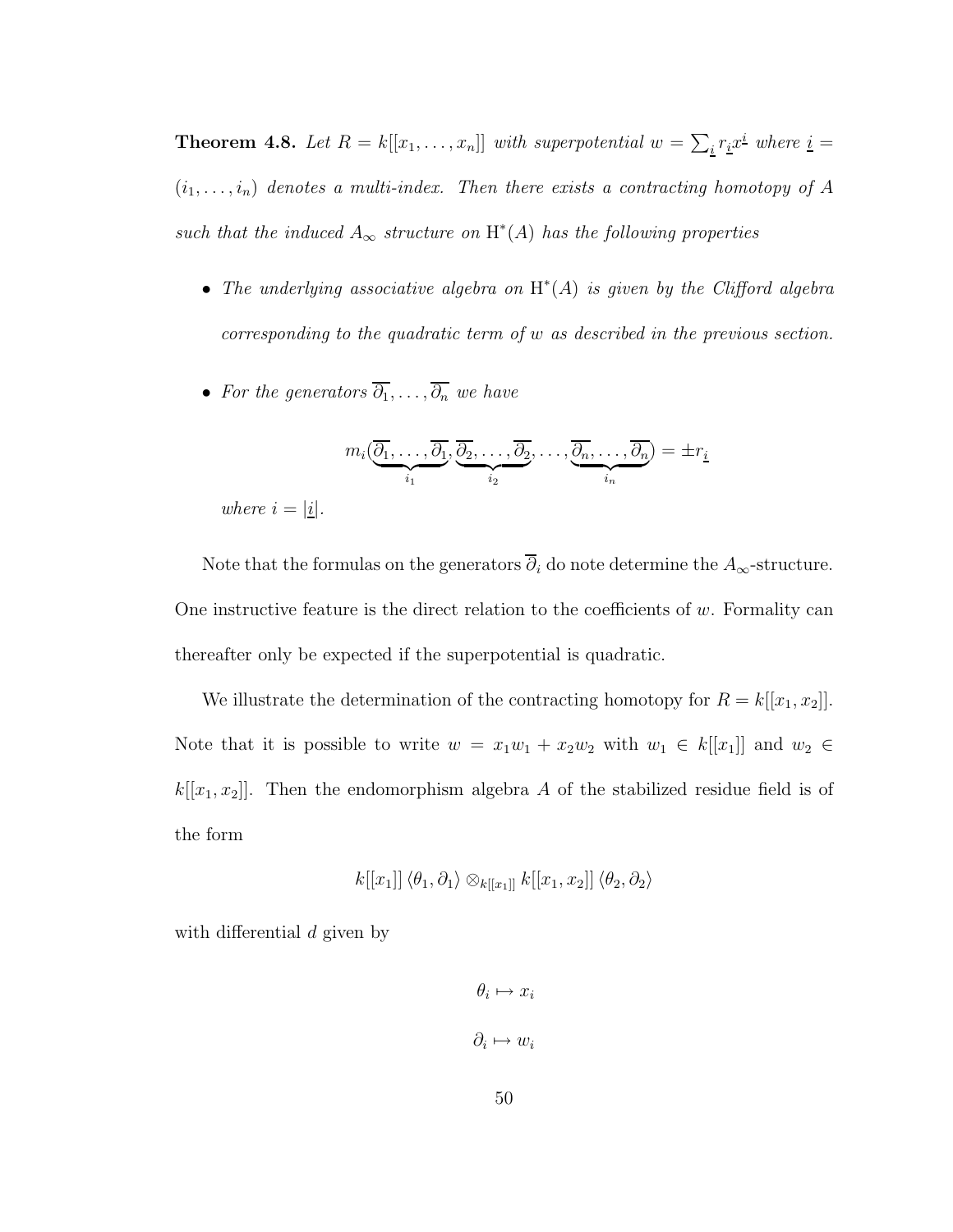Applying the construction from the one dimensional case twice, we obtain maps of complexes

$$
k[[x_1]] \langle \theta_1, \partial_1 \rangle \otimes_{k[[x_1]]} k[[x_1, x_2]] \langle \theta_2, \partial_2 \rangle
$$
  
\n
$$
\downarrow_2 \downarrow_{p_2} \qquad \qquad \downarrow_2 \circ p_2 = id - [d, h_2]
$$
  
\n
$$
k[[x_1]] \langle \theta_1, \partial_1 \rangle \otimes_{k[[x_1]]} k[[x_1]] \langle \widetilde{\partial}_2 \rangle
$$
  
\n
$$
\downarrow_1 \circ p_1 = id - [d, h_1]
$$
  
\n
$$
k < \overline{\partial_1}, \overline{\partial_2} >
$$

where  $h_2(a) = \frac{a}{x_2} \theta_2$  for  $a \in k[[x_1, x_2]]$  and  $h_1(b) = \frac{b}{x_1} \theta_1$  for  $b \in k[[x_1]]$ . Here, the symbol  $\frac{1}{y}$  denotes division by y, discarding the remainder. As in the one dimensional case,  $h_1$  and  $h_2$  are extended linearly to yield the homotopies in the above diagram. In fact, we can collapse the sequence of homotopy equivalences to a single one given by

$$
\iota = \iota_2 \circ \iota_1
$$

$$
p = p_1 \circ p_2
$$

$$
h = h_2 + \iota_2 \circ h_1 \circ p_2
$$

The inclusions into A are given by

$$
\overline{\partial_1} = \partial_1 - \frac{w_1}{x_1} \theta_1
$$

$$
\overline{\partial_2} = \partial_2 - \frac{w_2}{x_2} \theta_2 - \frac{r_2}{x_1} \theta_1
$$

where  $r_2 \in k[[x_1]]$  is the remainder of the division of  $w_2$  by  $x_2$ .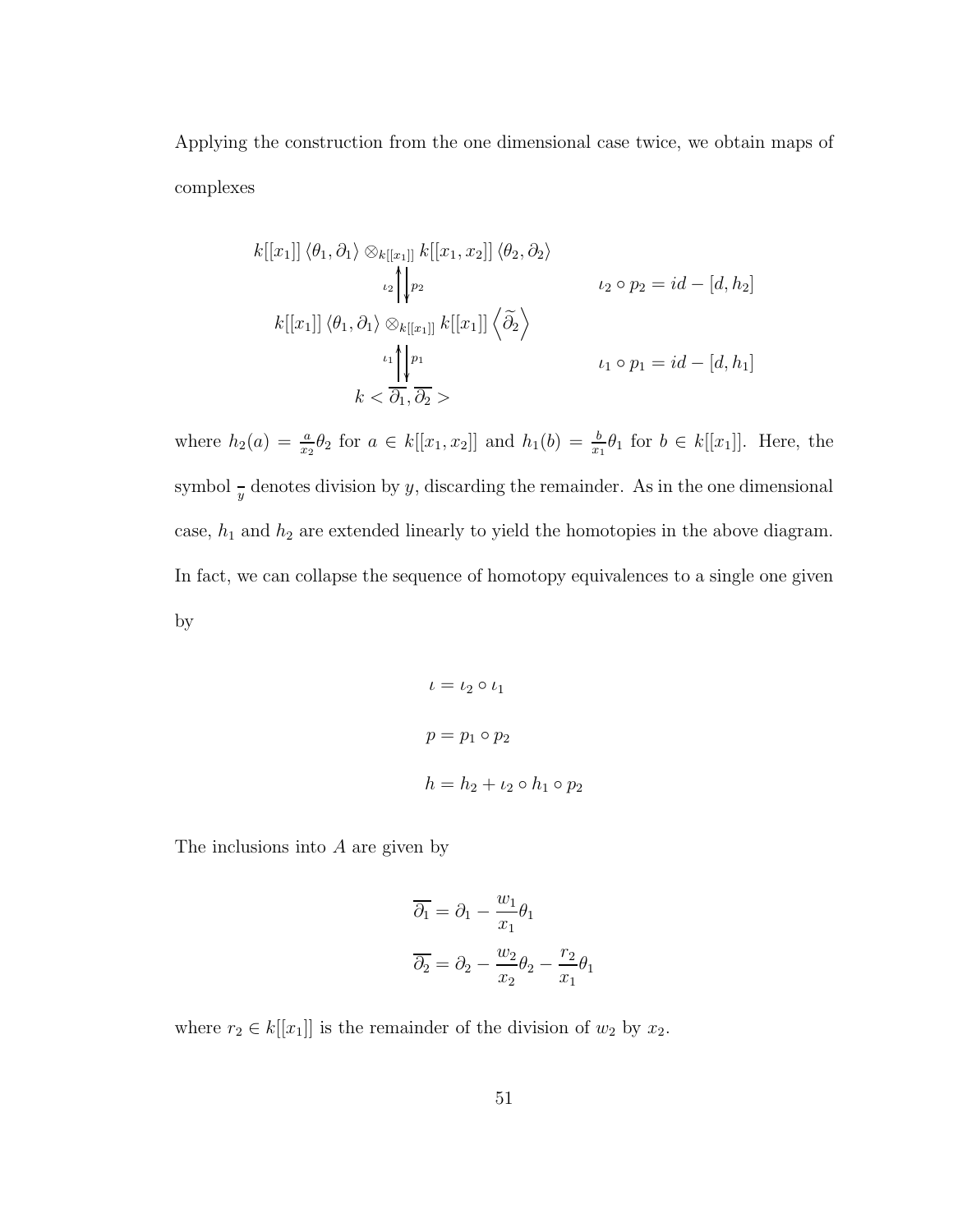An application of the tree formula yields the formulas described in Theorem 4.8. This calculation generalizes to an arbitrary number of variables.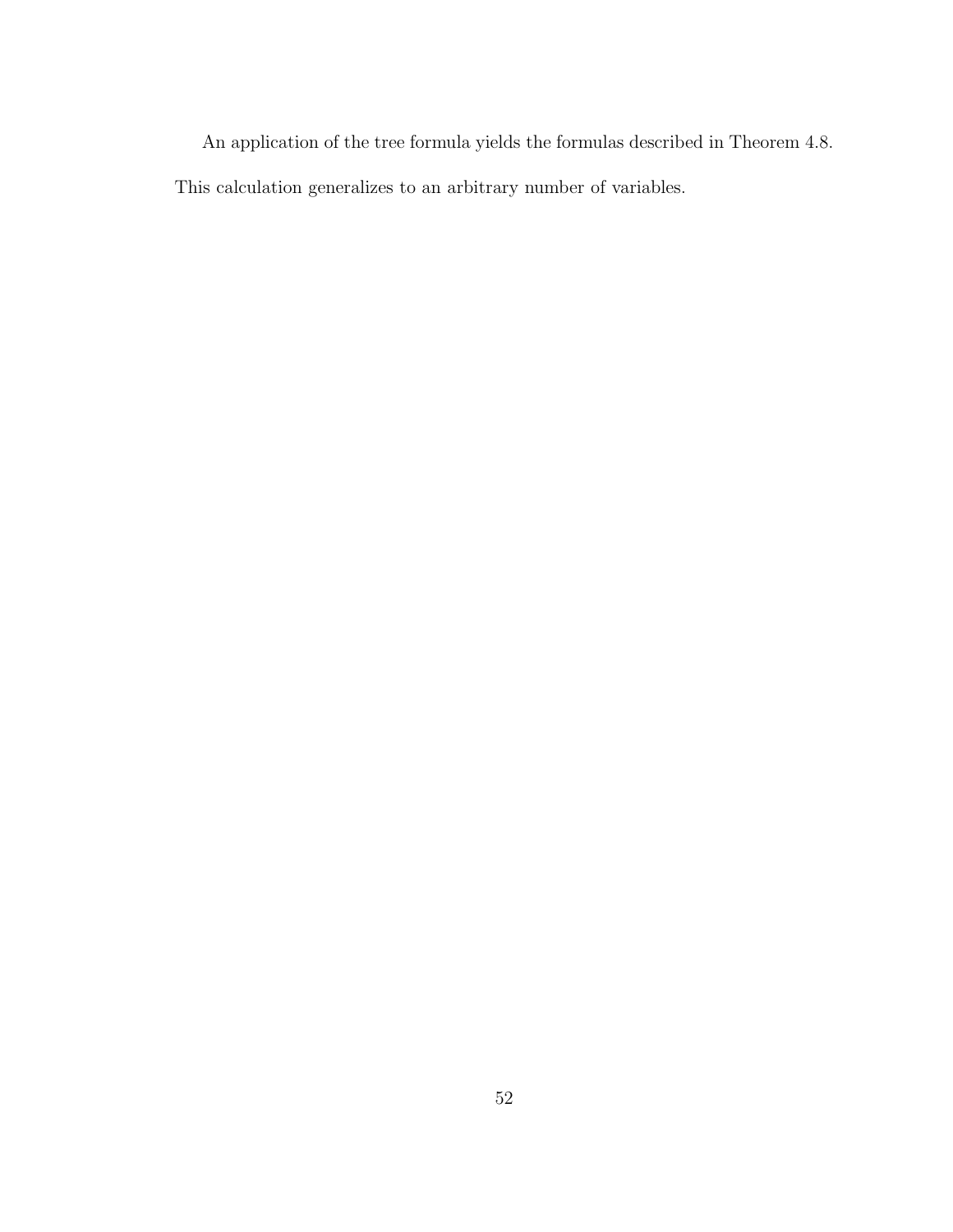## Chapter 5

## Derived Morita theory

As proved in [Toë07, Section 6] the category  $\text{Ho}(\text{dgcat}_{k[u,u^{-1}]} )$  admits internal homomorphism categories satisfying the usual adjunction

$$
[U \otimes^{\mathbf{L}} T, T'] \cong [U, \text{R\underline{Hom}}(T, T')].
$$

We will use Morita theory  $[To"e07, Section 7]$  to determine the dg category of functors between two matrix factorization categories. As an application, we calculate the Hochschild chain and cochain complexes of these categories. In this chapter, we assume all singularities to be isolated.

#### 5.1 Internal homomorphism categories

Given two categories  $MF^{\infty}(R, w)$  and  $MF^{\infty}(R', w')$  there is a natural class of dg functors between them. Namely, every object T in the category  $\text{MF}^{\infty}(R \otimes_k R', -w \otimes$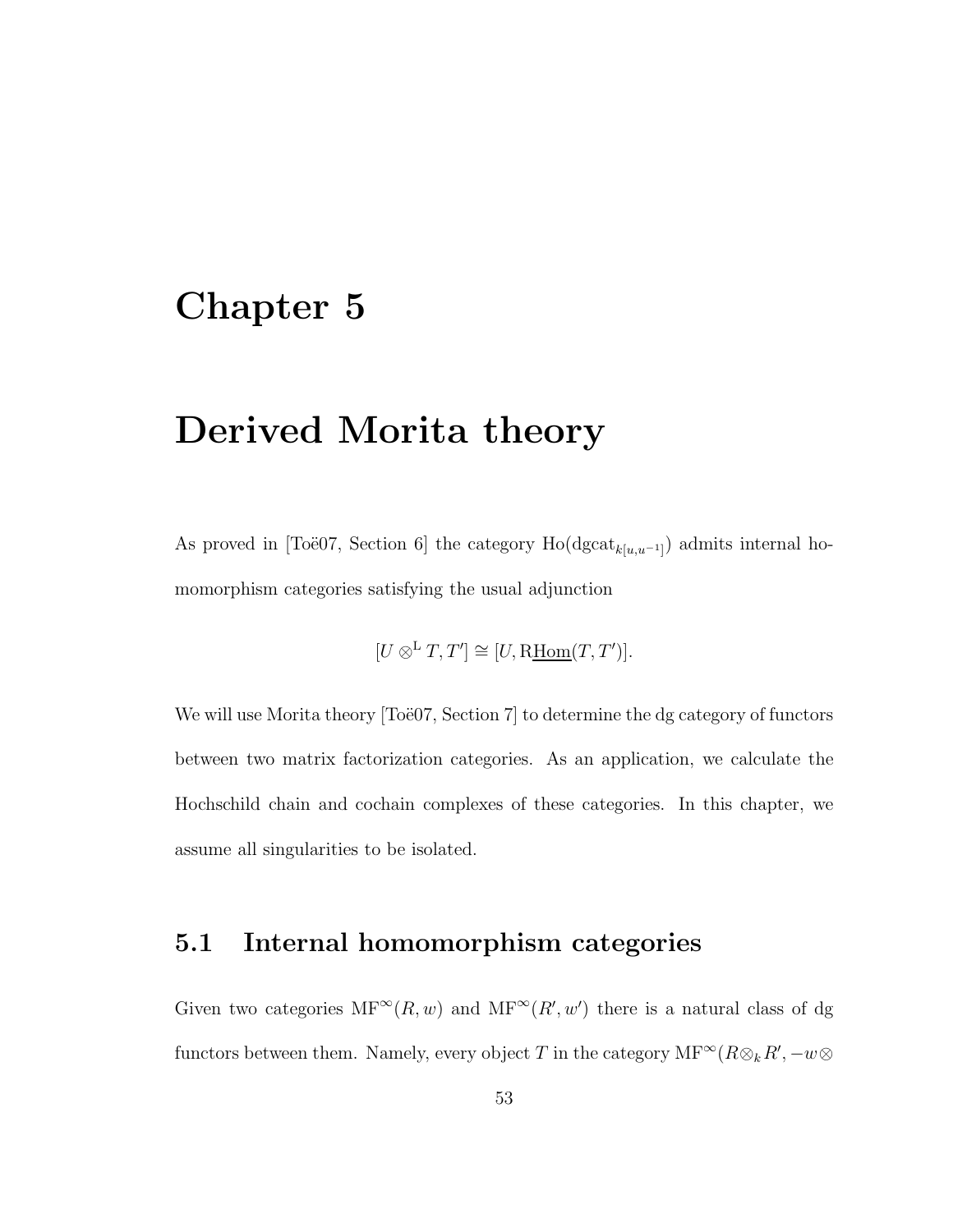$1 + 1 \otimes w'$  defines a dg functor via the association

$$
\mathrm{MF}^{\infty}(R, w) \to \mathrm{MF}^{\infty}(R', w'), X \mapsto X \otimes_R T,
$$

where the tensor product is  $\mathbb{Z}/2$ -graded. In other words, the object T acts as the kernel of an integral transform. We will show that every continuous functor between matrix factorization categories is isomorphic to an integral transform.

By Theorem 4.2, there is an isomorphism

$$
\mathrm{MF}^\infty(R, w) \xrightarrow{\simeq} \widehat{A}
$$

where A is the 2-periodic endomorphism dg algebra of the compact generator  $E =$  $k^{\text{stab}}$ . The matrix factorization  $E^{\vee} = \text{Hom}_{R}(E, R)$  is a compact generator of the category MF<sup>∞</sup>( $R, -w$ ). Indeed, using the self-duality of Koszul complexes, one explicitly verifies that  $E^{\vee}$  stabilizes a shift of the residue field. Therefore, Theorem 4.2 gives a natural isomorphism

$$
\mathrm{MF}^{\infty}(R, -w) \xrightarrow{\simeq} \widehat{A^{\mathrm{op}}}.
$$

Consider a second hypersurface singularity  $(R, w')$  with corresponding category  $MF^{\infty}(R', w')$  and stabilized residue field E'. One immediately identifies the object  $E \otimes_k E'$  of the category  $MF^{\infty}(R \otimes_k R', w \otimes 1 + 1 \otimes w')$  as a stabilization of the residue field. Therefore, we obtain an isomorphism of dg algebras

$$
A_{(R\otimes_k R', w\otimes 1+1\otimes w')} \stackrel{\cong}{\longrightarrow} A_{(R,w)} \otimes A_{(R',w')}.
$$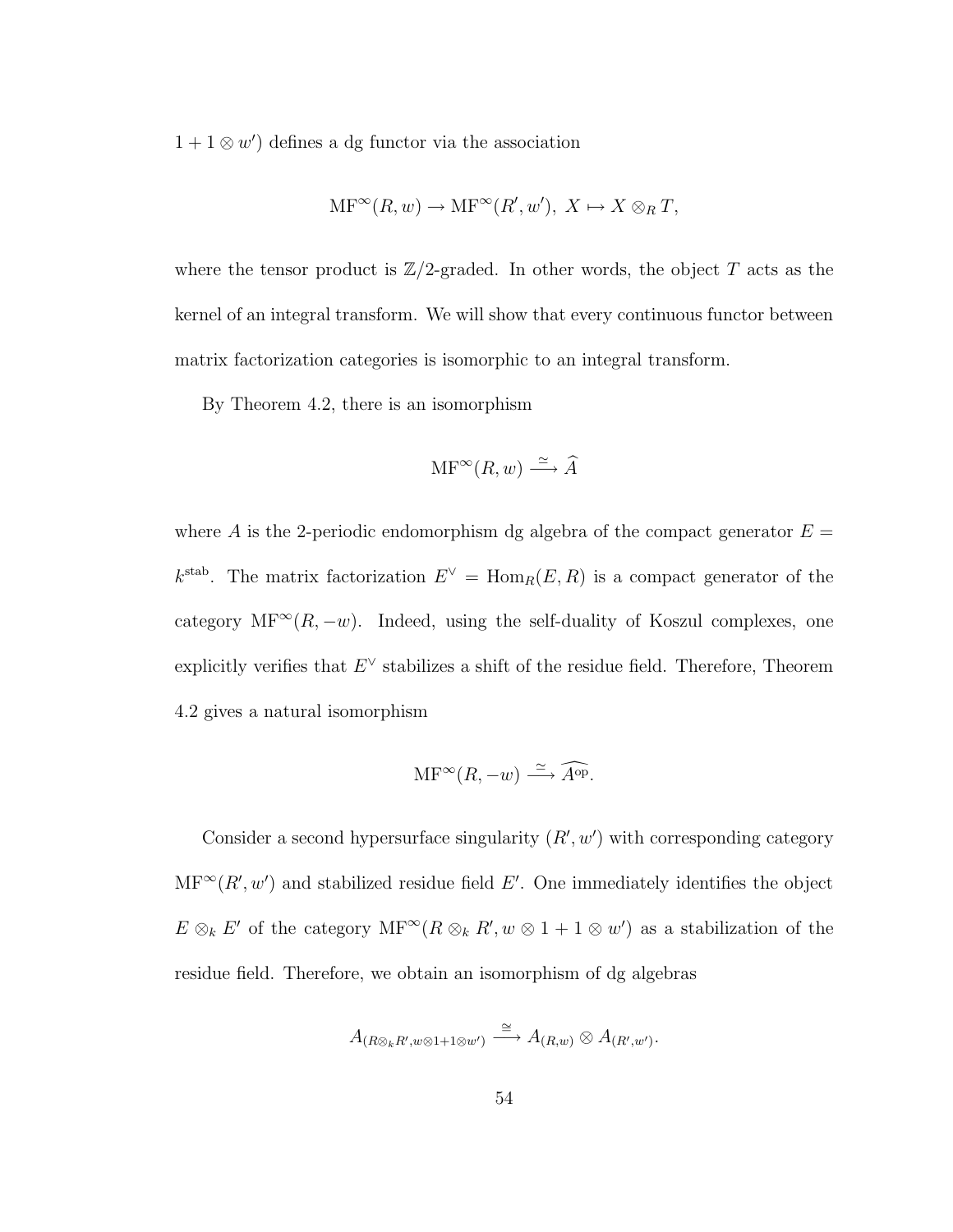Combining Theorem 1.4 in  $\text{Toö07}$  with the above observations and Theorem 4.2, we obtain the following result.

**Theorem 5.1.** *There exists a natural isomorphism in*  $\text{Ho}(\text{dgcat}_{k[u,u^{-1}]} )$ 

$$
\text{R\underline{Hom}}_c(\text{MF}^{\infty}(R, w), \text{MF}^{\infty}(R', w')) \cong \text{MF}^{\infty}(R \otimes_k R', -w \otimes 1 + 1 \otimes w').
$$

We conclude the section with a compatibility statement.

**Proposition 5.2.** Let T be an object in  $\text{MF}^{\infty}(R \otimes_k R', -w \otimes 1 + 1 \otimes w')$ , let E *resp.* E' be the compact generators of  $\text{MF}^{\infty}(R, w)$  *resp.*  $\text{MF}^{\infty}(R', w')$  *as constructed above. Then the diagram of functors*

$$
[MF^{\infty}(R, w)] \longrightarrow {\cong_{R}T} [MF^{\infty}(R', w')]
$$
  
Hom(E,-)  

$$
D(A^{\text{op}}) \longrightarrow {\otimes_{A}^{L}Hom(E^{\vee} \otimes_{k} E', T)} D(A^{\text{op}})
$$

*commutes up to a natural equivalence.*

*Proof.* Using the natural isomorphism of complexes

$$
\mathrm{Hom}_{R\otimes_k R'}(E^\vee\otimes_k E',T)\cong \mathrm{Hom}_{R'}(E',E\otimes_R T)
$$

we obtain a natural transformation

$$
\text{Hom}_R(E,-)\otimes^{\mathbf{L}}_A \text{Hom}_{R'}(E^{\vee}\otimes_k E',T)\to \text{Hom}(E',-\otimes_R T)
$$

via composition. Both functors respect the triangulated structure and commute with infinite coproducts. Evaluated on the compact generator  $E$ , the above transformation yields an isomorphism in  $D(A<sup>top</sup>)$ . Therefore, it must be an equivalence of functors on  $[\mathrm{MF}^\infty(R,w)].$  $\Box$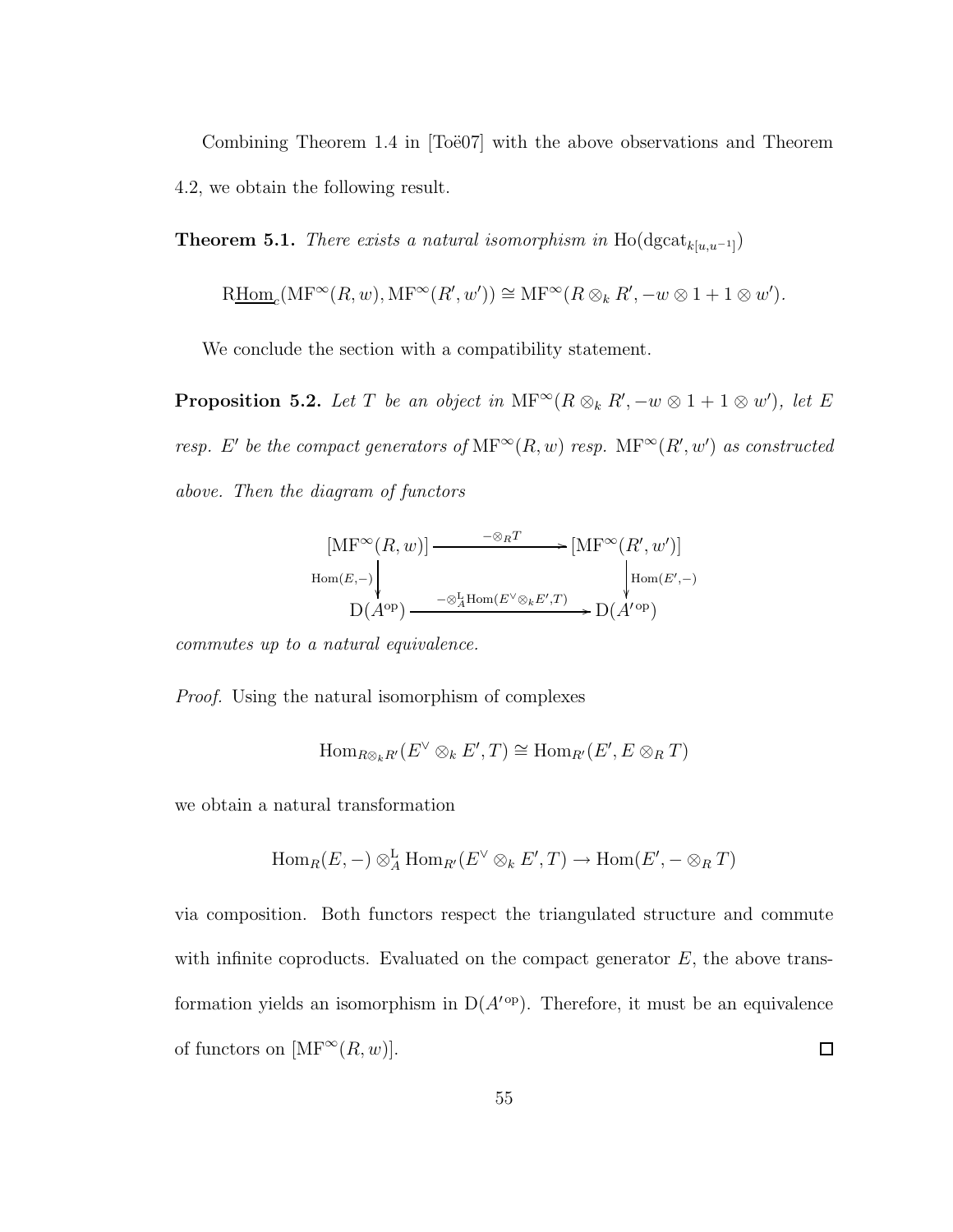#### 5.2 Hochschild cohomology

One of the many neat applications of the homotopy theory developed in  $[Toe07]$  is the description of the Hochschild cochain complex of a dg category as the endomorphism complex of the identity functor. This result carries over to the 2-periodic case and we will use it to determine the Hochschild cohomology of the dg category  $MF^{\infty}(R, w).$ 

Consider the matrix factorization category  $MF^{\infty}(R, w)$  corresponding to an isolated hypersurface singularity. We choose the stabilized residue field as a compact generator which yields an isomorphism

$$
\mathrm{MF}^\infty(R, w) \xrightarrow{\simeq} \widehat{A}
$$

in Ho(dgcat<sub>k[u,u-1]</sub>) as explained above. Let us introduce the notation  $\widetilde{w} = -w \otimes 1 +$  $1\otimes w$ . We have to identify an object in  $MF^\infty(R\otimes_k R, \tilde{w})$  which induces the identity functor on  $MF^\infty(R, w)$ . Equivalently, we have to find an object whose image under the equivalence

$$
[\mathrm{MF}^{\infty}(R \otimes_k R, \widetilde{w})] \stackrel{\simeq}{\longrightarrow} \mathrm{D}(A \otimes A^{\mathrm{op}})
$$

given by Hom( $E^{\vee} \otimes_k E$ , -) is isomorphic to the  $A \otimes A^{\text{op}}$ -module A. There is an obvious candidate for the integral kernel which induces the identity functor: the *stabilized diagonal* ∆stab. Analogously to the stabilized residue field, it can be constructed as the stabilization of R considered as an  $R \otimes_k R/\tilde{\omega}$ -module using the method described in section 2.3.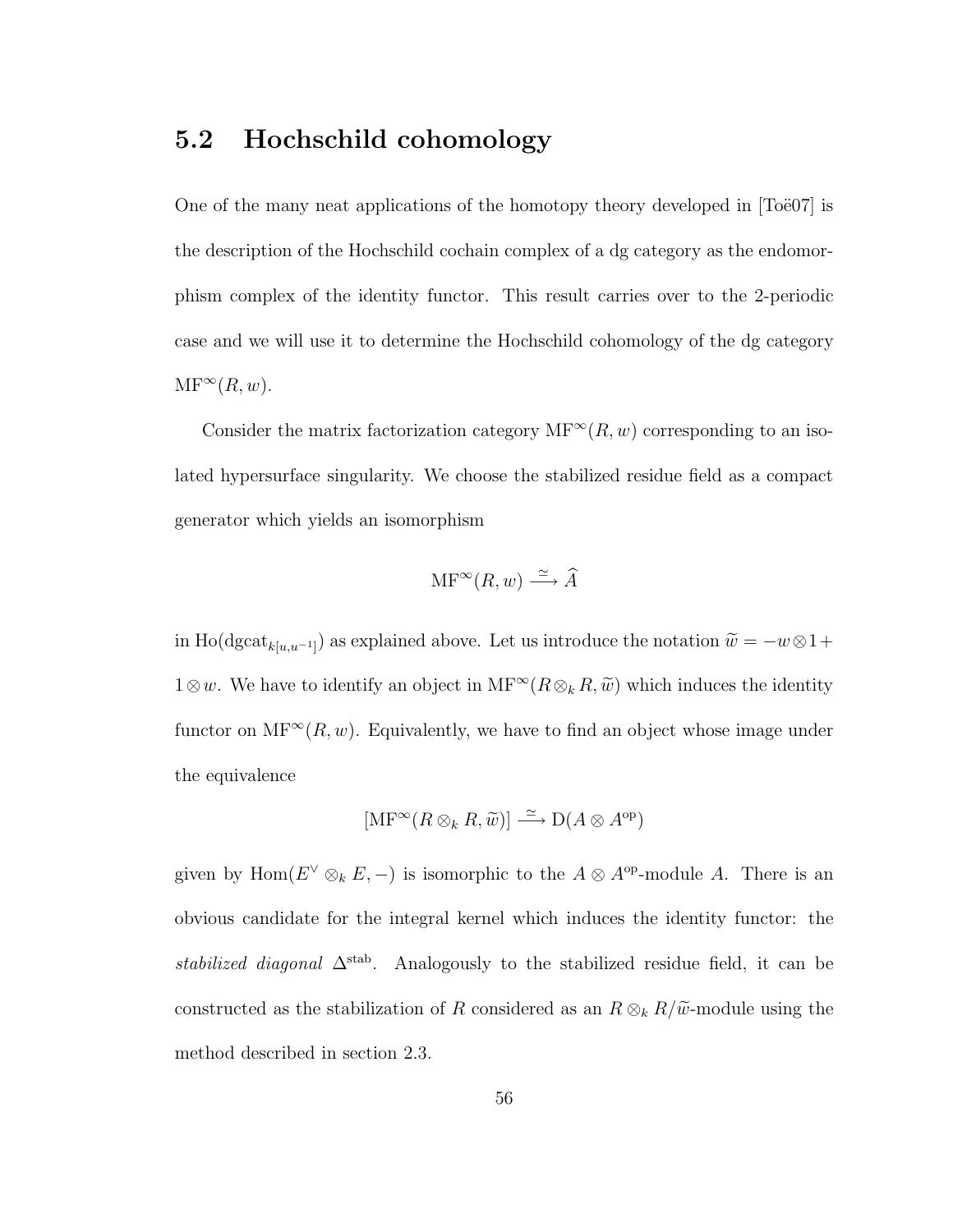We define  $\Delta_i = x_i \otimes 1 - 1 \otimes x_i$  for a minimal system of generators  $x_1, \ldots, x_n \in$  $\mathfrak{m} \subset R$ . Because  $\widetilde{w}$  vanishes along the diagonal in  $R \otimes_k R$ , we can find an expression of the form  $\widetilde{w} = \sum_{i=1}^n \Delta_i \widetilde{w}_i$ . Since R is regular, the sequence  $\Delta_1, \ldots, \Delta_n$  is regular. By Corollary 2.7, the matrix factorization  $\Delta^{\text{stab}}$  is of the form

$$
(\bigoplus_{i=0}^{n} \bigwedge^{i} V, s_0 + s_1),
$$

with  $s_0$  given by contraction with  $(\Delta_1, \ldots, \Delta_n)$  and  $s_1$  by exterior multiplication with  $(\widetilde{w}_1, \ldots, \widetilde{w}_n)^{\text{tr}}$ .

To prove that  $\Delta^{\text{stab}}$  is actually isomorphic to the identity functor we will use the following lemma.

**Lemma 5.3.** Let  $(R, w)$  be a hypersurface singularity and let  $X^{\bullet}$  and  $Y^{\bullet}$  be objects *in*  $MF(R, w)$ *. Let* A *be the endomorphism dg algebra of*  $X^{\bullet}$  *and assume that*  $Y^{\bullet}$  *is the stabilization of the* R/w*-module* L*. Then there exists a natural isomorphism*

$$
\operatorname{Hom}_R^{\mathbb{Z}/2}(X^\bullet,Y^\bullet)\cong \operatorname{Hom}_R^{\mathbb{Z}/2}(X^\bullet,L)
$$

*in the category*  $D(A^{op})$ *.* 

*Proof.* As above, we use the notation  $S = R/w$  and abbreviate the functor  $-\otimes_R S$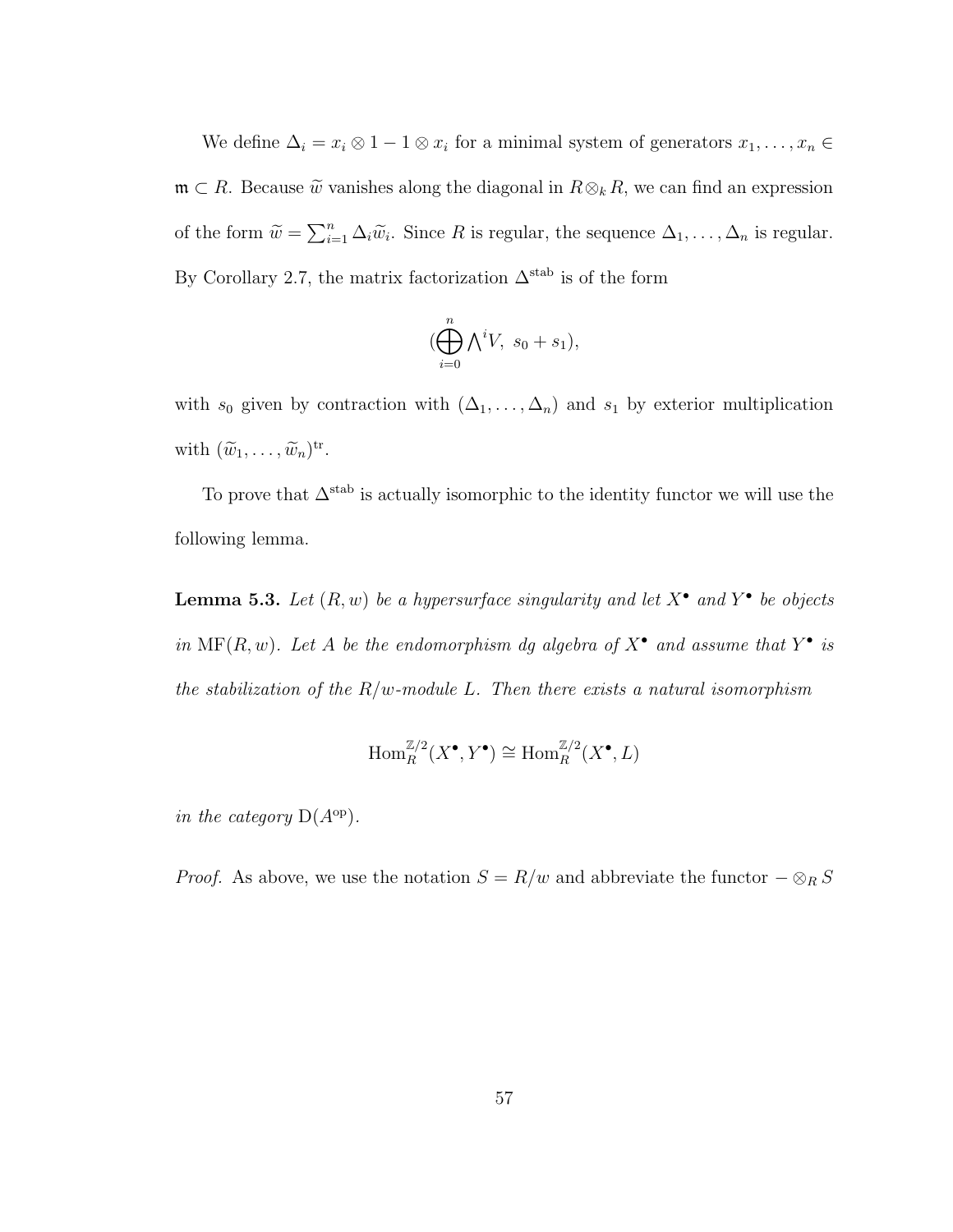by  $\overline{-}$ . Let  $Z^{\bullet}$  be the total product complex of the double complex

$$
\begin{array}{cccc}\n\vdots & \vdots & \vdots & \vdots \\
\downarrow & \downarrow & \downarrow & \downarrow \\
\cdots & \longrightarrow \text{Hom}(\overline{X^1}, \overline{Y^0}) & \longrightarrow \text{Hom}(\overline{X^0}, \overline{Y^0}) & \longrightarrow \text{Hom}(\overline{X^1}, \overline{Y^0}) & \longrightarrow \cdots \\
& & \downarrow & \downarrow & \downarrow \\
\cdots & \longrightarrow \text{Hom}(\overline{X^1}, \overline{Y^1}) & \longrightarrow \text{Hom}(\overline{X^0}, \overline{Y^1}) & \longrightarrow \text{Hom}(\overline{X^1}, \overline{Y^1}) & \longrightarrow \cdots \\
& & \downarrow & \downarrow & \downarrow \\
\cdots & \longrightarrow \text{Hom}(\overline{X^1}, \overline{Y^0}) & \longrightarrow \text{Hom}(\overline{X^0}, \overline{Y^0}) & \longrightarrow \text{Hom}(\overline{X^1}, \overline{Y^0}) & \longrightarrow \cdots\n\end{array}
$$

Since the complex  $Z^{\bullet}$  is 2-periodic, we may think of it as a  $\mathbb{Z}/2$ -graded complex. Consider the natural map

$$
\operatorname{Hom}_R^{{\mathbb{Z}/2}}(X^\bullet,Y^\bullet) \longrightarrow Z^\bullet
$$

which is given by reducing modulo  $w$  and extending 2-periodically. We claim that this map is a quasi-isomorphism. We prove the surjectivity on  $H^0$ . Assume an element of  $H^0(Z^{\bullet})$  is represented by the map of complexes

$$
\cdots \longrightarrow \overline{X^0} \longrightarrow \overline{X^1} \longrightarrow \overline{X^0}
$$

$$
\downarrow f^2 \qquad \qquad f^1 \qquad \qquad f^0
$$

$$
\cdots \longrightarrow \overline{Y^0} \longrightarrow \overline{Y^1} \longrightarrow \overline{Y^0}.
$$

The collection  $\{f^i\}$  induces a map f between the maximal Cohen-Macaulay modules M and N which are resolved by  $\overline{X^{\bullet}}$  resp.  $\overline{Y^{\bullet}}$ . Alternatively, we can lift f to a map of complexes

$$
X^{1} \xrightarrow{\varphi} X^{0}
$$

$$
\widetilde{f^{1}} \downarrow \qquad \qquad \downarrow \widetilde{f^{0}}
$$

$$
Y^{1} \xrightarrow{\varphi} Y^{0}.
$$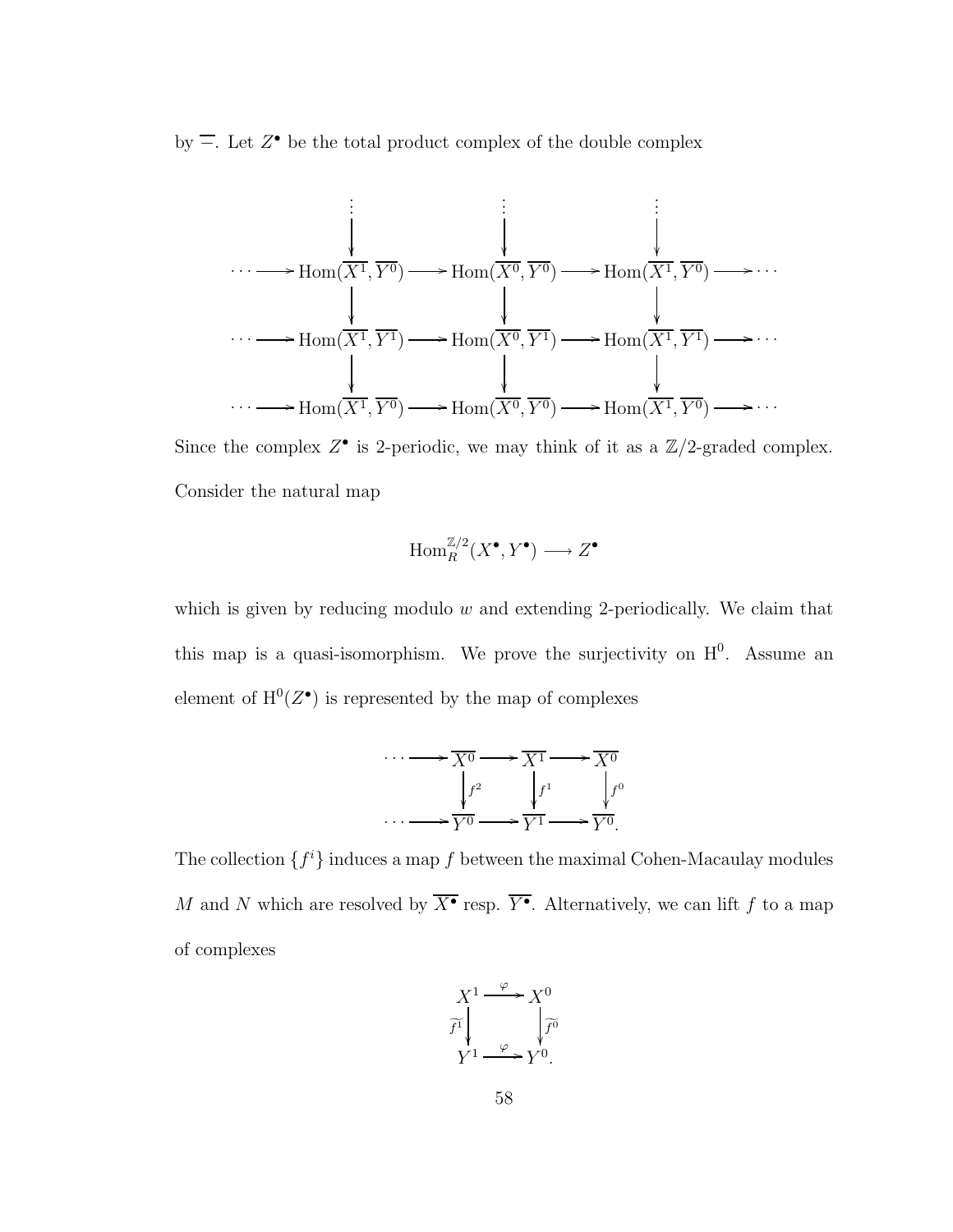Using the relation  $\varphi \circ \psi = w$  one immediately checks that the maps  $f^i$  also commute with  $\psi$ . Reducing  $f^i$  modulo w and extending periodically, we obtain a map of complexes representing f which therefore has to be homotopic to  $\{f^i\}$ . A similar argument shows injectivity on  $H^0$ .

Next, denote by  $W^{\bullet}$  the total product complex of the double complex



where the complex

$$
\cdots \longrightarrow \overline{Y^0} \longrightarrow \overline{Y^1} \longrightarrow \overline{Y^0} \longrightarrow \overline{Y^{-1}} \longrightarrow \cdots \longrightarrow \overline{Y^{-r}}
$$

is a resolution of the S-module L. Since by assumption  $N$  is an even syzygy of  $L$ , such a resolution exists and  $r$  is an even number. Again, due to 2-periodicity, we may think of  $W^{\bullet}$  as a  $\mathbb{Z}/2$ -graded complex. There is an obvious projection map

$$
p:\ W^\bullet \to Z^\bullet
$$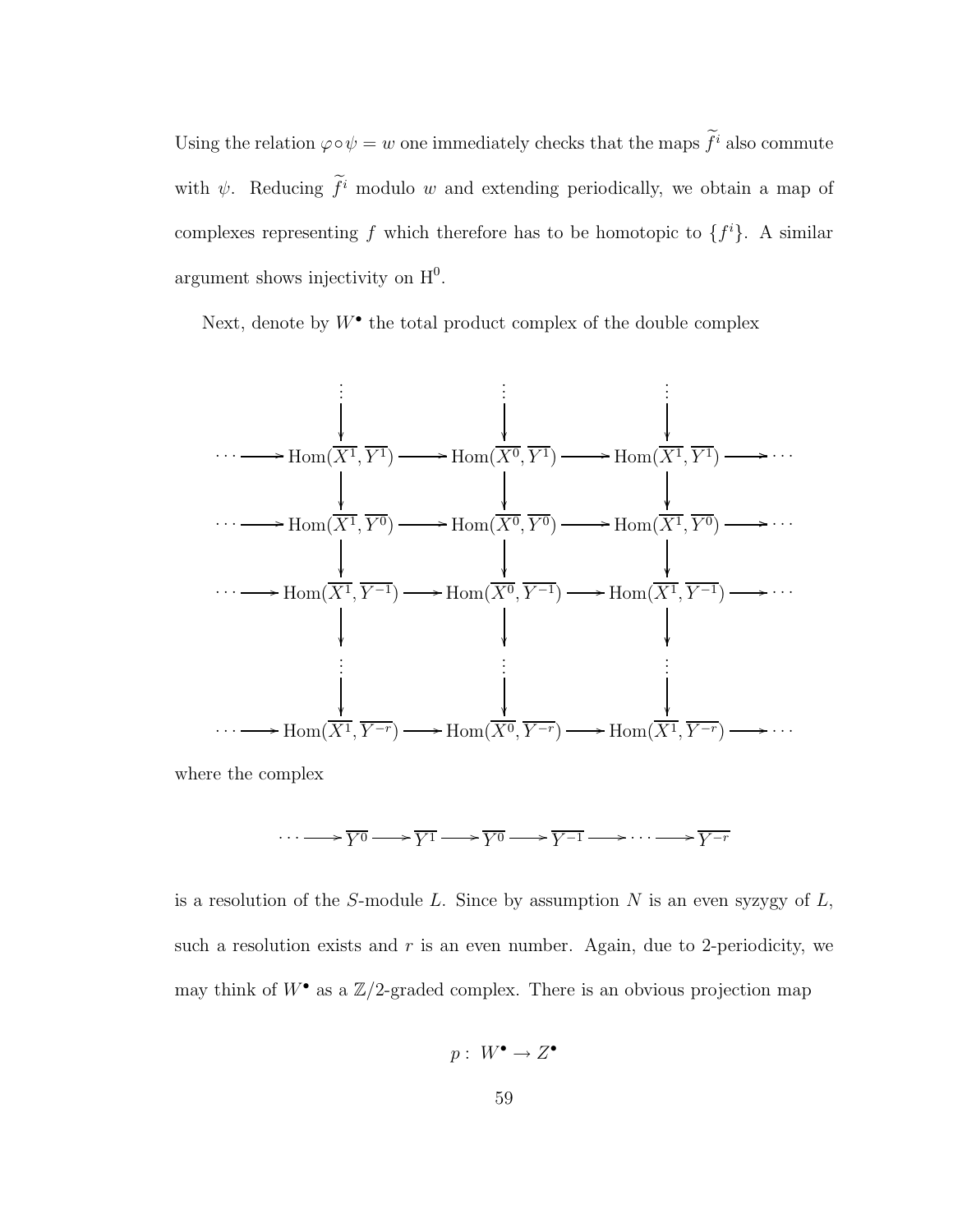which we claim to be a quasi-isomorphism. We have isomorphisms of  $\mathbb{Z}/2$ -graded vector spaces

$$
H^*(Z^{\bullet}) \cong Ext^1(M, N) \oplus Ext^2(M, N)
$$
  

$$
H^*(W^{\bullet}) \cong Ext^1(M, L) \oplus Ext^2(M, L)
$$

Since M is maximal Cohen-Macaulay, the functor  $\text{Ext}^i(M, -)$  annihilates free Smodules for  $i > 0$ . Using long exact sequences for Ext<sup>\*</sup> we conclude that  $\text{Ext}^i(M, L) \cong$ Ext<sup>i</sup>(M, N) for  $i > 0$  and therefore  $H^*(Z^{\bullet}) \cong H^*(W^{\bullet})$ . Therefore, it suffices to show that  $H^*(p)$  is surjective. This amounts to showing that any map of complexes



can be extended to a map of complexes



Using the short exact sequence

$$
0 \longrightarrow M \longrightarrow \overline{X^1} \longrightarrow \text{syz}(M) \longrightarrow 0
$$

one shows that the obstruction for the existence of the map  $f^{-1}$  lies in the space  $Ext^{1}(syz(M), \overline{Y^{-1}})$  which vanishes since  $syz(M)$  is maximal Cohen-Macaulay. An iteration of this argument leads to the desired extension.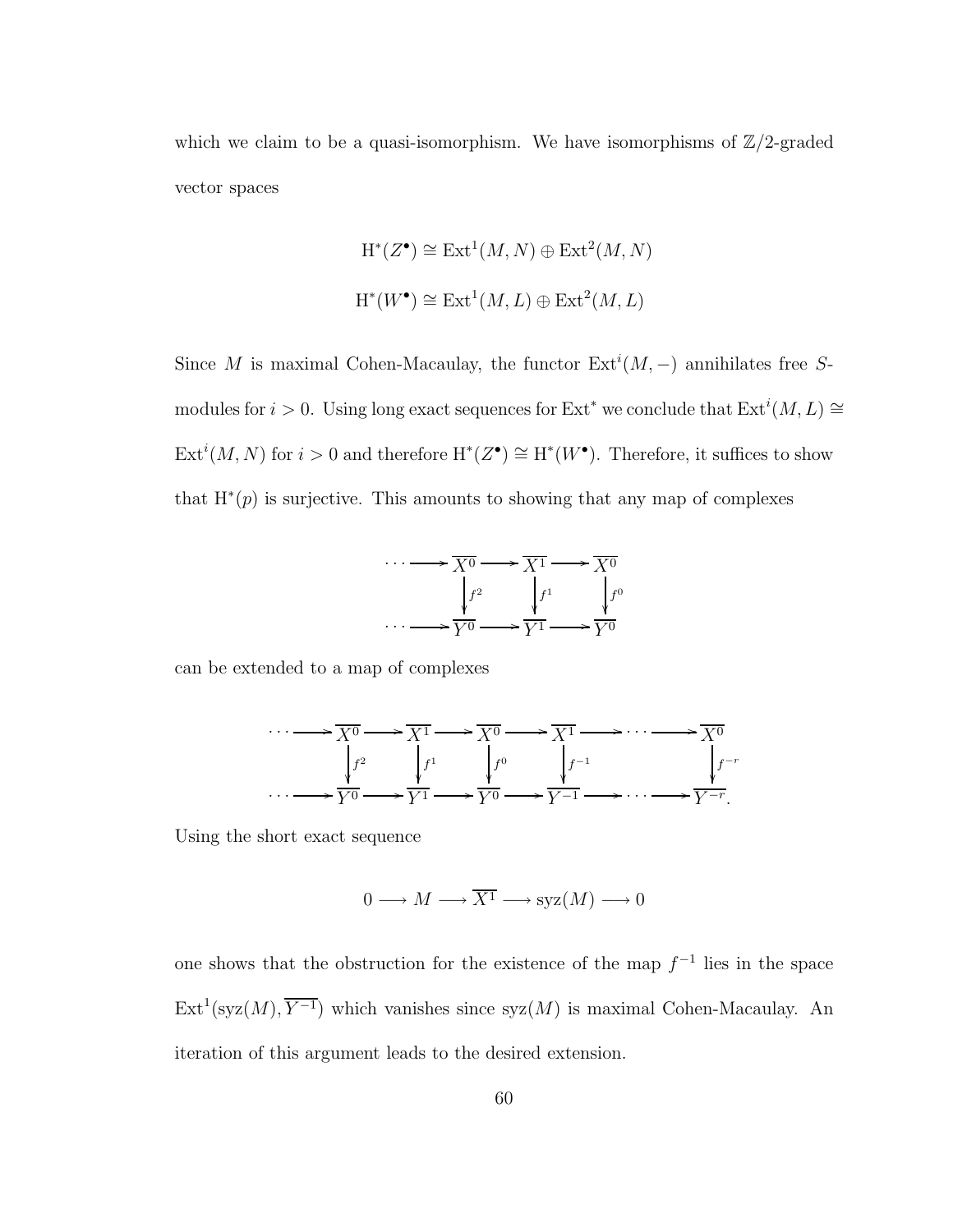Finally, the complex  $W^{\bullet}$  admits an augmentation map to the complex  $\text{Hom}^{\mathbb{Z}/2}(X^{\bullet}, L)$ which is a quasi-isomorphism by a standard spectral sequence argument.

We conclude by noting that we have constructed quasi-isomorphisms of the form

$$
\operatorname{Hom}_R^{\mathbb{Z}/2}(X^\bullet,Y^\bullet) \stackrel{\simeq}{\longrightarrow} Z^\bullet \stackrel{\simeq}{\longleftarrow} W^\bullet \stackrel{\simeq}{\longrightarrow} \operatorname{Hom}_R^{\mathbb{Z}/2}(X^\bullet,L),
$$

 $\Box$ 

inducing the claimed isomorphism in the category  $D(A^{\rm op})$ .

Corollary 5.4. *The stabilized diagonal*  $\Delta^{stab}$  *is isomorphic to the identity functor on*  $\text{MF}^{\infty}(R, w)$ *.* 

*Proof.* We apply the lemma with

$$
X^\bullet=E^\vee\otimes_k E
$$

where E is the stabilized residue field in  $MF(R, w)$  and  $Y^{\bullet} = \Delta^{\text{stab}}$  which is the stabilization of the diagonal R as an  $R \otimes_k R/\widetilde{\omega}$ -module. We obtain an isomorphism

$$
\text{Hom}_{R\otimes_k R}^{\mathbb{Z}/2}(E^{\vee}\otimes_k E, \Delta^{\text{stab}}) \cong \text{Hom}_{R\otimes_k R}^{\mathbb{Z}/2}(E^{\vee}\otimes_k E, R)
$$

and further

$$
\text{Hom}_{R\otimes_k R}^{\mathbb{Z}/2}(E^{\vee}\otimes_k E, R) \cong \text{Hom}_R^{\mathbb{Z}/2}(E^{\vee}\otimes_R E, R)
$$

$$
\cong \text{Hom}_R^{\mathbb{Z}/2}(E, E).
$$

But the latter complex is by definition A and all the maps respect the  $A \otimes A^{op}$ - $\Box$ module structure.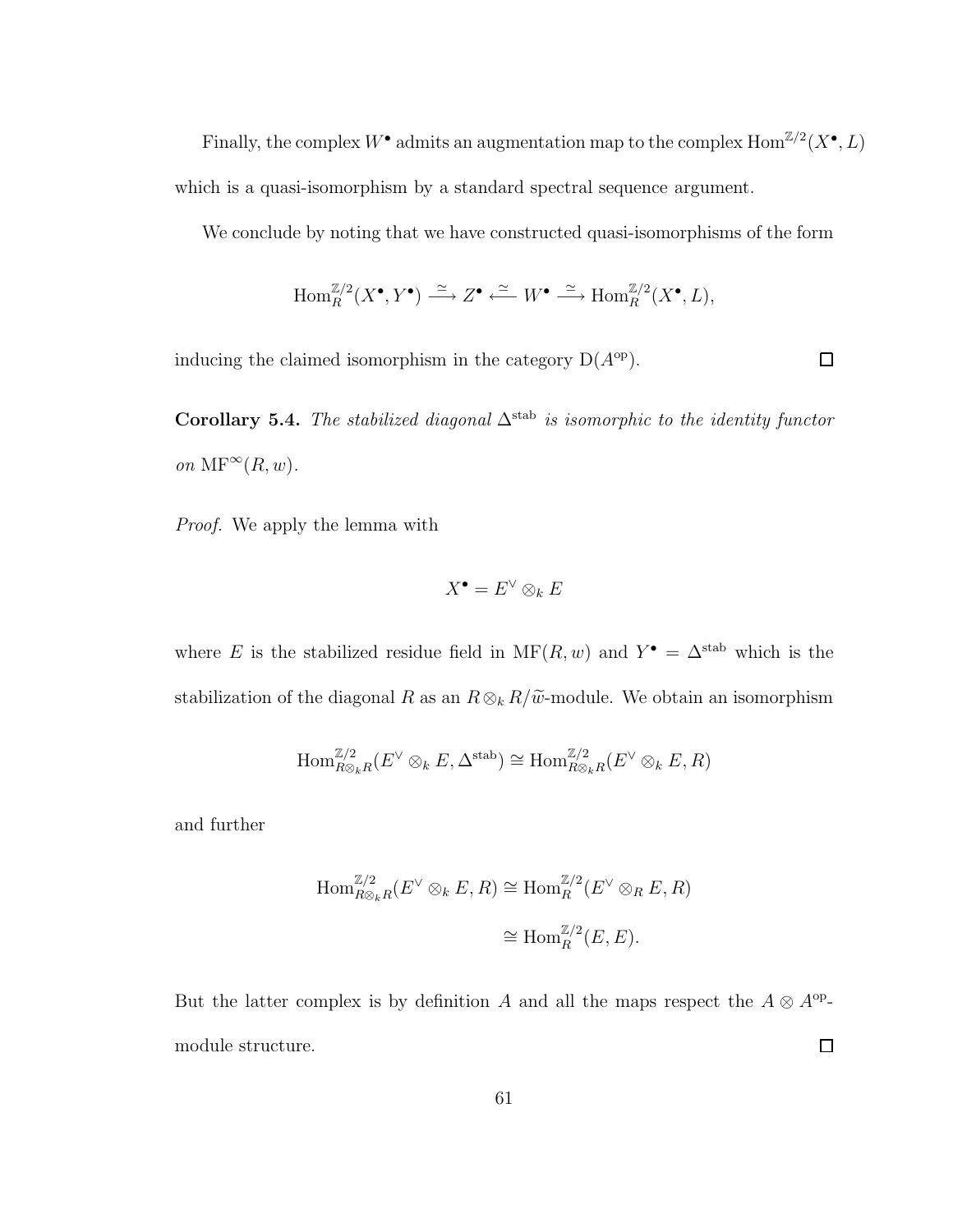Corollary 5.5. *The Hochschild cochain complex of*  $MF^{\infty}(R, w)$  *is quasi-isomorphic to the*  $\mathbb{Z}/2$ -folded Koszul complex of the regular sequence  $\partial_1 w, \ldots, \partial_n w$  in R. In *particular, the Hochschild cohomology is isomorphic to the Jacobian algebra*

$$
HH^*(MF^{\infty}(R, w)) \cong R/(\partial_1 w, \dots, \partial_n w)
$$

*concentrated in even degree.*

*Proof.* By  $\text{Toe}07$ , Corollary 8.1 and Corollary 5.4 the Hochschild cochain complex is quasi-isomorphic to

$$
\mathrm{MF}^{\infty}(R \otimes_k R, \widetilde{w})(\Delta^{\mathrm{stab}}, \Delta^{\mathrm{stab}}).
$$

We apply the lemma with  $X^{\bullet} = Y^{\bullet} = \Delta^{\text{stab}}$ . Since  $Y^{\bullet}$  stabilizes the  $R \otimes_k R/\widetilde{\omega}$ module  $R$ , we obtain an isomorphism

$$
\text{Hom}_{R\otimes_k R}^{\mathbb{Z}/2}(\Delta^{\text{stab}}, \Delta^{\text{stab}}) \cong \text{Hom}_{R\otimes_k R}^{\mathbb{Z}/2}(\Delta^{\text{stab}}, R).
$$

The latter complex is isomorphic to the Koszul complex of the sequence formed by the reduction of the elements  $\widetilde{w_1}, \ldots, \widetilde{w_n}$  modulo the ideal  $(\Delta_1, \ldots, \Delta_n)$ . We only have to observe that  $\widetilde{w}_i$  is congruent to  $\partial_i w$  modulo  $(\Delta_1, \ldots, \Delta_n)$ . Indeed,

$$
\partial_i w(x) = \lim_{\Delta_i \to 0} \frac{w(x + \Delta_i) - w(x)}{\Delta_i}
$$
  
= 
$$
\lim_{\Delta_i \to 0} \frac{\tilde{w} \mod (\Delta_1, \dots, \widehat{\Delta_i}, \dots, \Delta_n)}{\Delta_i}
$$
  
= 
$$
\lim_{\Delta_i \to 0} \tilde{w}_i \mod (\Delta_1, \dots, \widehat{\Delta_i}, \dots, \Delta_n)
$$
  
= 
$$
\tilde{w}_i \mod (\Delta_1, \dots, \Delta_n)
$$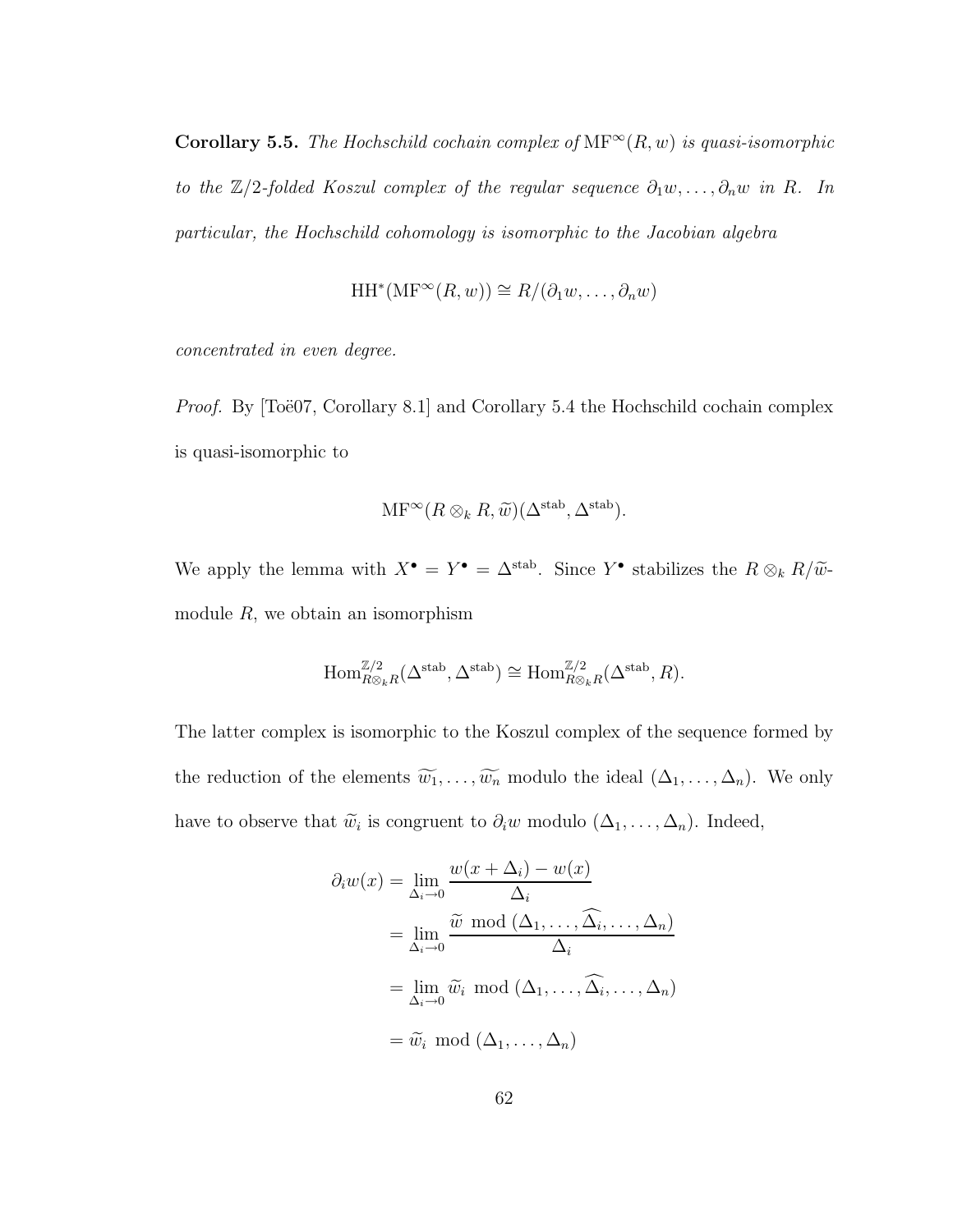From this calculation we can also obtain the Hochschild cohomology of the category  $MF(R, w)$  for any isolated hypersurface singularity  $(R, w)$ .

Corollary 5.6. *The Hochschild cohomology of the* 2*-periodic dg category* MF(R, w) *is isomorphic to the Jacobian algebra*

$$
HH^*(\mathrm{MF}(R,w)) \cong R/(\partial_1 w, \ldots, \partial_n w)
$$

*concentrated in even degree.*

*Proof.* By Theorem 4.2 we have an isomorphism  $MF^{\infty}(R, w) \simeq \widehat{MF(R, w)}$  in the category Ho(dgcat<sub>k[u,u<sup>-1</sup>]</sub>). Therefore, the statement follows immediately from [Toë07, Corollary 8.2].  $\Box$ 

Note that, by the same argument,  $HH^*(\widehat{\mathrm{MF}(R,w)}_{pe})$  is isomorphic to the Jacobian algebra.

#### 5.3 Hochschild homology

We draw attention to the well-known fact that the category  $[\text{MF}(R, w)]$  is a Calabi-Yau category (cf. [Buc86, 10.1.5]). A lift of this result to a statement about dg categories would therefore show that Hochschild cochain and chain complex are in duality via the trace pairing. According to the above computation we would then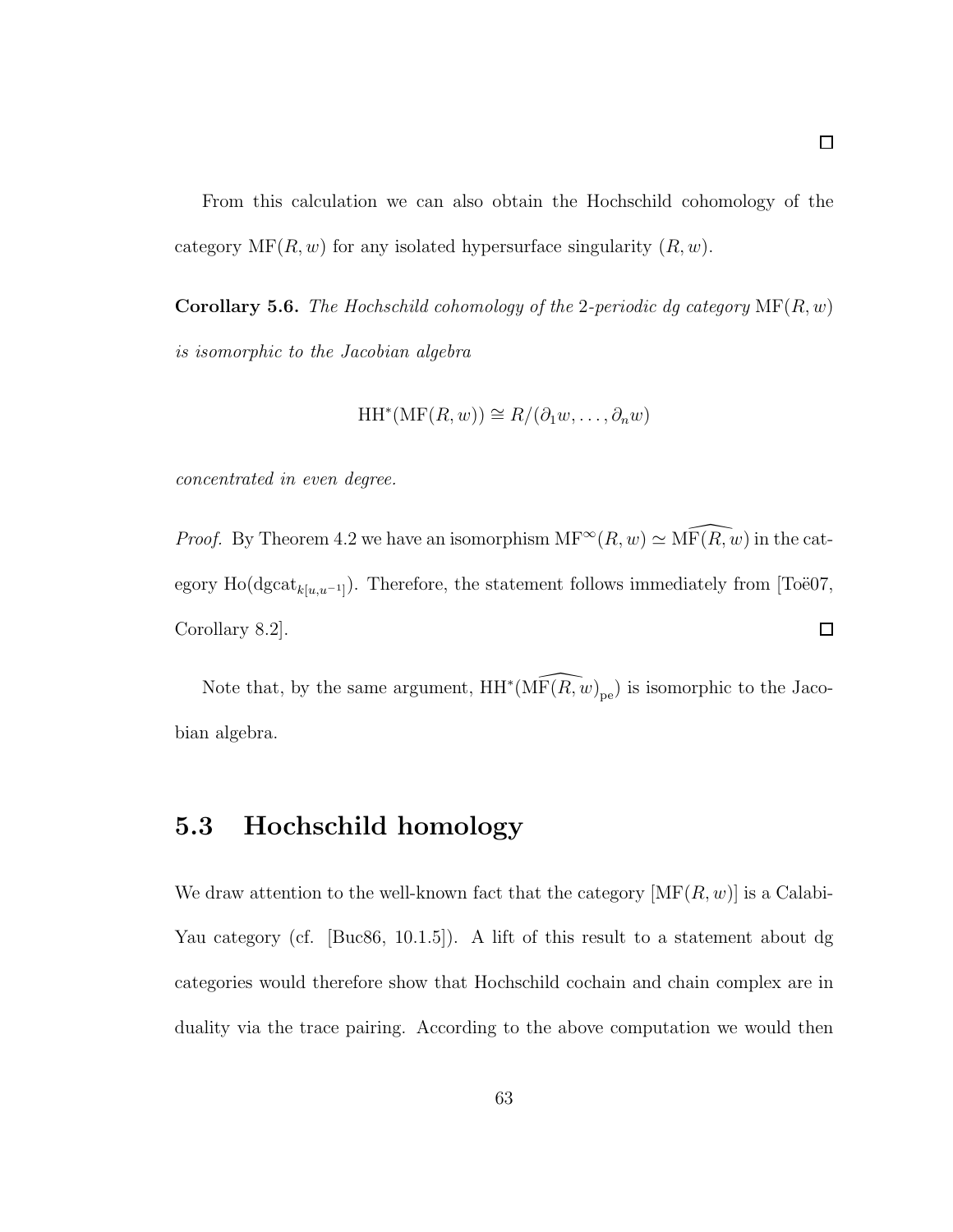expect the following result to hold for the Hochschild homology of the category  $\mathrm{MF}(R, w)$ .

Theorem 5.7. *The Hochschild homology of the* 2*-periodic dg category* MF(R, w) *is given by*

$$
HH_*(\mathrm{MF}(R,w)) \cong R/(\partial_1 w, \dots, \partial_n w)
$$

*concentrated in the degree given by the parity of the Krull dimension of* R*.*

We give a proof of this theorem which does not refer to the trace pairing. Along the way, we actually prove that matrix factorization categories are Calabi-Yau in the sense of [KKP08, 4.28].

The following definition of Hochschild homology is due to Toën and we reformulate it in the 2-periodic situation. Let T be a 2-periodic dg category. Let 1 denote  $k[u, u^{-1}]$  considered as a dg category with a single object. Applying [Toë07, Lemma 6.2] we obtain an isomorphism

$$
[T \otimes T^{\mathrm{op}}, \widehat{\mathbf{1}}] \cong \mathrm{Iso}(\mathrm{Ho}(T \otimes T^{\mathrm{op}} \text{-}\mathrm{mod}))
$$

On the other hand, by  $[To\ddot{e}07, Theorem 7.2]$  we have a natural isomorphism

$$
[\widehat{T\otimes T^{\text{op}}},\widehat{\mathbf{1}}]_c\xrightarrow{\simeq}[T\otimes T^{\text{op}},\widehat{\mathbf{1}}]
$$

given by the pullback functor. Therefore T, considered as an object in  $T \otimes T^{\text{op}}$ -mod gives rise to a continuous functor  $\widehat{T\otimes T^{op}} \to \widehat{1}$ . Passing to homotopy categories we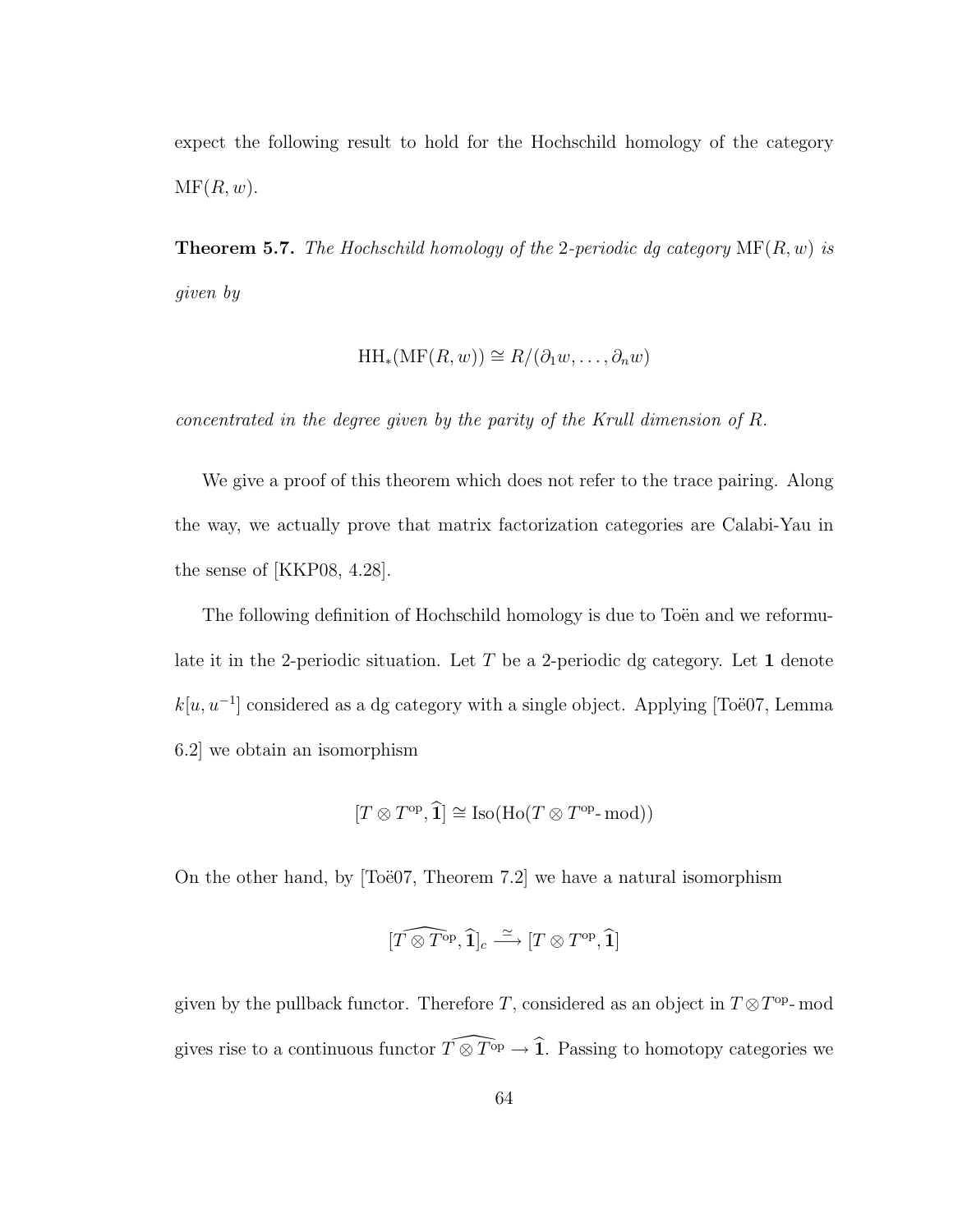obtain a map of derived categories

$$
tr: D(T^{op} \otimes T) \to D(k[u, u^{-1}]).
$$

The Hochschild chain complex of  $T$  is then defined to be the image of  $T$  under this map which, in Morita theoretic terms, coincides with the trace of the identity functor on T.

If A is a 2-periodic dg algebra, then there is an alternative description of the Hochschild chain complex of A. Let us introduce the notation  $A^e = A \otimes A^{op}$ . Consider the tensor product

$$
(A^e)^{\text{op}}\text{-}\operatorname{mod} \times A^e\text{-}\operatorname{mod} \to C(k[u, u^{-1}]), (M, N) \mapsto M \otimes_{A^e} N
$$

which is defined to be the coequalizer of the two natural maps

$$
M\otimes A^e\otimes N\mathop{\longrightarrow}\limits^{\textstyle\longrightarrow} M\otimes N.
$$

The tensor product is a Quillen bifunctor and can thus be derived. In this situation, one checks directly from the definition that the map

$$
\text{tr}: \ D(A^{\text{op}} \otimes A) \to D(k[u, u^{-1}])
$$

is given by the functor  $-\otimes_{A^e}^{\mathbf{L}} A$ . Therefore, the Hochschild chain complex of A admits the familiar description

$$
C_*(A) = A \otimes_{A^e}^{\mathbf{L}} A.
$$

The following lemma is well-known.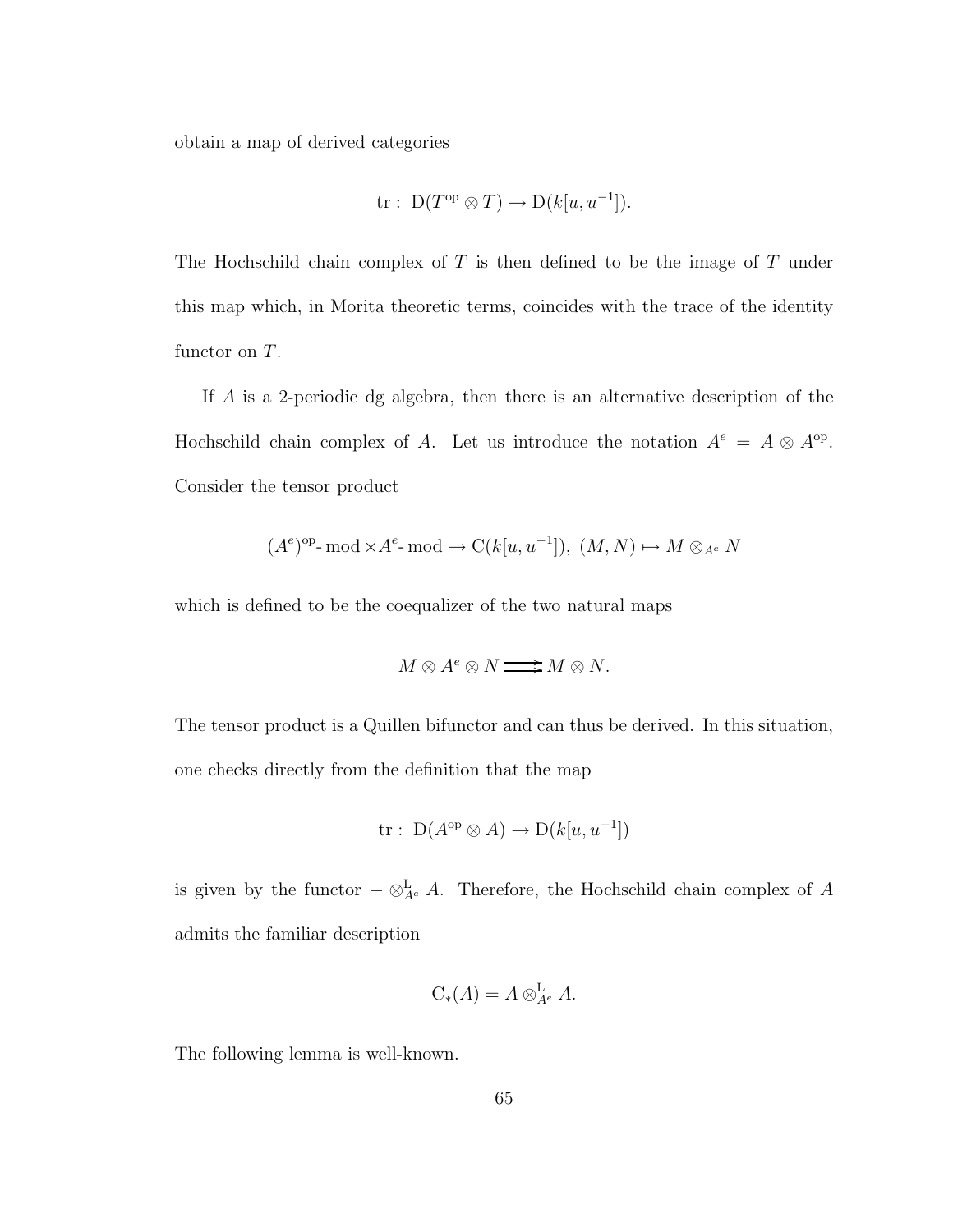Lemma 5.8. *The Hochschild chain complex of a* 2*-periodic dg category* T *and its triangulated hull*  $\hat{T}_{pe}$  *are isomorphic in*  $D(k[u, u^{-1}])$ *.* 

*Proof.* Consider the natural functor  $f: T \otimes T^{\text{op}} \to T_{\text{pe}} \otimes (T_{\text{pe}})^{\text{op}}$ . By the dg Yoneda lemma, the restriction of the  $T_{pe} \otimes (T_{pe})^{\text{op}}$ -module  $T_{pe}$  along f coincides with T. From this, we obtain a commutative diagram

$$
\widehat{T}_{\text{pe}} \otimes (\widehat{T}_{\text{pe}})^{\text{op}} \longrightarrow \widehat{T}_{\text{pe}} \widehat{\otimes} (\widehat{T}_{\text{pe}})^{\text{op}} \longrightarrow \widehat{1}
$$
\n
$$
T \otimes T^{\text{op}} \longrightarrow T \widehat{\otimes} T^{\text{op}} \longrightarrow \widehat{1}
$$

in Ho(dgcat<sub>k[u,u−1]</sub>), where the horizontal functors are the ones constructed in the definition of the Hochschild chain complex above. To obtain the result, we have to show that the functor

$$
[f_!]:\; {\mathrm D}(T\otimes T^{\mathrm{op}})\to {\mathrm D}(\widehat{T}_{\mathrm{pe}}\otimes (\widehat{T}_{\mathrm{pe}})^{\mathrm{op}})
$$

maps T to  $\widehat{T}_{\text{pe}}$ . Since, by iterated application of [Toë07, Lemma 7.5], we have a Quillen equivalence

$$
T \otimes T^\mathrm{op}\text{-}\mathrm{mod} \xrightarrow[\,f^*]{f_! \,} \widehat{T}_\mathrm{pe} \otimes (\widehat{T}_\mathrm{pe})^\mathrm{op}\text{-}\mathrm{mod}
$$

it suffices to show that  $f^*$  maps  $\hat{T}_{pe}$  to T. This follows from the dg Yoneda lemma.

 $\Box$ 

Let E be the stabilized residue field in the category  $\text{MF}(R, w)$  and denote  $Hom(E, E)$  by A. We have morphisms in  $Ho(dgcat_{k[u,u^{-1}]})$ 

$$
\mathrm{MF}(R,w)\longrightarrow \widehat{\mathrm{MF}(R,w)}_{\mathrm{pe}}\stackrel{\simeq}{\longrightarrow} \widehat{A}_{\mathrm{pe}}\longleftarrow A
$$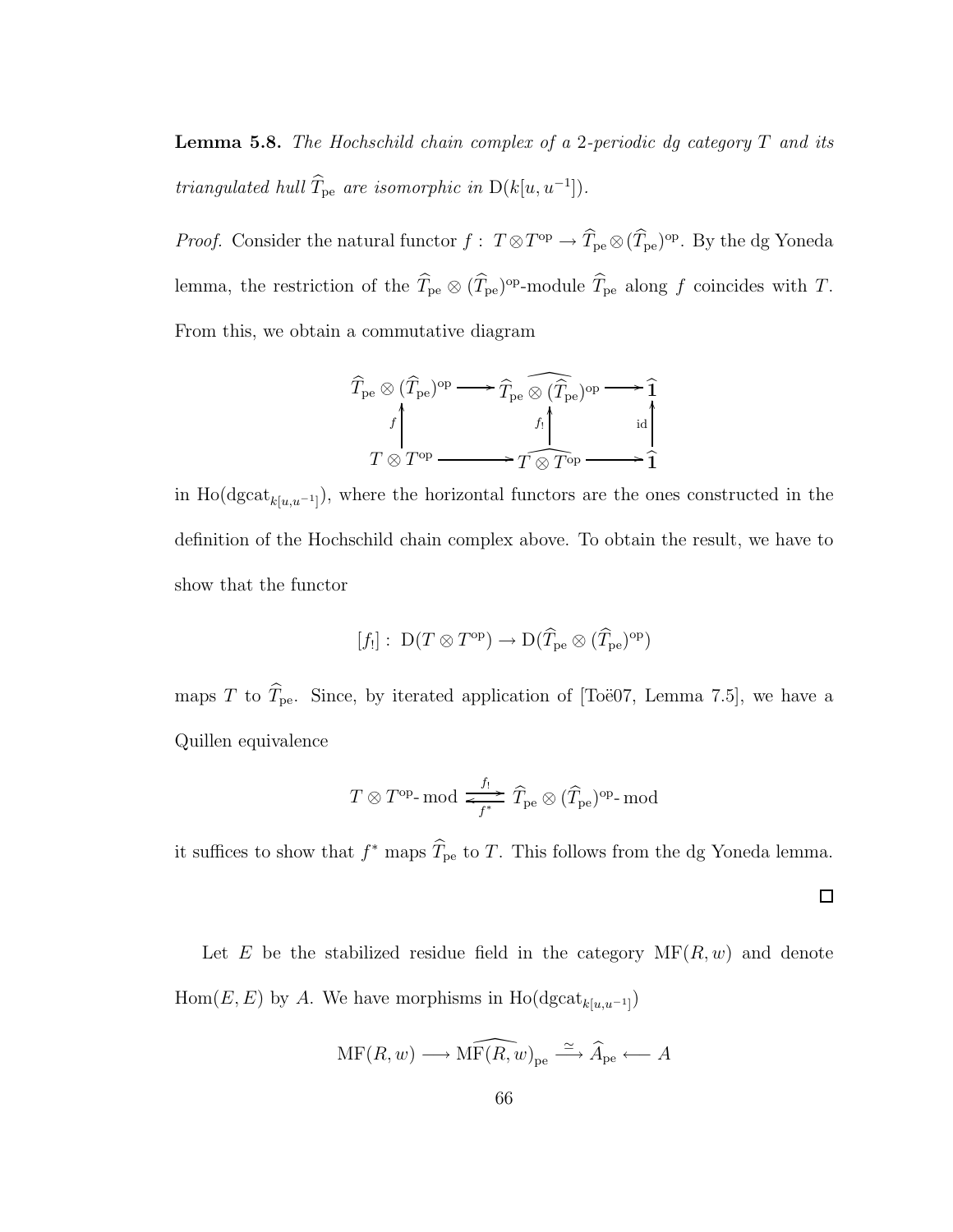where the middle morphism is the isomorphism from Theorem 4.2. Applying Lemma 5.8, we conclude that the Hochschild chain complexes of the categories  $MF(R, w)$ and A are isomorphic in  $Ho(C(k[u, u^{-1}]))$ .

Then, using that A is a perfect  $A^e$ -module by Lemma 5.4, we have an isomorphism

$$
C_*(A) \simeq A \otimes_{A^e}^{\mathbf{L}} A \simeq \mathrm{RHom}_{A^e}(A^!, A)
$$

in Ho(dgcat<sub>k[u,u<sup>-1</sup>]</sub>). Here, RHom<sub>A</sub><sup>e</sup> denotes the Ho( $C(k[u, u^{-1}])$ )-enriched derived Hom functor with respect to the natural  $C(k[u, u^{-1}])$ -module structure on the model category  $A^e$ -mod and we define

$$
A^! = \mathrm{RHom}_{(A^e)^{\mathrm{op}}}(A, A^e).
$$

Note that  $A^!$  admits a natural  $A^e$ -module structure.

Via the compact generator  $E^{\vee} \otimes_k E$  we obtain an isomorphism

$$
\mathrm{MF}^{\infty}(R \otimes_k R, -\widetilde{w}) \xrightarrow{\simeq} \widehat{(A^e)^{\mathrm{op}}} = \mathrm{Int}(A^e \text{-}\mathrm{mod}).
$$

Therefore, we can calculate  $C_*(A)$  as a morphism complex in  $\text{MF}^{\infty}(R \otimes_k R, -\tilde{w}),$ provided we determine the matrix factorization corresponding to  $A^!$ .

**Lemma 5.9.** The matrix factorization corresponding to  $A^!$  is the stabilized diagonal *shifted by the parity of the dimension of* R*.*

*Proof.* Let  $\widetilde{E} = E^{\vee} \otimes_k E$ . We have to find a matrix factorization X in MF( $R \otimes_k$ )  $R, -\widetilde{w}$  such that

$$
\text{Hom}(\widetilde{E}, X) \simeq \text{RHom}_{(A^e)^{\text{op}}}(A, A^e)
$$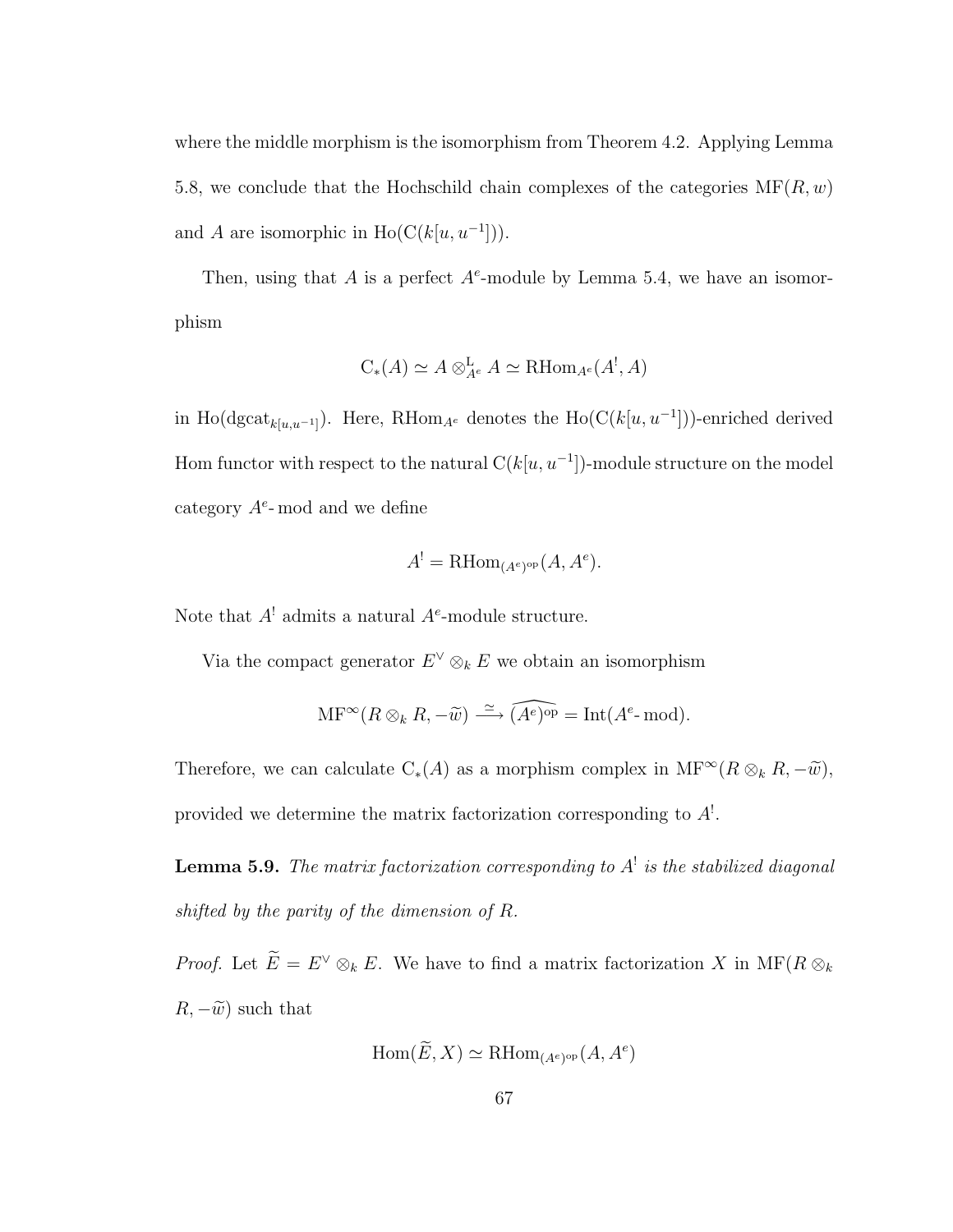For any factorization  $X$ , we have

$$
\operatorname{Hom}(\widetilde{E}, X) \cong \operatorname{Hom}(X^{\vee}, \widetilde{E}^{\vee}),
$$

where the right-hand side is a morphism complex in the category  $\mathrm{MF}(R \otimes_k R, \widetilde{w})$ . Now  $E^{\vee}$  is a compact generator of  $\text{MF}^{\infty}(R \otimes_k R, \tilde{w})$  with endomorphism dg algebra  $A<sup>e</sup>$ . By Theorem 4.2, we obtain a quasi-isomorphism

$$
\operatorname{Hom}(X^{\vee}, \tilde{E}^{\vee}) \simeq \operatorname{RHom}_{(A^e)^{\rm op}}(\operatorname{Hom}(\tilde{E}^{\vee}, X^{\vee}), A^e).
$$

We choose  $X$  to be the stabilized diagonal shifted by the parity of the dimension of R. Then  $X^{\vee}$  is isomorphic to the stabilized diagonal in the category  $\mathrm{MF}(R \otimes_k R, \widetilde{w})$ and the argument of Corollary 5.4 yields a quasi-isomorphism

$$
\operatorname{Hom}(\widetilde{E}^{\vee}, X^{\vee}) \simeq A
$$

 $\Box$ 

completing the proof.

Note that the lemma in combination with Corollary 5.5 immediately implies Theorem 5.7. We also remark that, in light of derived Morita theory, the bimodule  $A<sup>!</sup>$  determines an endofunctor on the category  $MF(R, w)$ . It corresponds to the inverse Serre functor and the fact that it is isomorphic to a shift of the identity expresses the Calabi Yau property of  $\text{MF}(R, w)$ .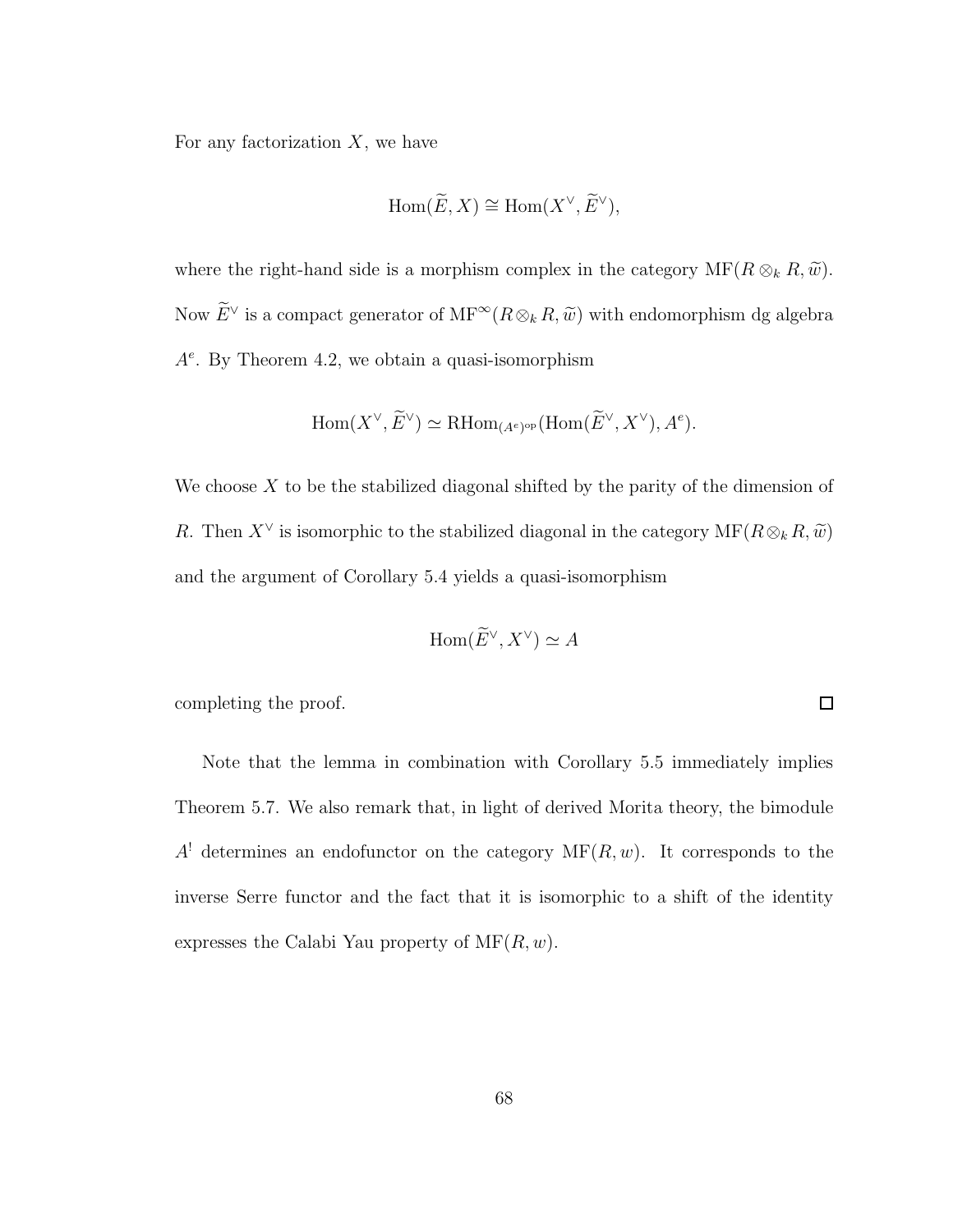## Chapter 6

## Noncommutative geometry

We conclude with some remarks on the geometric implications of our results. In the introduction, we pointed out that we want to think of the dg category of matrix factorizations as the derived category of sheaves on a noncommutative space. Let  $\mathcal X$  be a hypothetical noncommutative space associated to an isolated hypersurface singularity  $(R, w)$ , where R is a regular local k-algebra with residue field k. Without explicitly knowing how to think of  $X$  itself, we postulate

$$
\mathcal{D}_{\rm dg}^{\rm qcoh}(\mathcal{X}) \simeq \mathrm{MF}^\infty(R, w).
$$

The symbol  $\mathcal X$  is thus merely of linguistical character, the defining mathematical structure attached to it is  $D_{dg}^{qcoh}(\mathcal{X})$ . We show how to establish several important properties of the space  $\mathcal{X}$ , using the results of the previous chapters. Details on the terminology which we use can be found in [KS06] and [KKP08].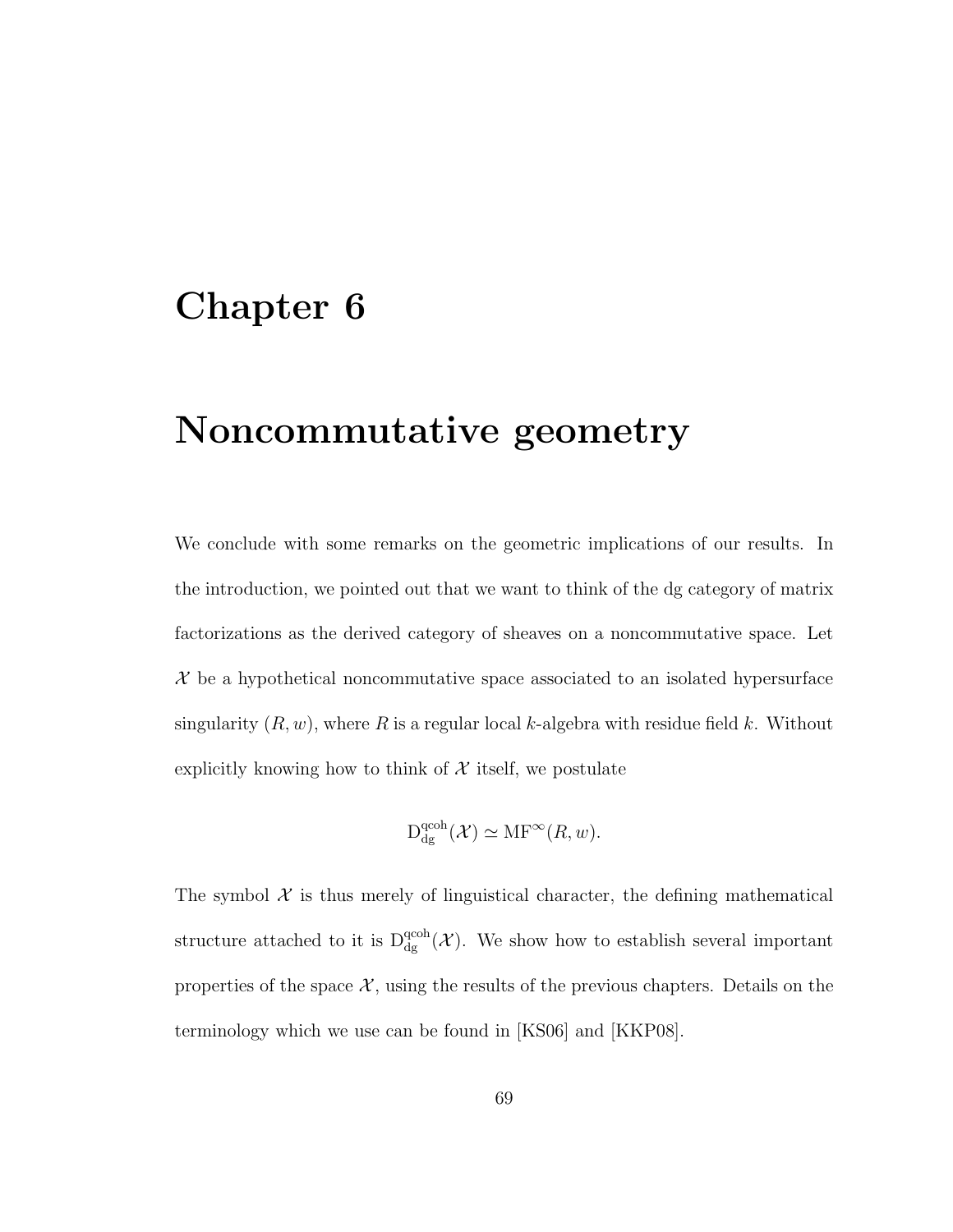$\mathcal X$  is dg affine. A noncommutative space  $\mathcal X$  is called dg affine if  $D_{dg}^{qcoh}(\mathcal X)$  is quasiequivalent to the dg derived category of some dg algebra A. In our case, this is expressed by Theorem 4.2 where A is explicitly given as the endomorphism algebra of the stabilized residue field.

**Perfect complexes on X.** A general noncommutative space X is given by the dg category  $D_{dg}^{qcoh}(\mathcal{X})$  of quasi-coherent sheaves on  $\mathcal{X}$ . The category  $D_{dg}^{perf}(\mathcal{X})$  is then defined to be the full dg subcategory of compact objects. In the case at hand, we have

$$
\mathrm{D}_{\mathrm{dg}}^{\mathrm{perf}}(\mathcal{X}) \simeq \widehat{\mathrm{MF}(R,w)}_{\mathrm{pe}}
$$

by Corollary 4.3. Note that the explicit description

$$
\widehat{\mathrm{MF}(R,w)}_{\mathrm{pe}} \simeq \mathrm{MF}(\widehat{R},w)
$$

given in Theorem 4.6 implies that  $\mathcal X$  in fact only depends on the formal germ of  $(R, w)$ .

 $X$  is proper over k. By definition, a dg affine noncommutative space is proper over k if the cohomology of its defining dg algebra is finite dimensional over k. In our case, the algebra  $H^*(A)$  is isomorphic to a finitely generated Clifford algebra and thus finite dimensional. Note that, in our 2-periodic situation, the finiteness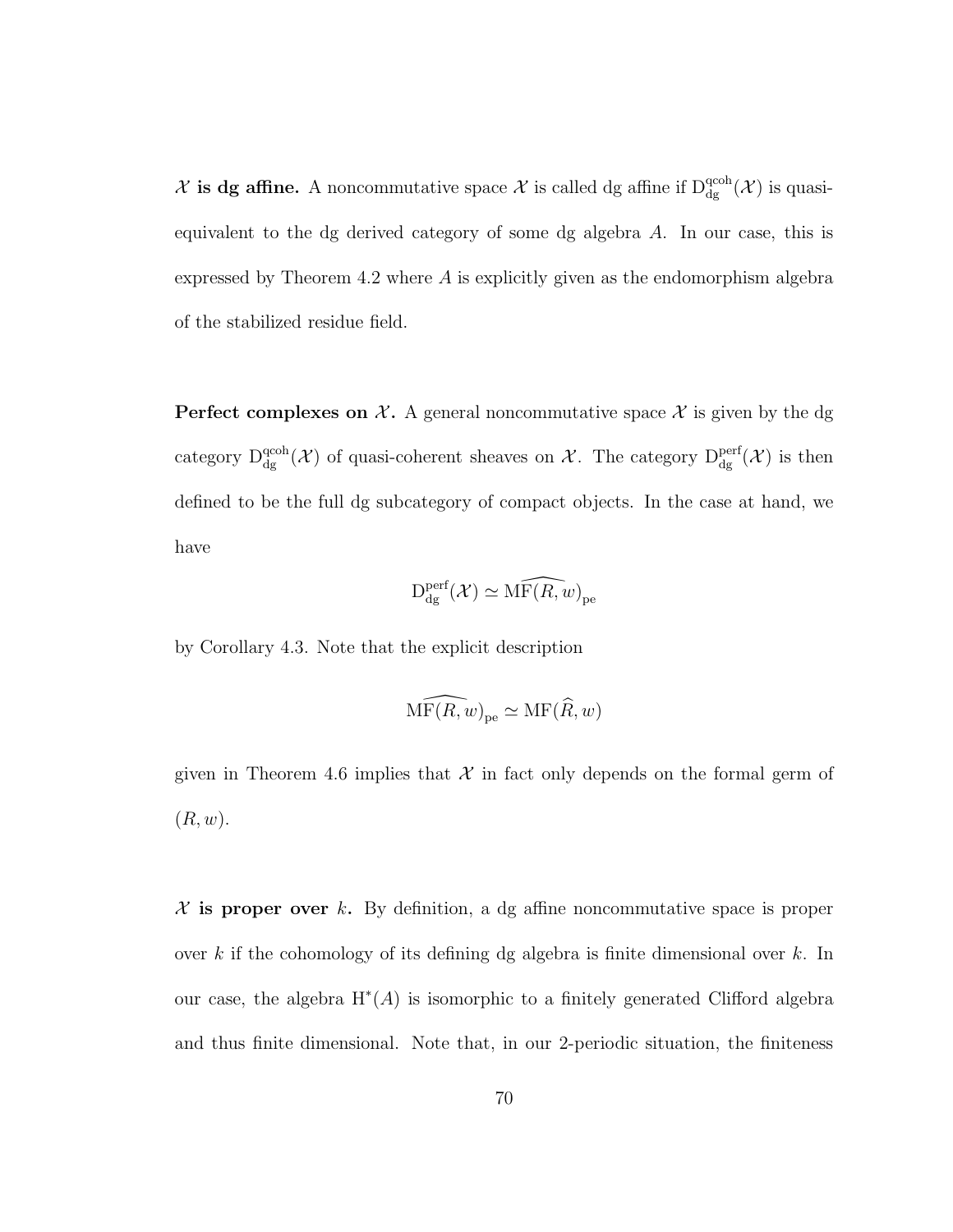condition refers to the  $\mathbb{Z}/2$ -graded object A. To be more precise, we should call X proper over  $k[u, u^{-1}]$ .

 $X$  is homologically smooth over k. A dg affine noncommutative space is defined to be homologically smooth if A is a perfect  $A \otimes A^{op}$ -module. For X this follows from the proof of Corollary 5.4: the stabilized diagonal is a compact object in  $[\text{MF}^{\infty}(R \otimes_k R, \tilde{w})]$  which maps to A under the coproduct preserving equivalence

$$
[\mathrm{MF}^{\infty}(R \otimes_k R, \widetilde{w})] \stackrel{\simeq}{\longrightarrow} \mathrm{D}(A \otimes A^{\mathrm{op}}).
$$

The homological smoothness of  $\mathcal X$  suggests that we may as well think of the category  $D_{dg}^{perf}(\mathcal{X})$  as an analogue of the bounded derived category of coherent sheaves on  $\mathcal{X}$ .

**Deformation theory of X.** A deformation of X is defined to be a deformation of the dg category  $D_{dg}^{qcoh}(\mathcal{X})$ . All deformations of  $\mathcal X$  are obtained by deforming the germ of the singularity of  $(R, w)$ . This follows from our calculation of the Hochschild cochain complex which governs the deformation theory of the dg category MF<sup>∞</sup> $(R, w)$ . By comparison, the Jacobian ring parameterizes deformations of the germ  $(R, w)$  as explained in [AGZV85]. Since the Hochschild cohomology is concentrated in even degree, we conclude that all deformations are unobstructed. This means that  $\mathcal X$  defines a smooth point in an appropriate moduli space of dg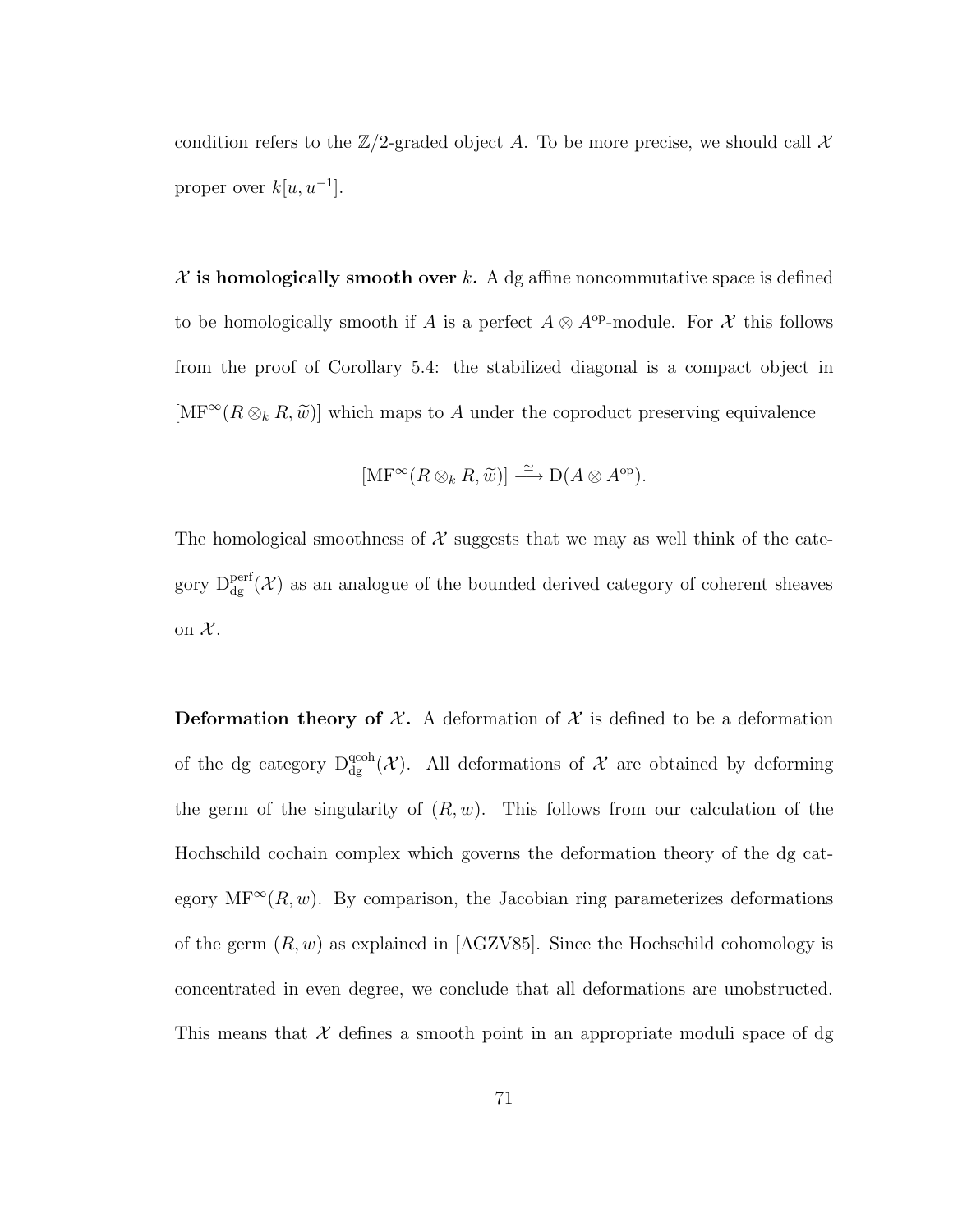categories.

**Hodge-to-de Rham degeneration for**  $\mathcal{X}$ **.** The Hochschild homology of the category  $D_{dg}^{perf}(\mathcal{X})$  should be thought of as the Hodge cohomology of the space  $\mathcal{X}$ . The periodic cyclic homology of  $D_{dg}^{perf}(\mathcal{X})$  plays the role of the de Rham cohomology of  $\mathcal{X}$ . Generalizing the case of a commutative scheme, there is a spectral sequence from Hochschild homology to periodic cyclic homology. For the space  $\mathcal X$  this spectral sequence degenerates, confirming the general degeneration conjecture in the case of matrix factorization categories. Indeed, this immediately follows from the fact that the Hochschild homology is concentrated in a single degree. Therefore, Connes' B operator must vanish on all higher pages of the Hodge-to-de Rham spectral sequence since it has degree 1. In particular, we obtain

 $HP_*(MF(R, w)) \cong HH_*(MF(R, w))$ 

where HP<sup>∗</sup> denotes periodic cyclic homology.

 $X$  is a Calabi-Yau space. Lemma 5.9 implies the existence of an isomorphism

$$
A^! \simeq A[n]
$$

in  $D(A \otimes A^{\rm op})$  where *n* is the dimension of *R*. Thus, *X* is a Calabi-Yau space in the sense of [KKP08, 4.28]. In view of [DM10, 5.2] this gives, in the case of matrix factorization categories, an affirmative answer to a general conjecture by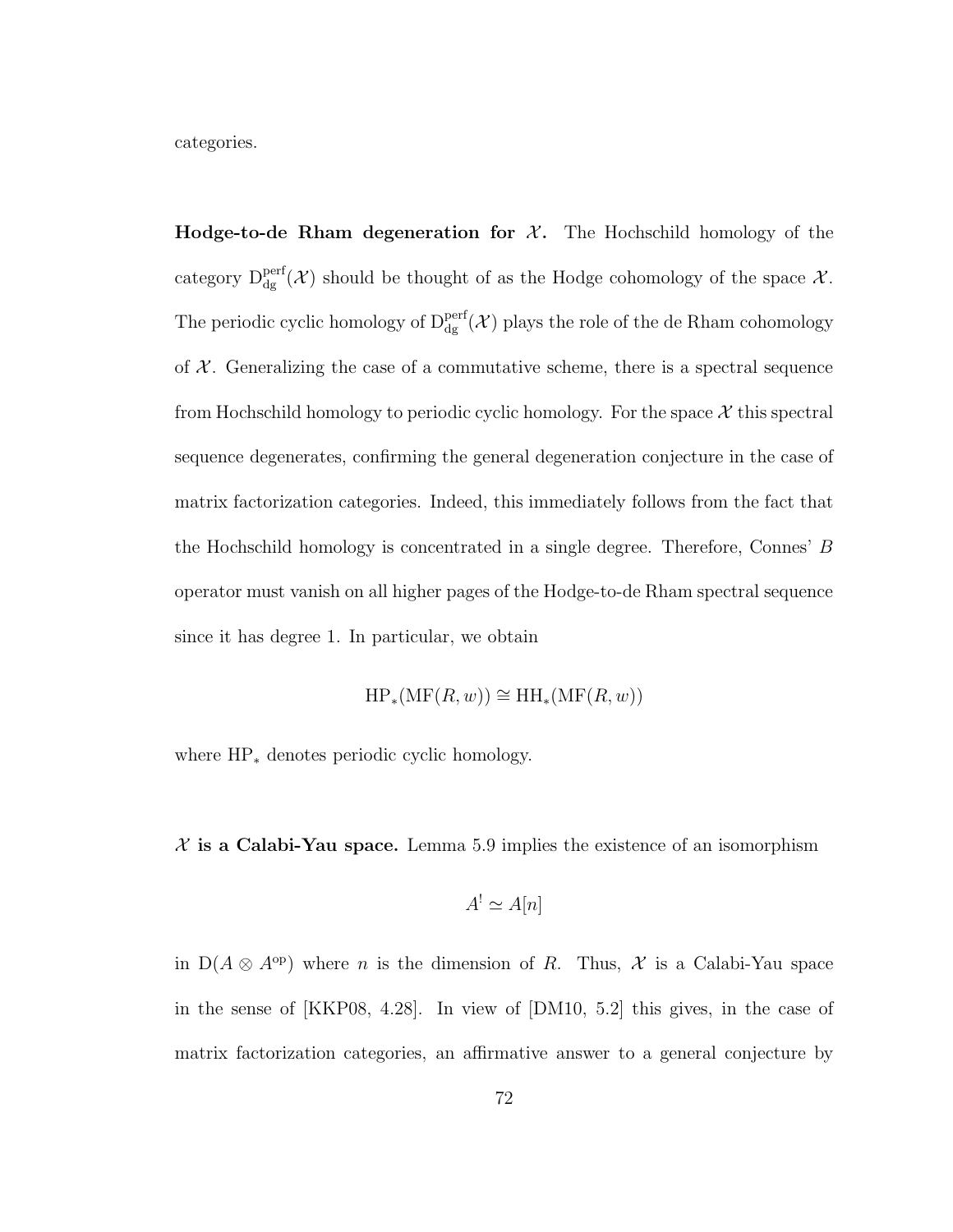Kontsevich-Soibelman [KS06, 11.2.8].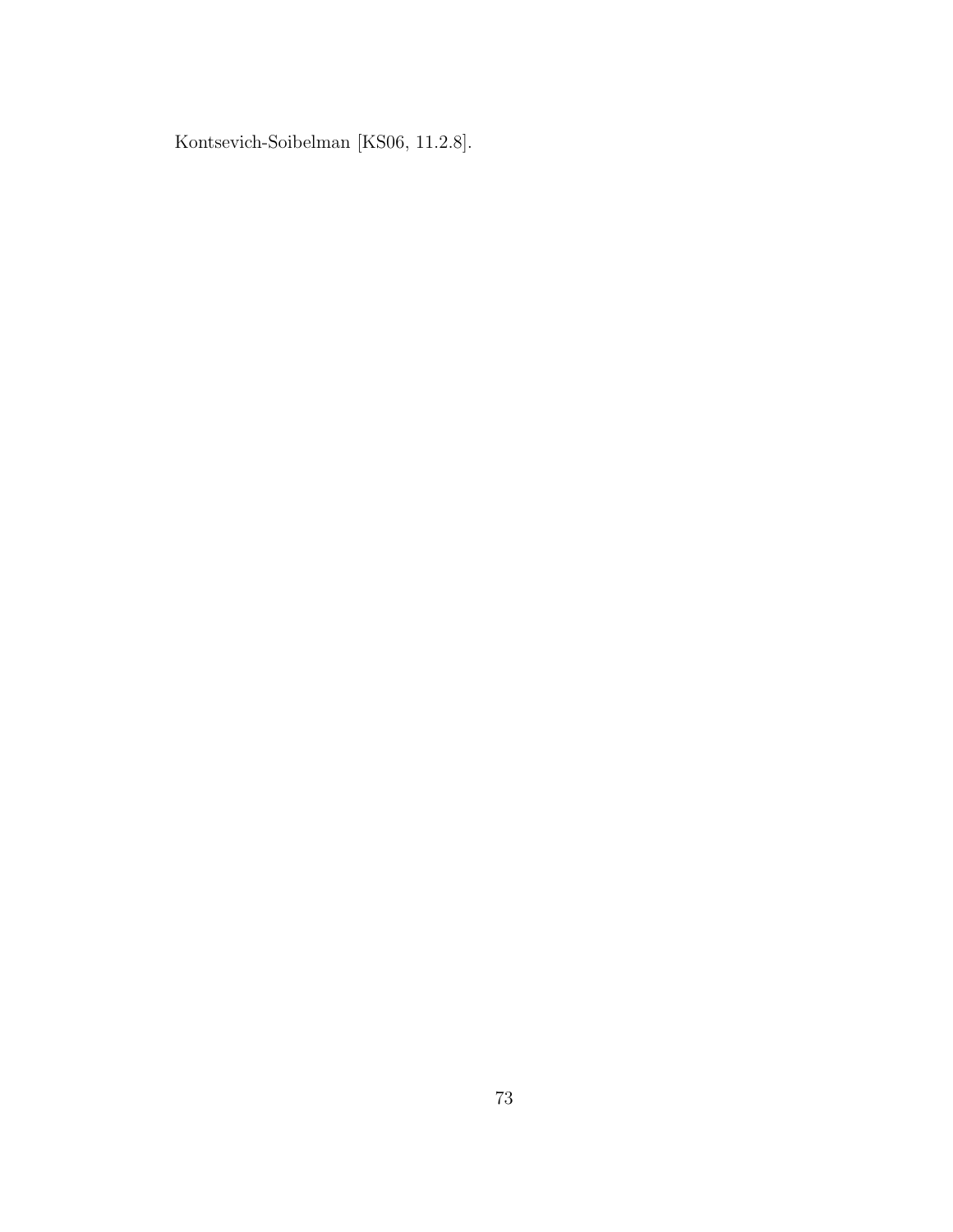## Bibliography

- [AGZV85] V. I. Arnold, S. M. Guseĭn-Zade, and A. N. Varchenko. *Singularities of differentiable maps. Vol. I*, volume 82 of *Monographs in Mathematics*. Birkhäuser Boston Inc., Boston, MA, 1985.
- [BEH87] R.-O. Buchweitz, D. Eisenbud, and J. Herzog. Cohen-Macaulay Modules on Quadrics. In *Singularities, Representation of Algebras, and Vector Bundles*, volume 1273 of *Lecture Notes in Mathematics*, pages 58–95, 1987.
- [BHLW06] I. Brunner, M. Herbst, W. Lerche, and J. Walcher. Matrix factorizations and mirror symmetry: The cubic curve. *JHEP*, 0611:006, 2006.
- [BN93] M. Bökstedt and A. Neeman. Homotopy limits in triangulated categories. *Compositio Math.*, 86:209–234, 1993.
- [Buc86] R.-O. Buchweitz. Maximal Cohen-Macaulay modules and Tate-Cohomology over Gorenstein rings. *preprint*, 1986.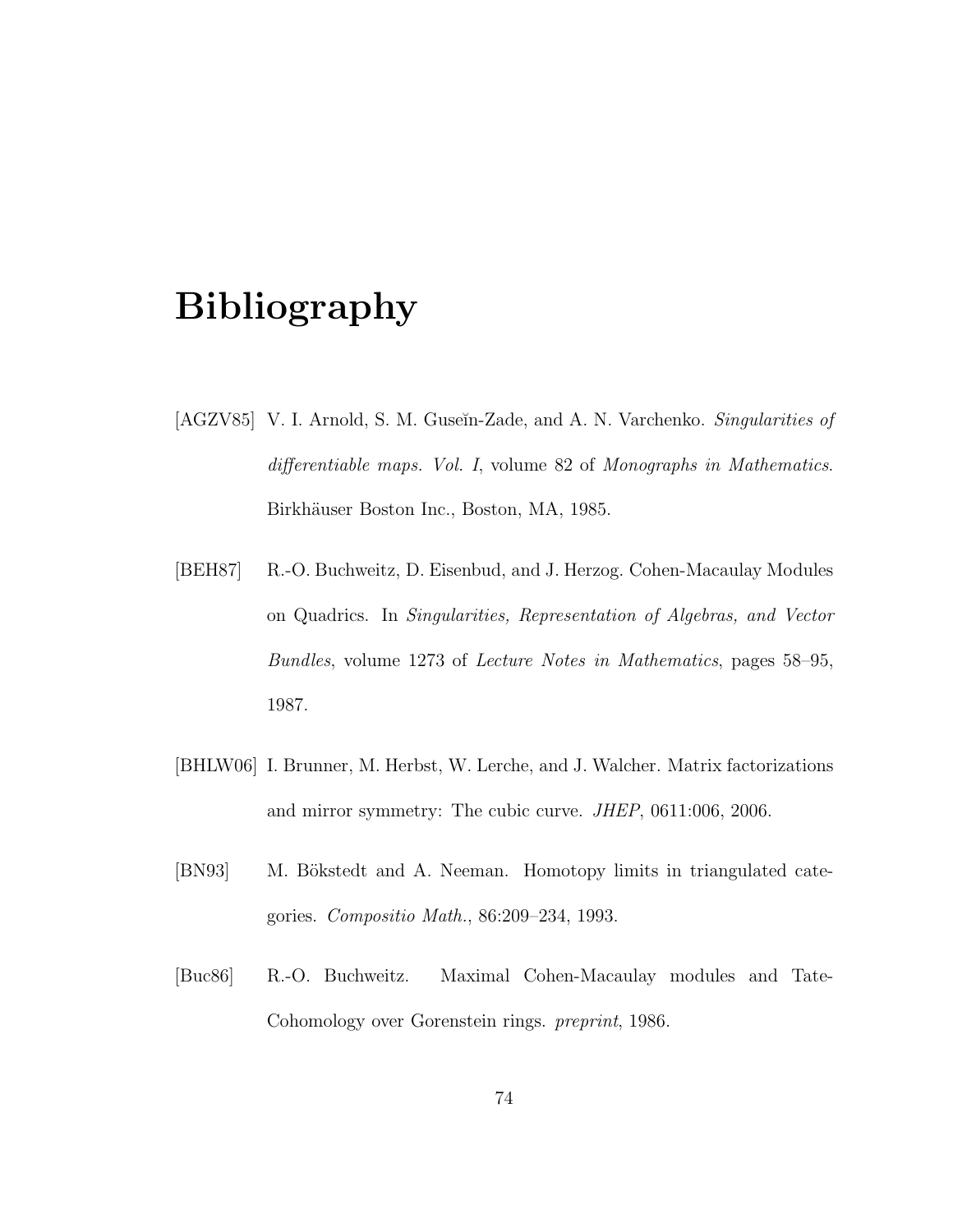- [Che77] K.-T. Chen. Iterated path integrals. *Bull. Amer. Math. Soc.*, 83:831– 879, 1977.
- [CT09] A. Caldararu and J. Tu. A noncommutative approach to Landau-Ginzburg models. *preprint*, 2009.
- [DM10] T. Dyckerhoff and D. Murfet. The Kapustin-Li formula revisited, 2010, arXiv:math/1004.0687.
- [Eis80] D. Eisenbud. Homological algebra on a complete intersection, with an application to group representations. *Trans. Amer. Math. Soc.*, 260:35– 64, 1980.
- [Eis95] D. Eisenbud. *Commutative Algebra*. Springer-Verlag, New York, 1995.
- [GJ81] L. Gruson and C.U. Jensen. Dimensions cohomologiques relieés aux foncteur lim(i). In *S´eminaire d'alg`ebre Paul Dubreil et Marie-Paule Malliavin, Lecture Notes in Mathematics 867*, pages 234–295. Springer, Berlin, 1981.
- [GS86] V. K. A. M. Gugenheim and J. D. Stasheff. On perturbations and  $A_{\infty}$ structures. *Bull. Soc. Math. Belg. S´er. A*, 38:237–246, 1986.
- [Hov99] Mark Hovey. *Model categories*, volume 63 of *Mathematical Surveys and Monographs*. American Mathematical Society, Providence, RI, 1999.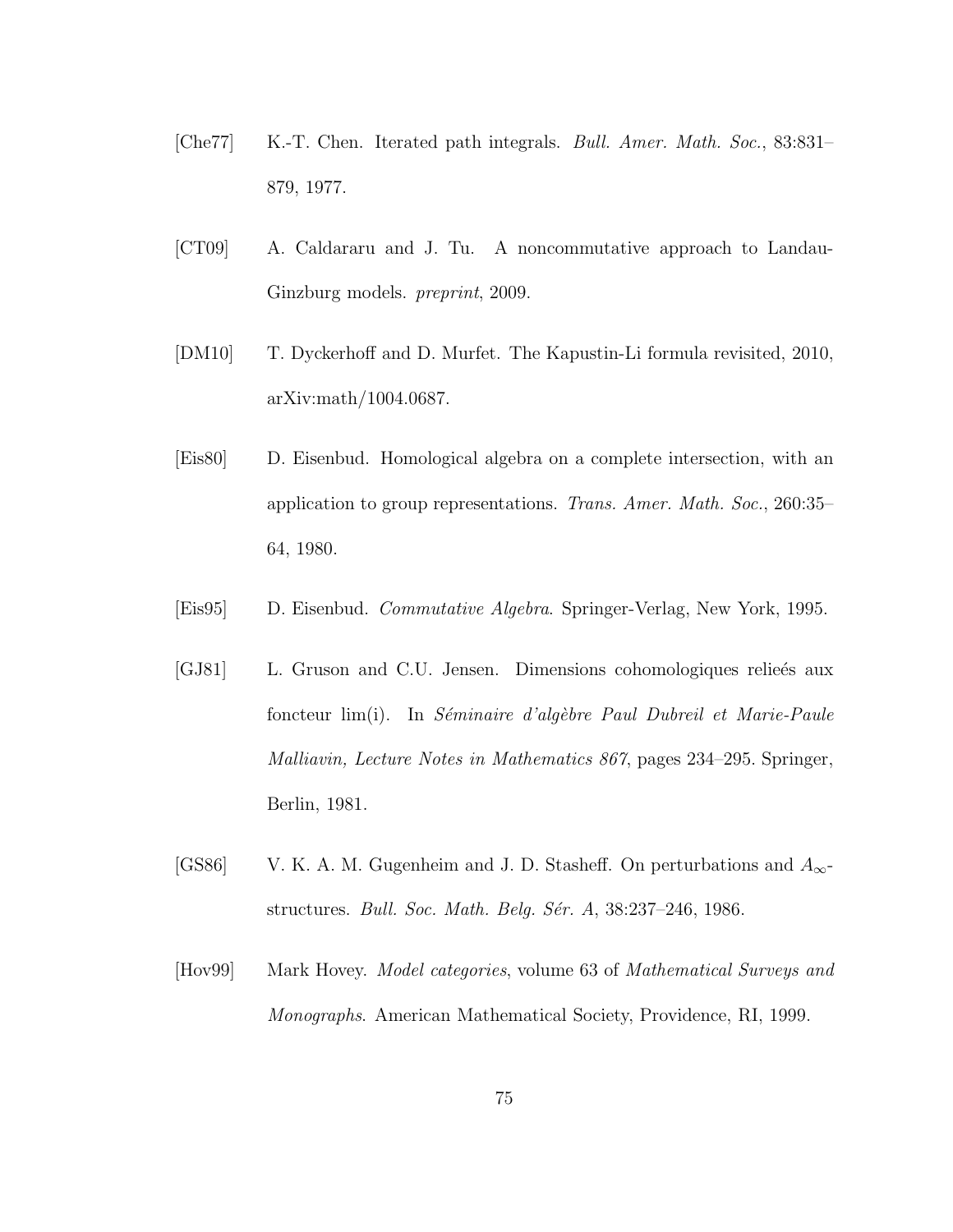- [Kel90] B. Keller. Chain complexes and stable categories. *Manuscripta Math.*, 67(4):379–417, 1990.
- [Kel94] B. Keller. Deriving DG categories. *Ann. Sci. Ec. Norm. Sup.*, 27, 1994.
- [Kel99] B. Keller. Introduction to A-infinity algebras and modules, 1999.
- [KKP08] L. Katzarkov, M. Kontsevich, and T. Pantev. Hodge theoretic aspects of mirror symmetry. In *Proceedings of Symposia in Pure Mathematics*, volume 78, pages 78–174, 2008.
- [KL04] A. Kapustin and Y. Li. D-branes in Topological Minimal Models: the Landau-Ginzburg Approach. *JHEP*, 0407:045, 2004.
- [KR04] A. Kapustin and L. Rozansky. On the relation between open and closed topological strings. *Comm. Math. Phys.*, 252(1-3):393–414, 2004.
- [KR08] M. Khovanov and L. Rozansky. Matrix factorizations and link homology. *Fund. Math.*, 199(1):1–91, 2008.
- [KS] M. Kontsevich and Y. Soibelman. Deformation Theory. *in preparation*.
- [KS01] M. Kontsevich and Y. Soibelman. Homological mirror symmetry and torus fibrations. In *Symplectic geometry and mirror symmetry (Seoul, 2000)*, pages 203–263. World Sci. Publ., River Edge, NJ, 2001.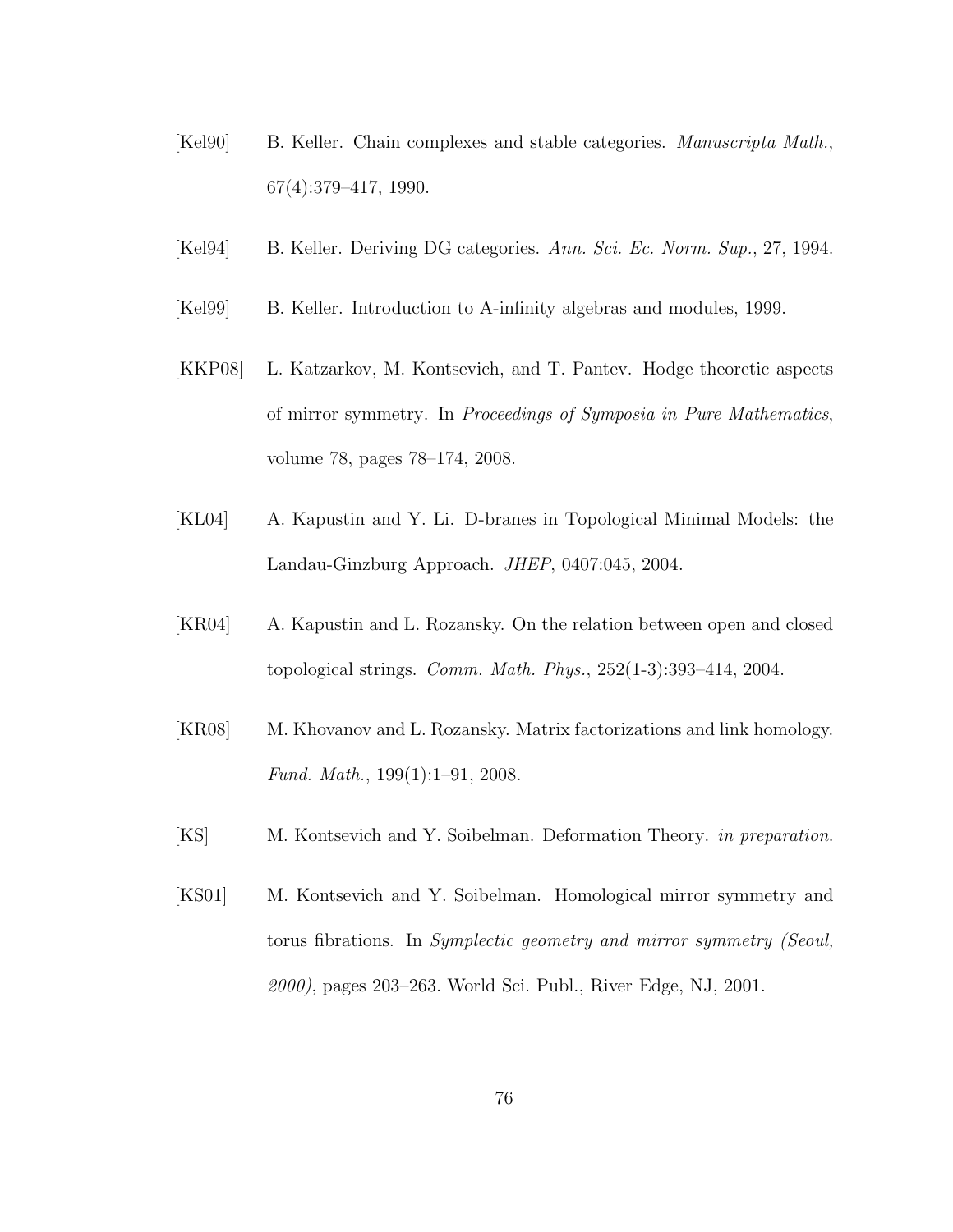- [KS06] M. Kontsevich and Y. Soibelman. Notes on A-infinity algebras, A-infinity categories and non-commutative geometry. I, 2006, arXiv:math/0606241.
- [KVdB08] B. Keller and M. Van den Bergh. On two examples by Iyama and Yoshino, 2008, arXiv:math/0803.0720.
- [LH03] K. Lefèvre-Hasegawa. *Sur les A-infini catégories*. PhD thesis, Université Paris Diderot - Paris 7, 2003.
- [Mer99] S. A. Merkulov. Strong homotopy algebras of a Kähler manifold. *Internat. Math. Res. Notices*, 3:153–164, 1999.
- [Orl03] D. Orlov. Triangulated categories of singularities and D-branes in Landau-Ginzburg models, 2003.
- [Orl05a] D. Orlov. Derived categories of coherent sheaves and triangulated categories of singularities. *preprint*, 2005.
- [Orl05b] D. Orlov. Triangulated categories of singularities and equivalences between Landau-Ginzburg models, 2005.
- [Orl09] D. Orlov. Formal completions and idempotent completions of triangulated categories of singularities, 2009.
- [Pos09] L. Positselski. Two kinds of derived categories, Koszul duality, and comodule-contramodule correspondence, 2009, arXiv:math/0905.2621.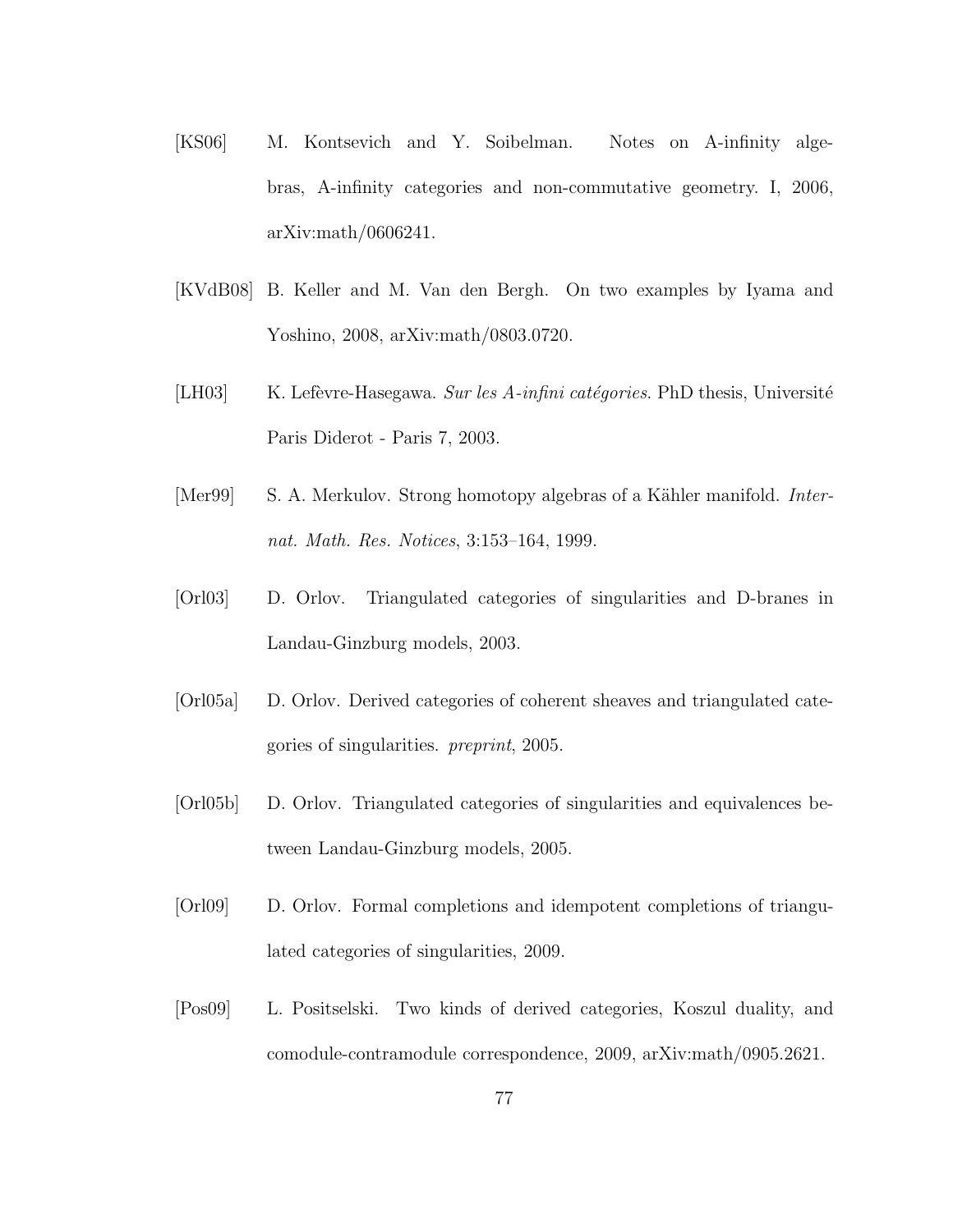- [Sch03] H. Schoutens. Projective dimension and the singular locus. *Comm. Algebra*, 31(1):217–239, 2003.
- [Seg09] E. Segal. The closed state space of affine Landau-Ginzburg B-models, 2009, arXiv:math/0904.1339.
- [Sei08] P. Seidel. Homological mirror symmetry for the genus two curve, 2008, arXiv:math/0812.1171.
- [SS03] S. Schwede and B. Shipley. Stable model categories are categories of modules. *Topology*, 42:103–153, 2003.
- [Sta70] J. Stasheff. H*-spaces from a homotopy point of view*. Lecture Notes in Mathematics, Vol. 161. Springer-Verlag, Berlin, 1970.
- [Swa60] Richard G. Swan. Induced representations and projective modules. *Ann. of Math. (2)*, 71:552–578, 1960.
- [Tab05] G. Tabuada. Une structure de catégorie de modèles de Quillen sur la catégorie des dg-catégories. C. R. Math. Acad. Sci. Paris, 340(1):15–19, 2005.
- [Toë07] B. Toën. The homotopy theory of  $dg$ -categories and derived Morita theory. *Invent. Math.*, 167(3):615–667, 2007.